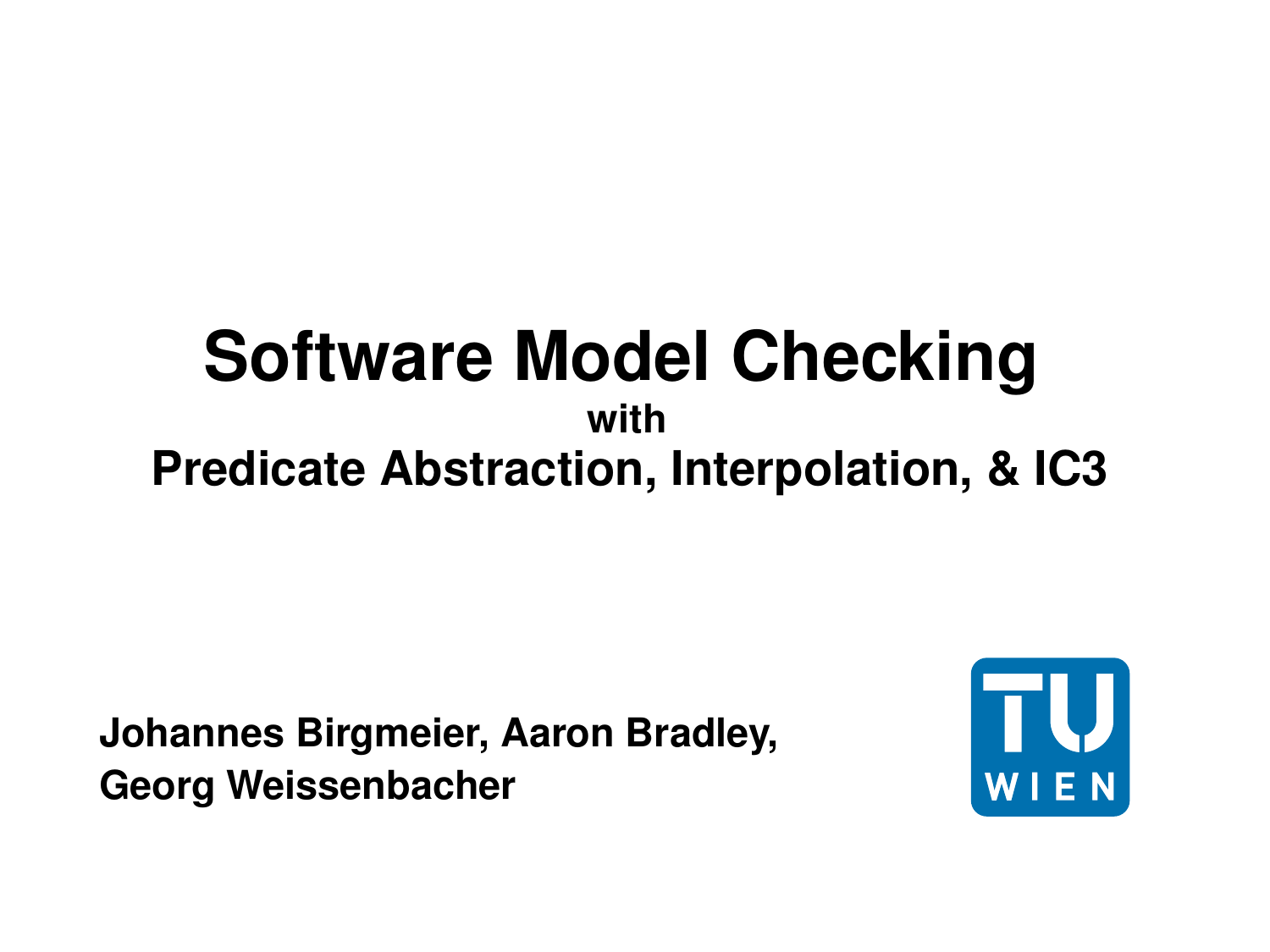# **Challenges in (Software) Model Checking**

- 1. Finding Inductive Invariants
- 2. Scalability (State Space Explosion)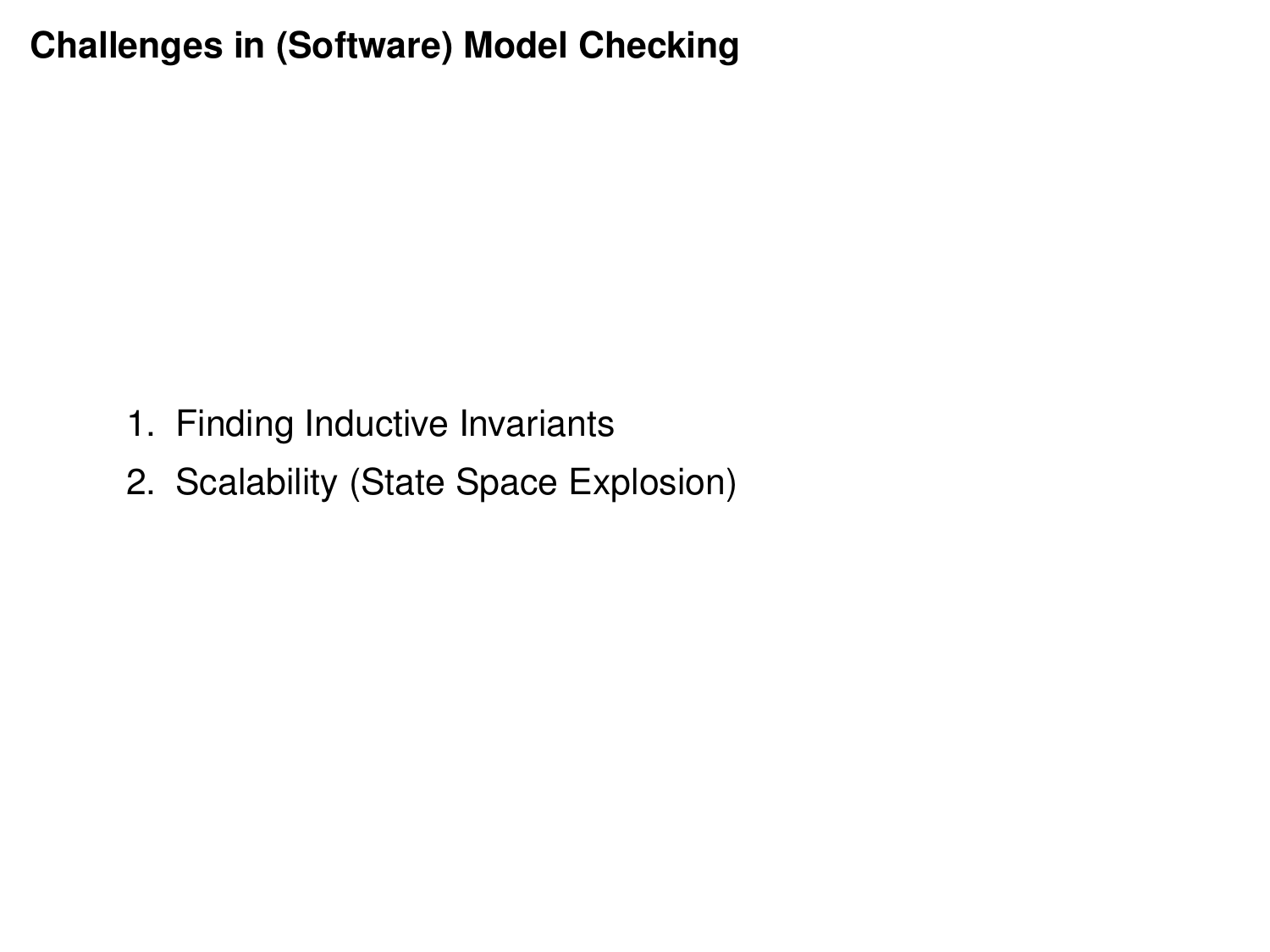# **How we will address these challenges**

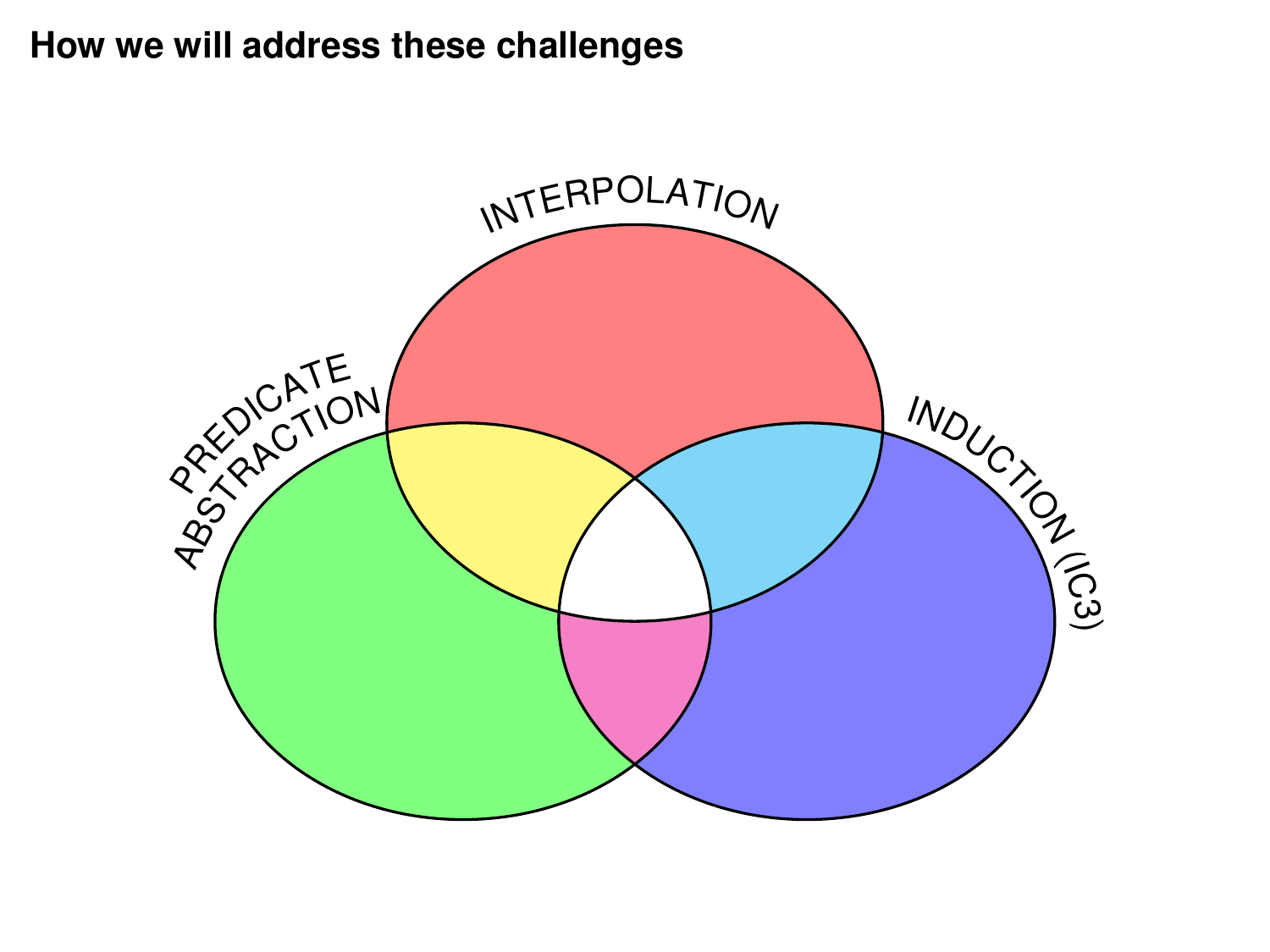**Part I: IC3**

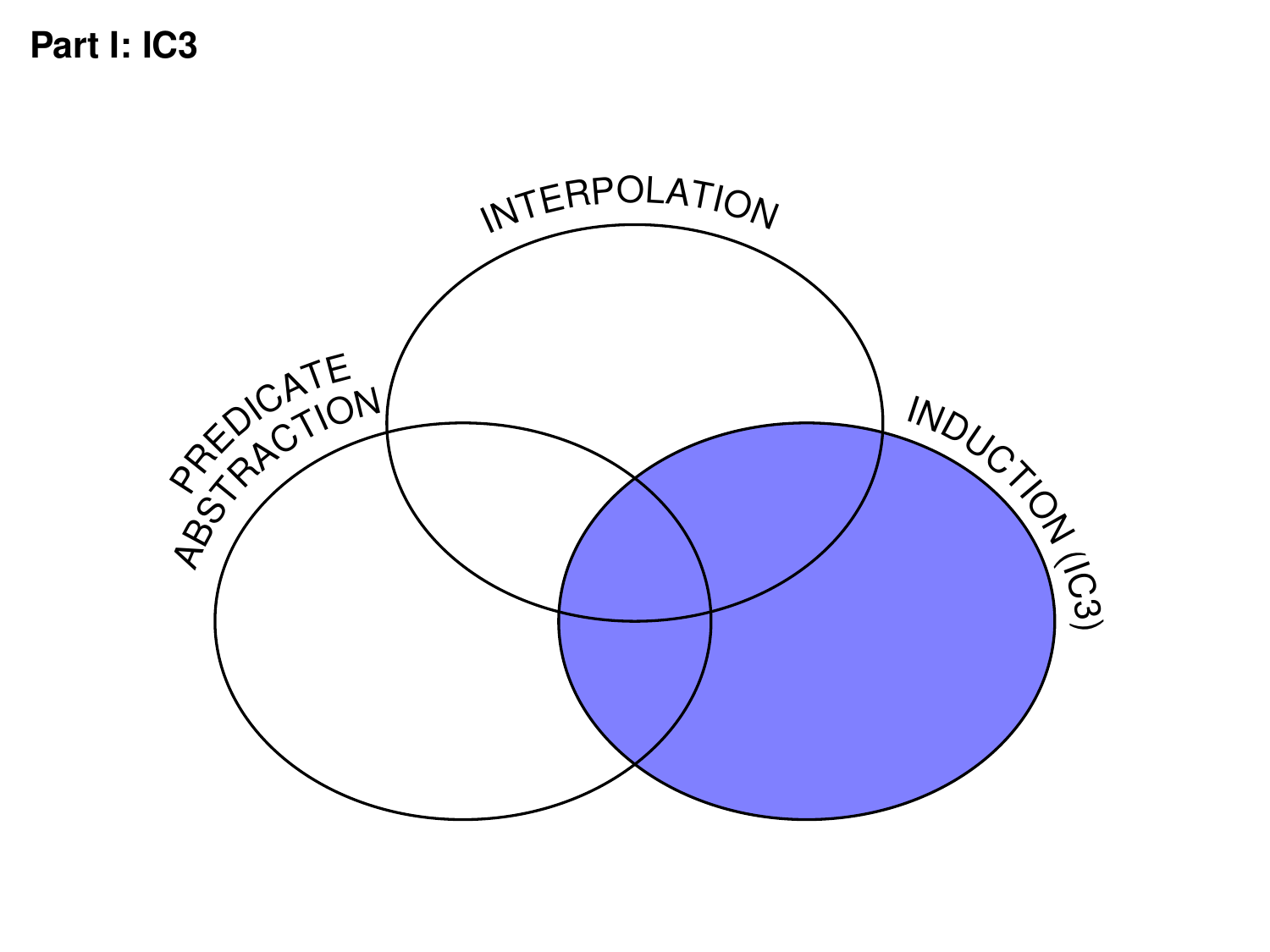#### **Incremental Construction of Inductive Clauses for Indubitable Correctness**

- ► Verification of *finite state systems*
- $\triangleright$  Aaron Bradley **SAT-Based Model Checking without Unrolling** [VMCAI'11]
- ► Given: Finite State Transition System
	- <sup>I</sup> Initial states *I* ⊆ *S*
	- <sup>I</sup> Transition relation *T* ⊆ *S* × *S*
	- ► Safety property P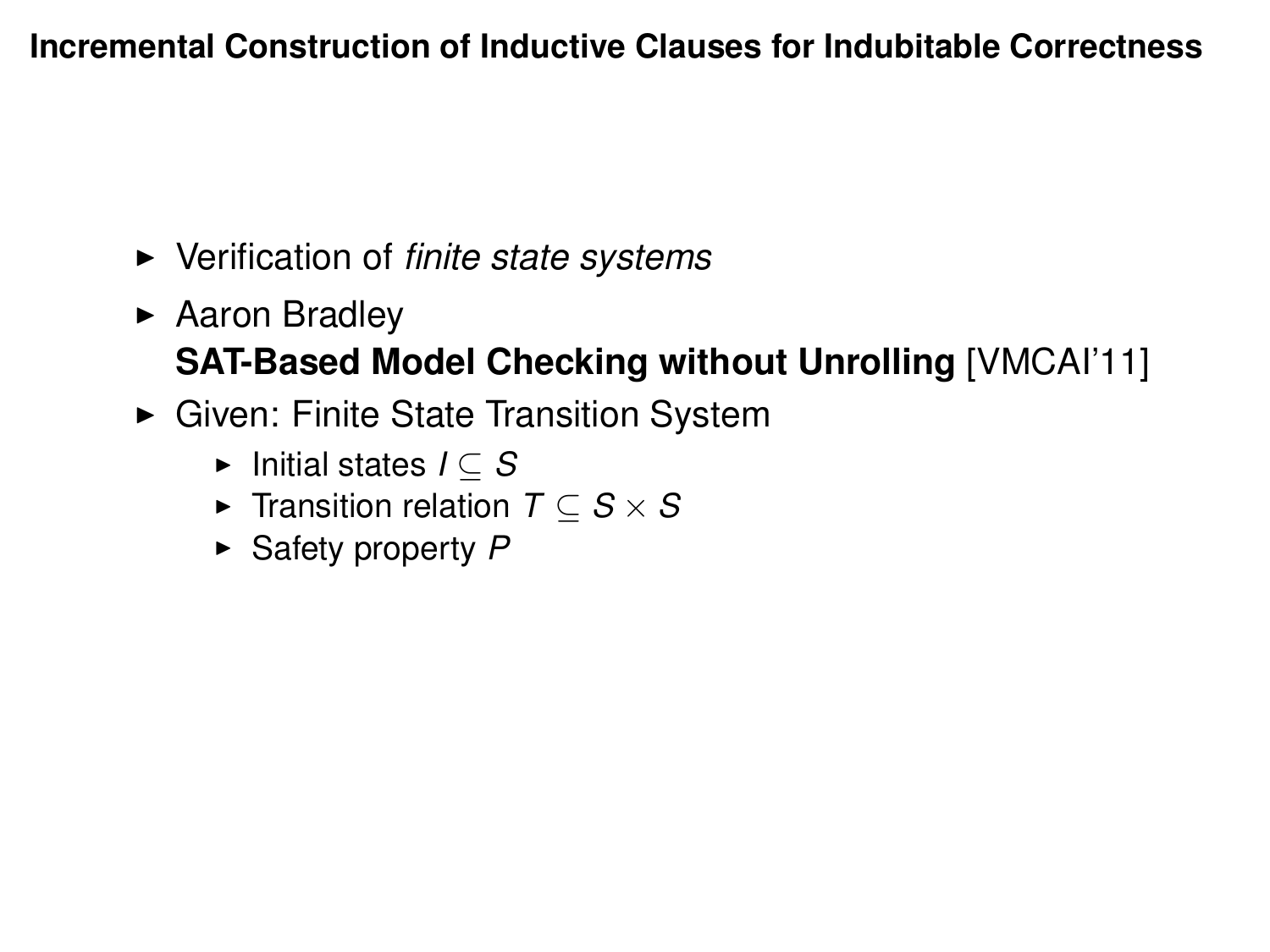#### **Incremental Construction of Inductive Clauses for Indubitable Correctness**

- ► Verification of *finite state systems*
- $\triangleright$  Aaron Bradley **SAT-Based Model Checking without Unrolling** [VMCAI'11]
- ► Given: Finite State Transition System
	- <sup>I</sup> Initial states *I* ⊆ *S*
	- <sup>I</sup> Transition relation *T* ⊆ *S* × *S*
	- ► Safety property P
- ▶ Goal: **Inductive** invariant F
	- $\blacktriangleright$  *I*(*s*)  $\Rightarrow$  *F*(*s*),
	- ►  $F(s) \wedge T(s, s') \Rightarrow F(s')$
	- $\blacktriangleright$  *F*(*s*) ⇒ *P*(*s*)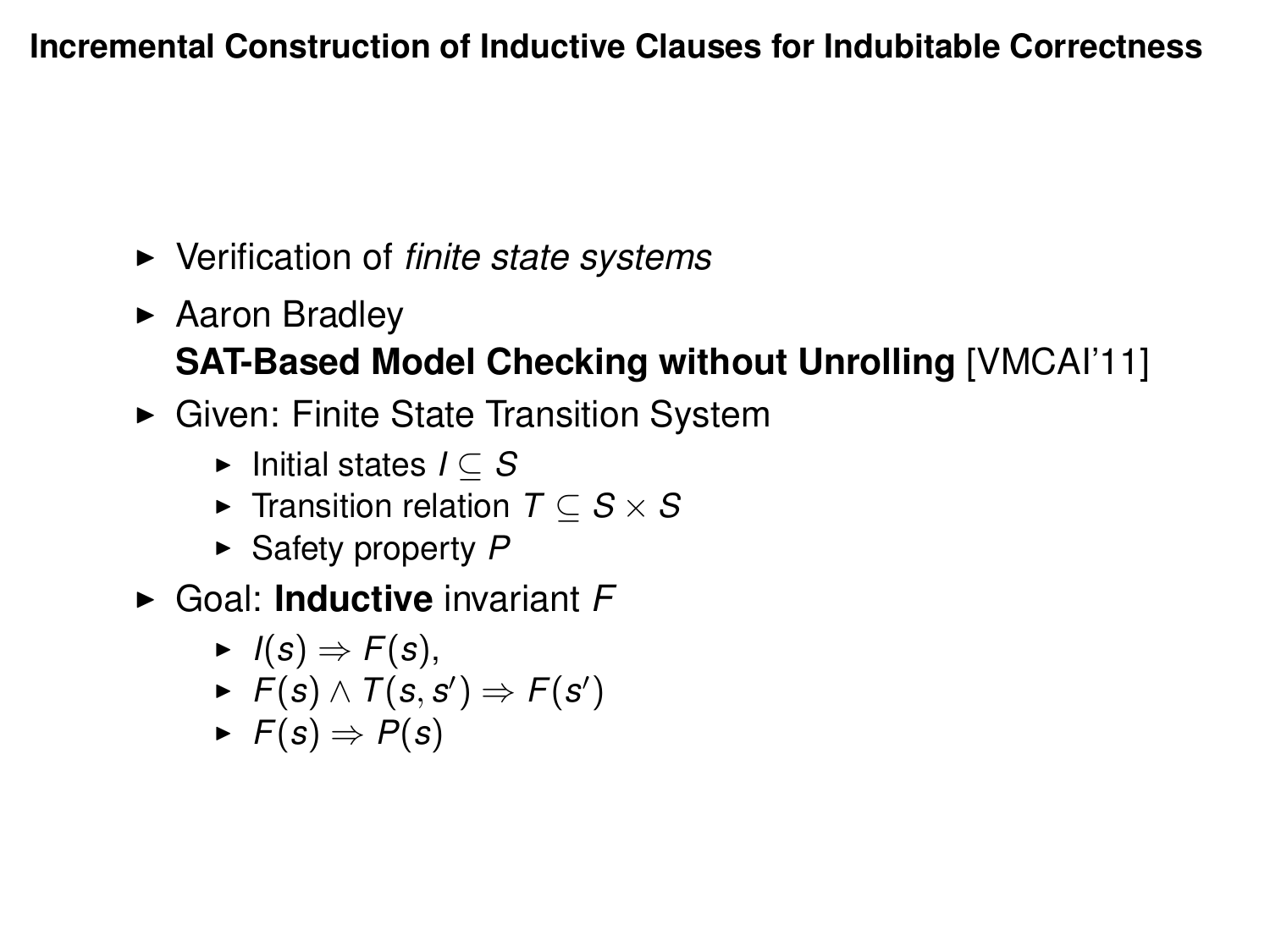**IC3**

# Approach: Construct sequence  $F_0, F_1, \ldots, F_k$  of candidates

$$
l \Leftrightarrow F_0
$$
\n
$$
\forall 0 \le i < k \cdot F_i \Rightarrow F_{i+1}
$$
\n
$$
\forall 0 \le i \le k \cdot F_i \Rightarrow P
$$
\n
$$
\forall 0 \le i < k \cdot F_i \land T \Rightarrow F'_{i+1}
$$
\n
$$
(4)
$$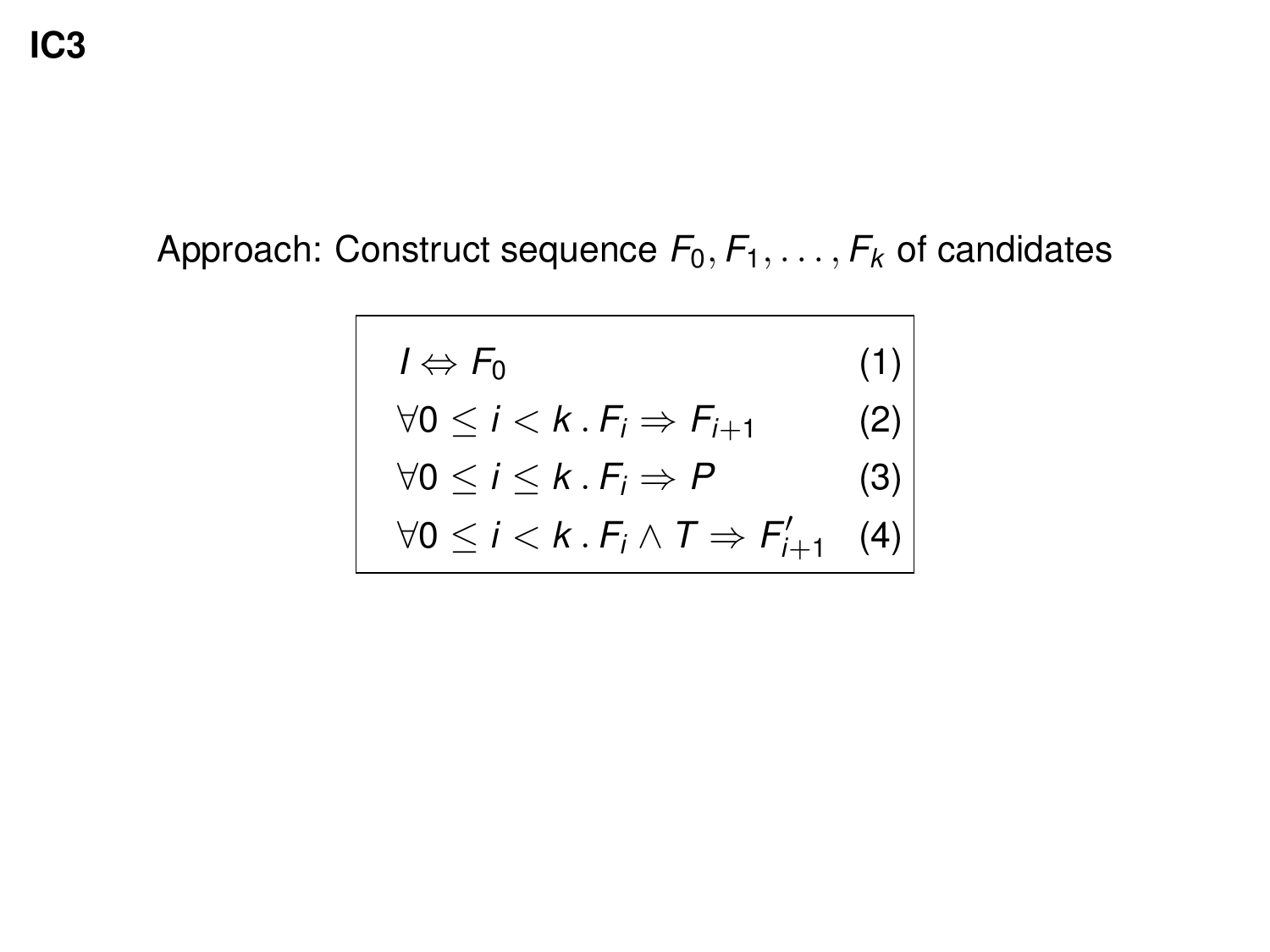**IC3**

Approach: Construct sequence  $F_0, F_1, \ldots, F_k$  of candidates

$$
l \Leftrightarrow F_0
$$
\n
$$
\forall 0 \le i < k \cdot F_i \Rightarrow F_{i+1}
$$
\n
$$
\forall 0 \le i \le k \cdot F_i \Rightarrow P
$$
\n
$$
\forall 0 \le i < k \cdot F_i \land T \Rightarrow F'_{i+1}
$$
\n
$$
(4)
$$

(1)  $F_0$  represents the initial states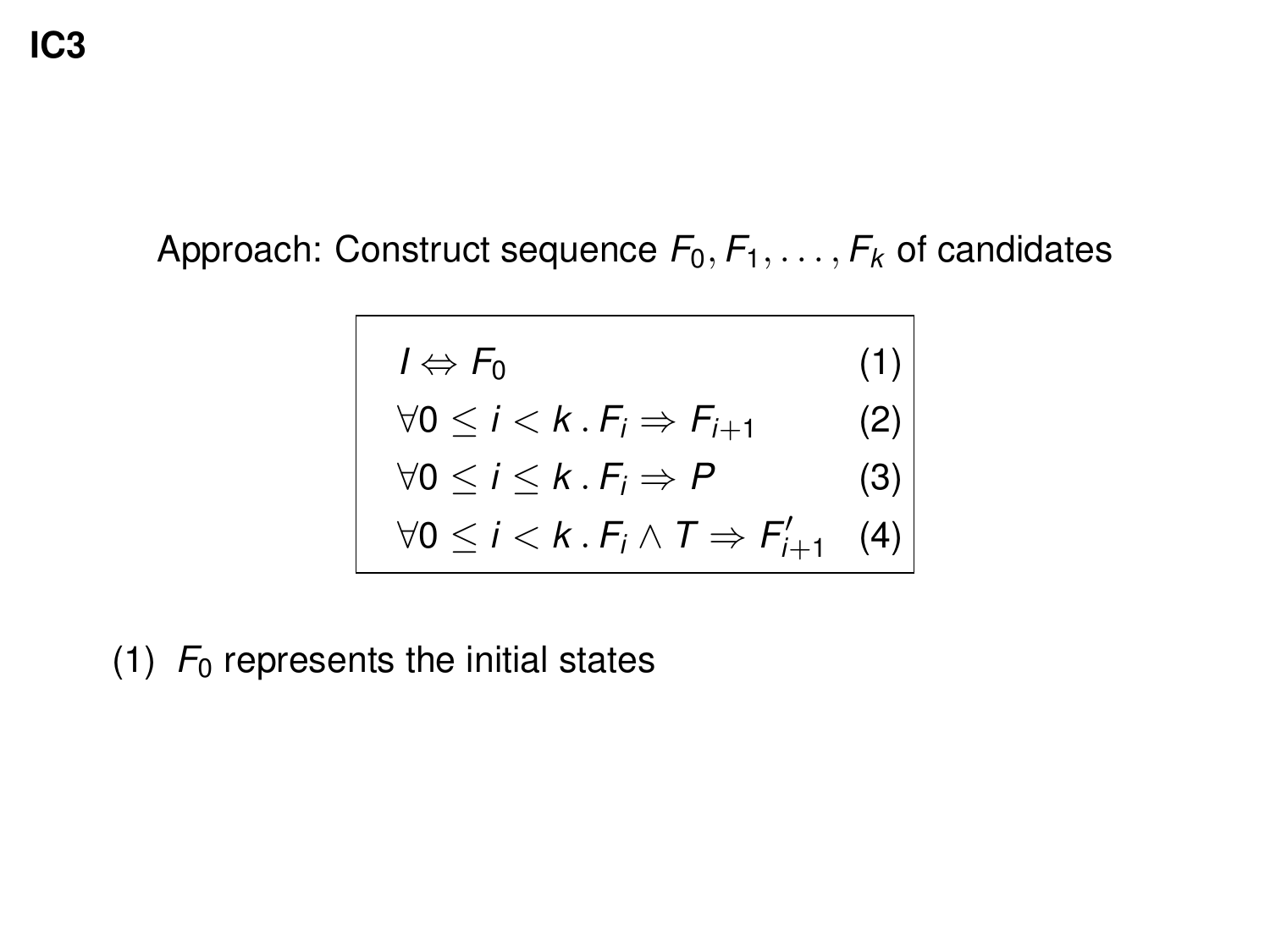Approach: Construct sequence  $F_0, F_1, \ldots, F_k$  of candidates

$$
I \Leftrightarrow F_0
$$
(1)  
\n
$$
\forall 0 \le i < k . F_i \Rightarrow F_{i+1}
$$
(2)  
\n
$$
\forall 0 \le i \le k . F_i \Rightarrow P
$$
(3)  
\n
$$
\forall 0 \le i < k . F_i \land T \Rightarrow F'_{i+1}
$$
(4)

(1)  $F_0$  represents the initial states

(2+4)  $F_i$  *over-approximates* states reachable in  $\leq i$  steps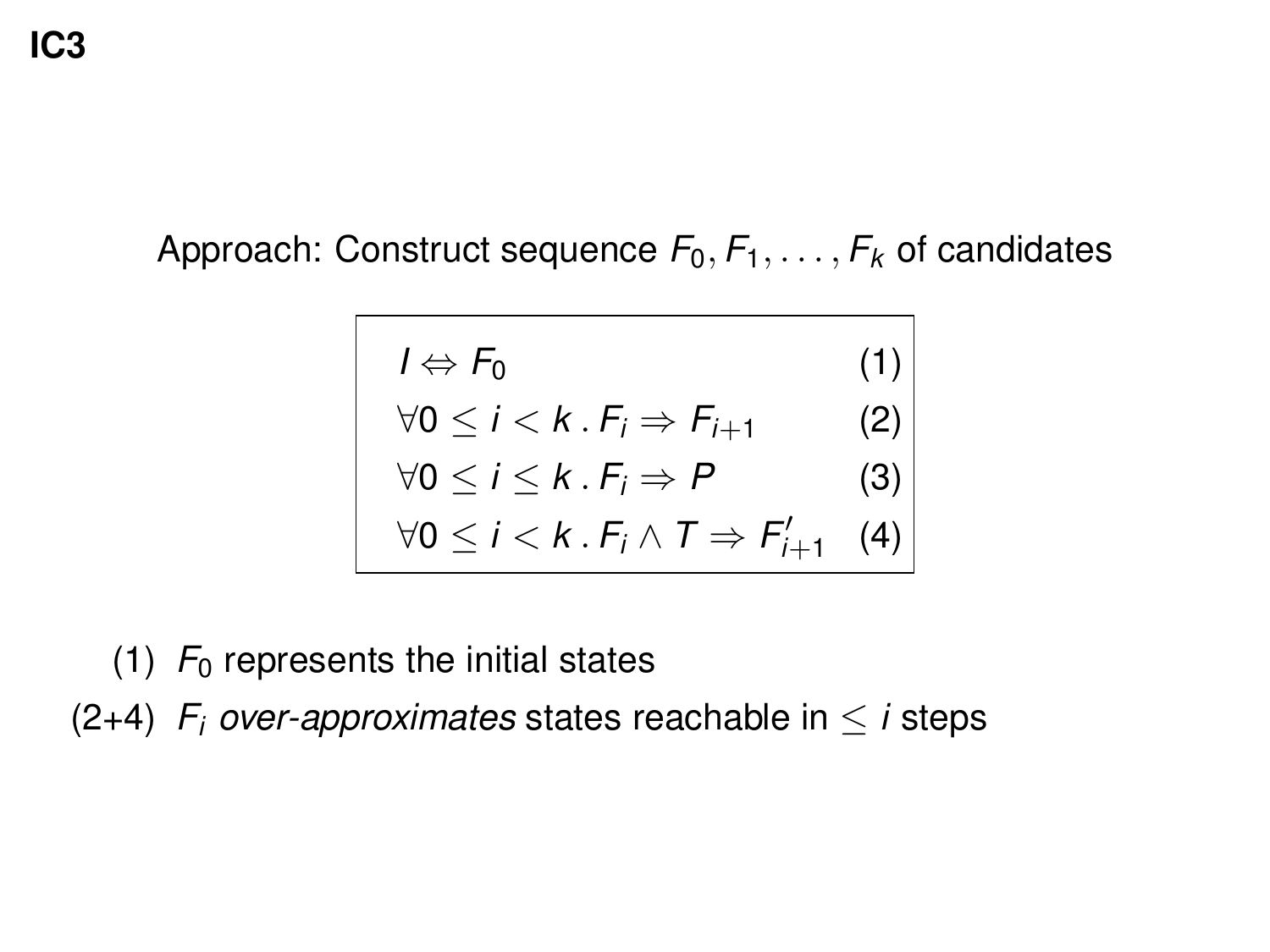Approach: Construct sequence  $F_0, F_1, \ldots, F_k$  of candidates

$$
I \Leftrightarrow F_0
$$
(1)  
\n
$$
\forall 0 \le i < k . F_i \Rightarrow F_{i+1}
$$
(2)  
\n
$$
\forall 0 \le i \le k . F_i \Rightarrow P
$$
(3)  
\n
$$
\forall 0 \le i < k . F_i \land T \Rightarrow F'_{i+1}
$$
(4)

(1)  $F_0$  represents the initial states

(2+4)  $F_i$  *over-approximates* states reachable in  $\leq i$  steps

(3) All *F<sup>i</sup>* are *safe*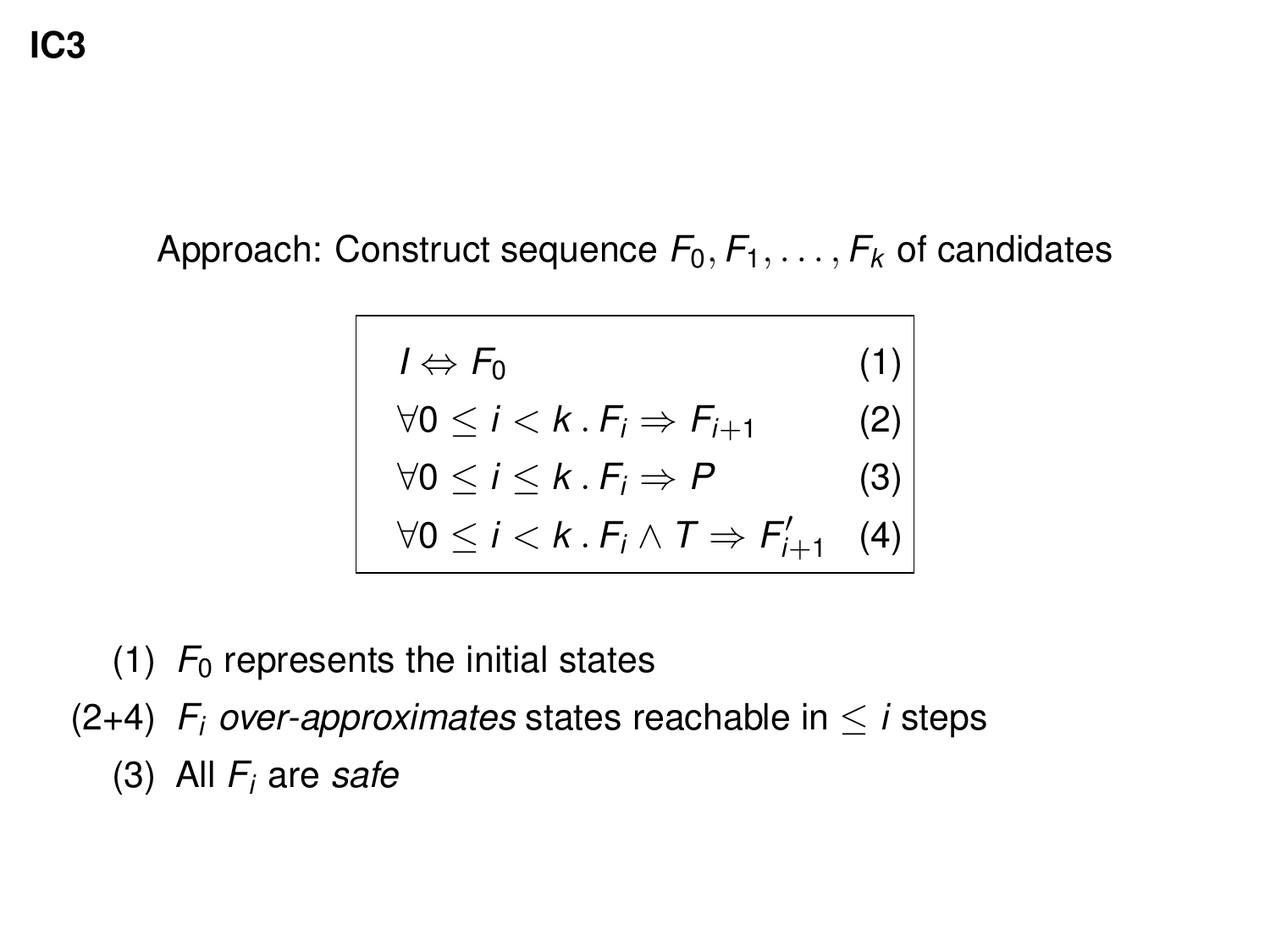Sequence  $F_0, F_1, \ldots, F_k$  of candidates for invariant

$$
I \Leftrightarrow F_0 \qquad (1)
$$
  
\n
$$
\forall 0 \le i < k . F_i \Rightarrow F_{i+1} \qquad (2)
$$
  
\n
$$
\forall 0 \le i \le k . F_i \Rightarrow P \qquad (3)
$$
  
\n
$$
\forall 0 \le i < k . F_i \land T \Rightarrow F'_{i+1} \qquad (4)
$$

Important properties of algorithm:

- $\blacktriangleright$  New frame  $F_{k+1}$  is added if  $F_k$  is "safe", *k* increased
- $\triangleright$  Over-approximation  $F_0, F_1, \ldots, F_k$  is refined *incrementally*
- $\blacktriangleright$  Inductiveness is primary goal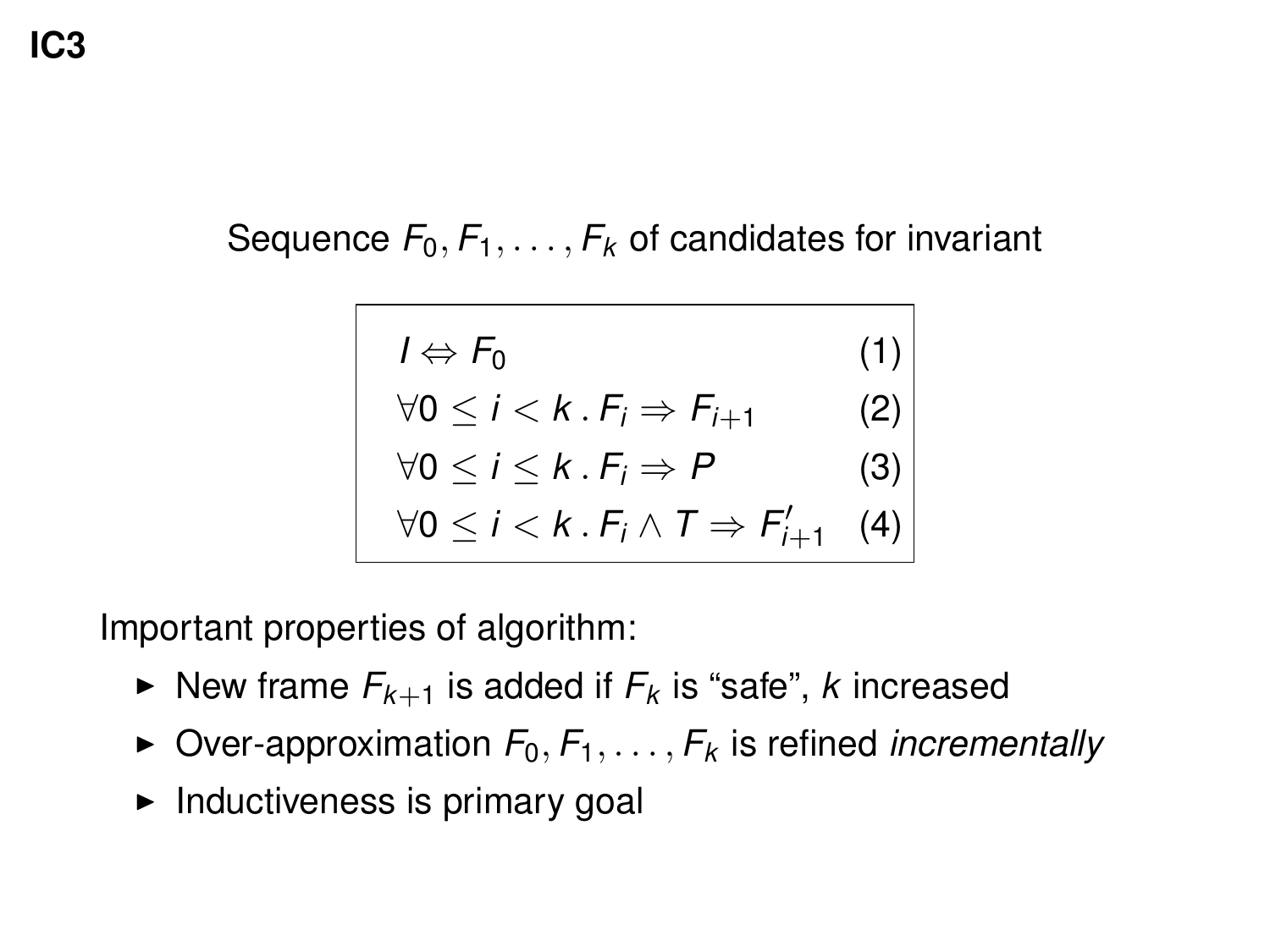$$
I \Leftrightarrow F_0 \tag{1}
$$
  
\n
$$
\forall 0 \le i < k \cdot F_i \Rightarrow F_{i+1} \tag{2}
$$
  
\n
$$
\forall 0 \le i \le k \cdot F_i \Rightarrow P \tag{3}
$$
  
\n
$$
\forall 0 \le i < k \cdot F_i \land T \Rightarrow F'_{i+1} \tag{4}
$$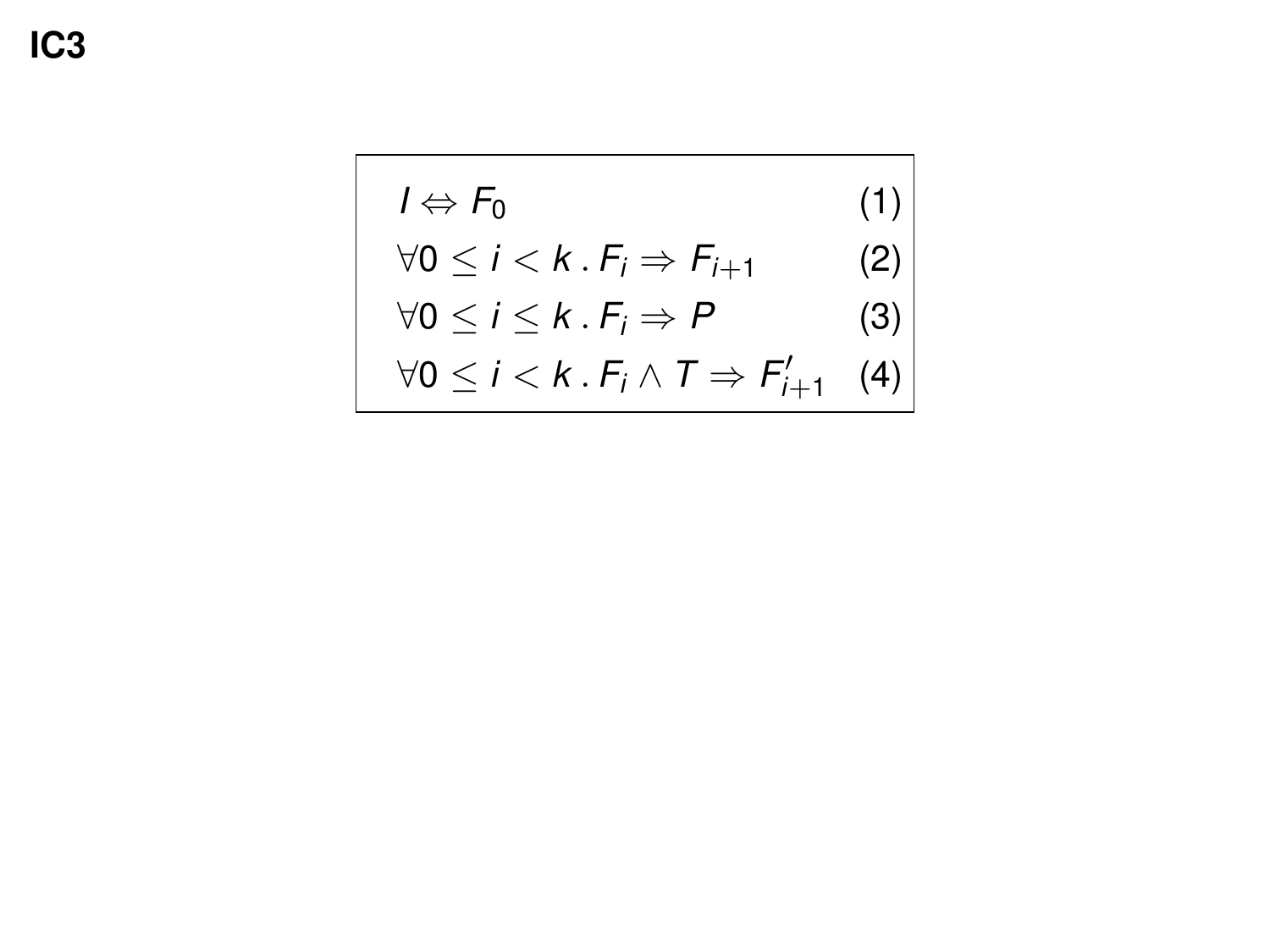$$
I \Leftrightarrow F_0 \tag{1}
$$
  
\n
$$
\forall 0 \le i < k \cdot F_i \Rightarrow F_{i+1} \tag{2}
$$
  
\n
$$
\forall 0 \le i \le k \cdot F_i \Rightarrow P \tag{3}
$$
  
\n
$$
\forall 0 \le i < k \cdot F_i \land T \Rightarrow F'_{i+1} \tag{4}
$$

Step 1: Check whether  $I \Rightarrow P$  and  $I \wedge T \Rightarrow P'$ 

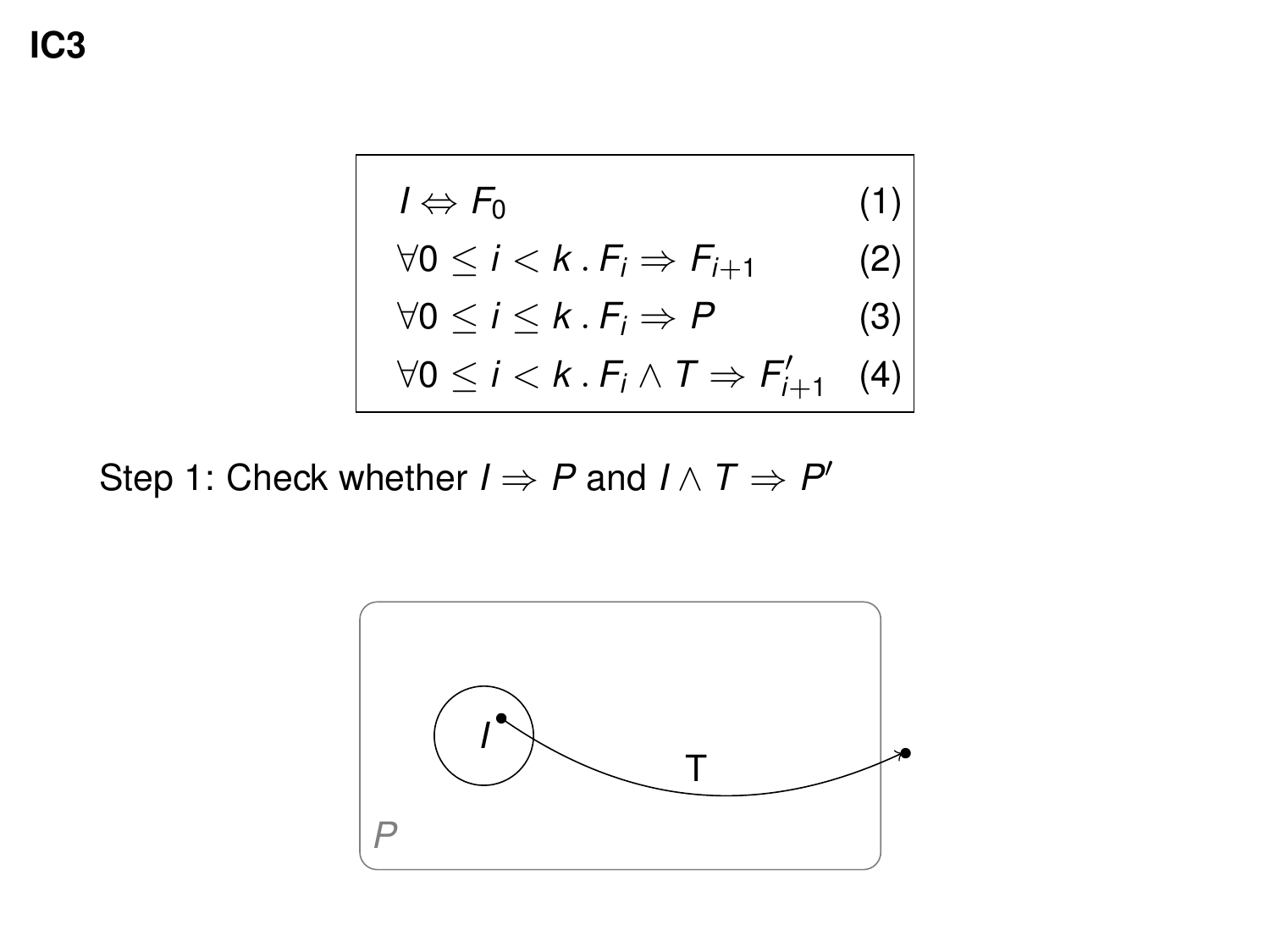$$
I \Leftrightarrow F_0 \tag{1}
$$
  
\n
$$
\forall 0 \le i < k \cdot F_i \Rightarrow F_{i+1} \tag{2}
$$
  
\n
$$
\forall 0 \le i \le k \cdot F_i \Rightarrow P \tag{3}
$$
  
\n
$$
\forall 0 \le i < k \cdot F_i \land T \Rightarrow F'_{i+1} \tag{4}
$$

Step 1: Check whether  $I \Rightarrow P$  and  $I \wedge T \Rightarrow P'$ 

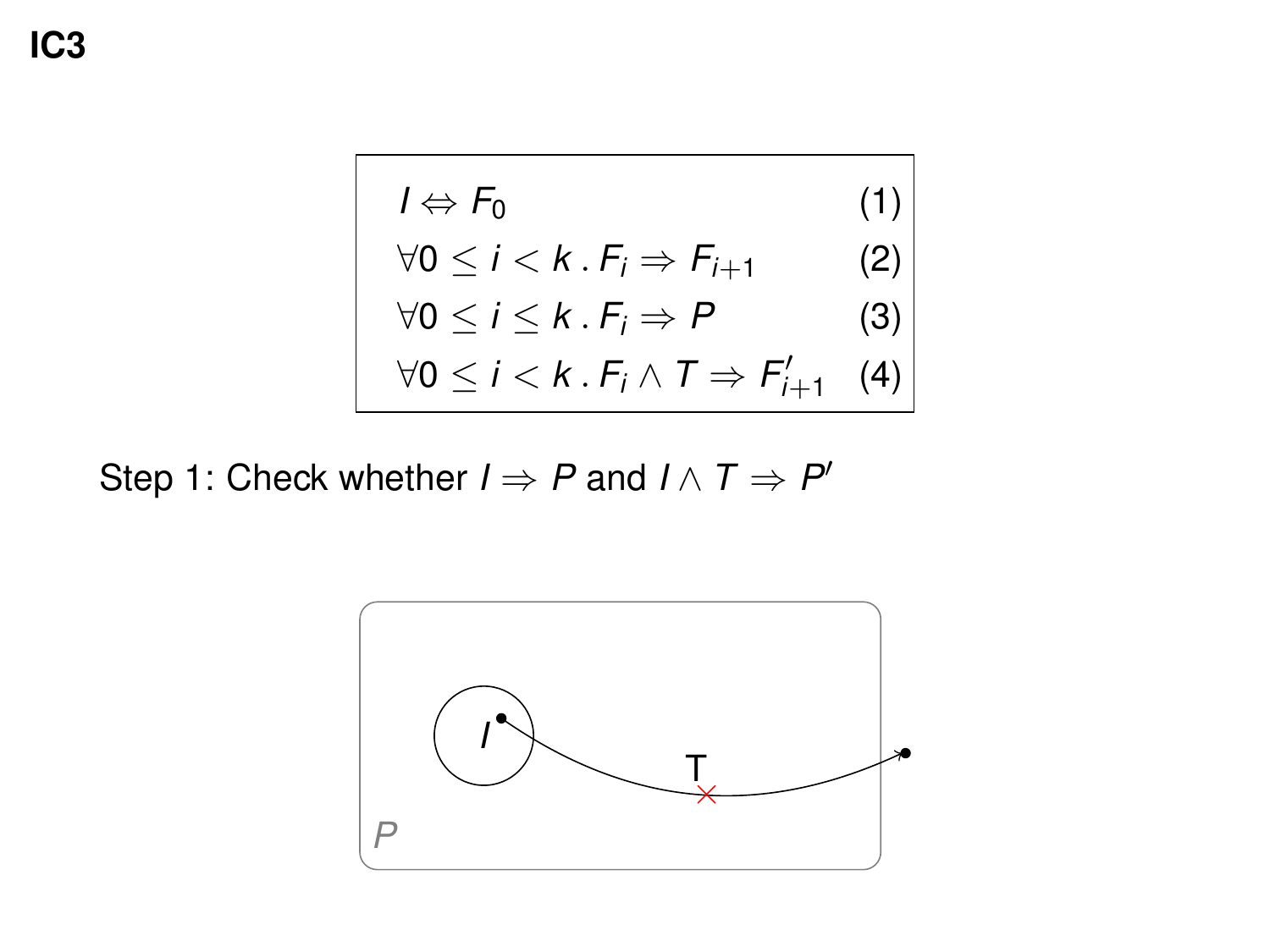$$
I \Leftrightarrow F_0 \tag{1}
$$
  
\n
$$
\forall 0 \le i < k \cdot F_i \Rightarrow F_{i+1} \tag{2}
$$
  
\n
$$
\forall 0 \le i \le k \cdot F_i \Rightarrow P \tag{3}
$$
  
\n
$$
\forall 0 \le i < k \cdot F_i \land T \Rightarrow F'_{i+1} \tag{4}
$$

Step 1: Check whether  $I \Rightarrow P$  and  $I \wedge T \Rightarrow P'$ 

✓ *Expand:* Add *F*<sup>1</sup> ⇔ *P* to sequence of frames *F*0, . . .

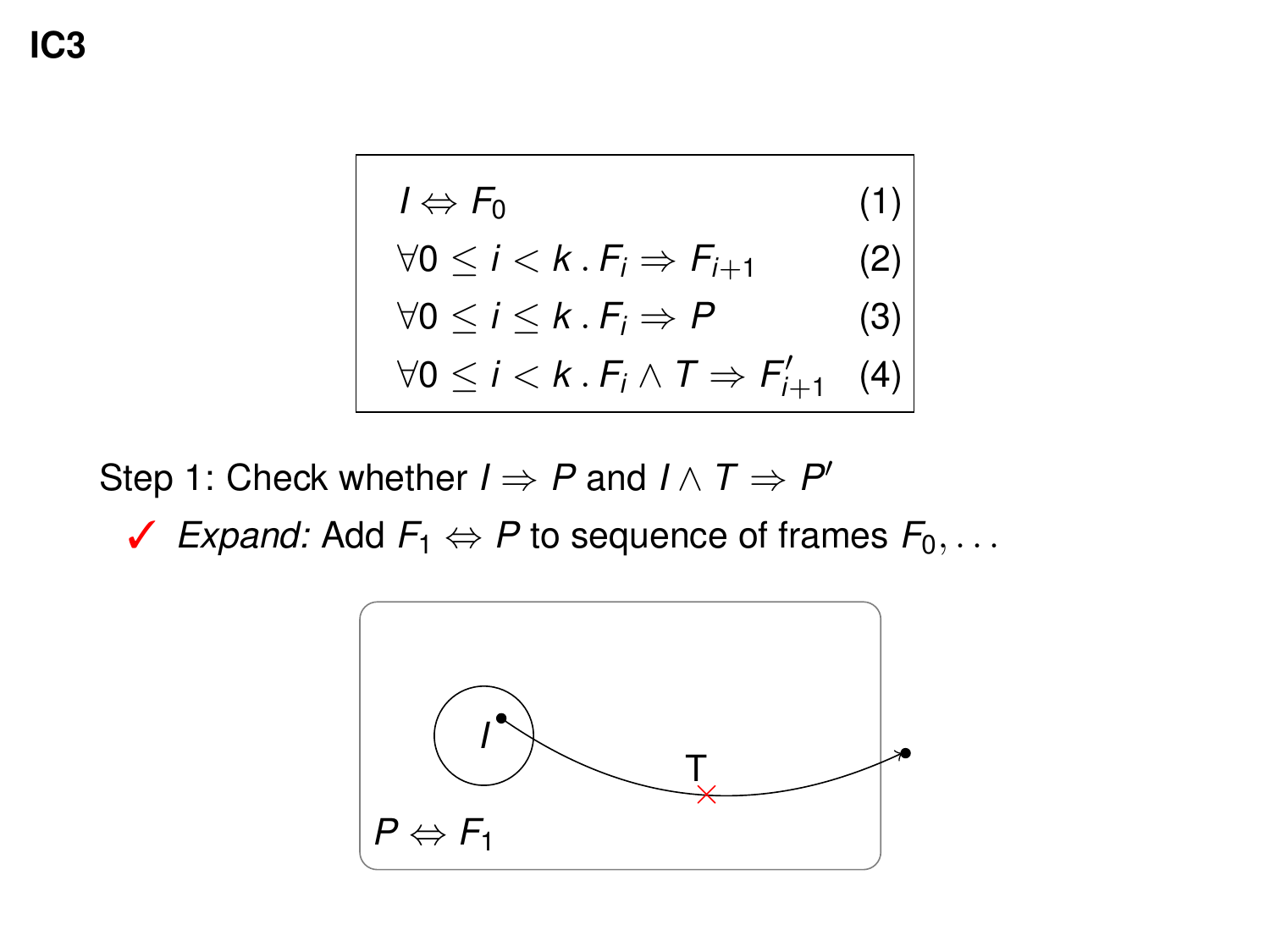**IC3**

$$
I \Leftrightarrow F_0 \tag{1}
$$
  
\n
$$
\forall 0 \le i < k \cdot F_i \Rightarrow F_{i+1} \tag{2}
$$
  
\n
$$
\forall 0 \le i \le k \cdot F_i \Rightarrow P \tag{3}
$$
  
\n
$$
\forall 0 \le i < k \cdot F_i \land T \Rightarrow F'_{i+1} \tag{4}
$$

Step 2: Check whether  $F_1 \wedge T \Rightarrow P'$ 

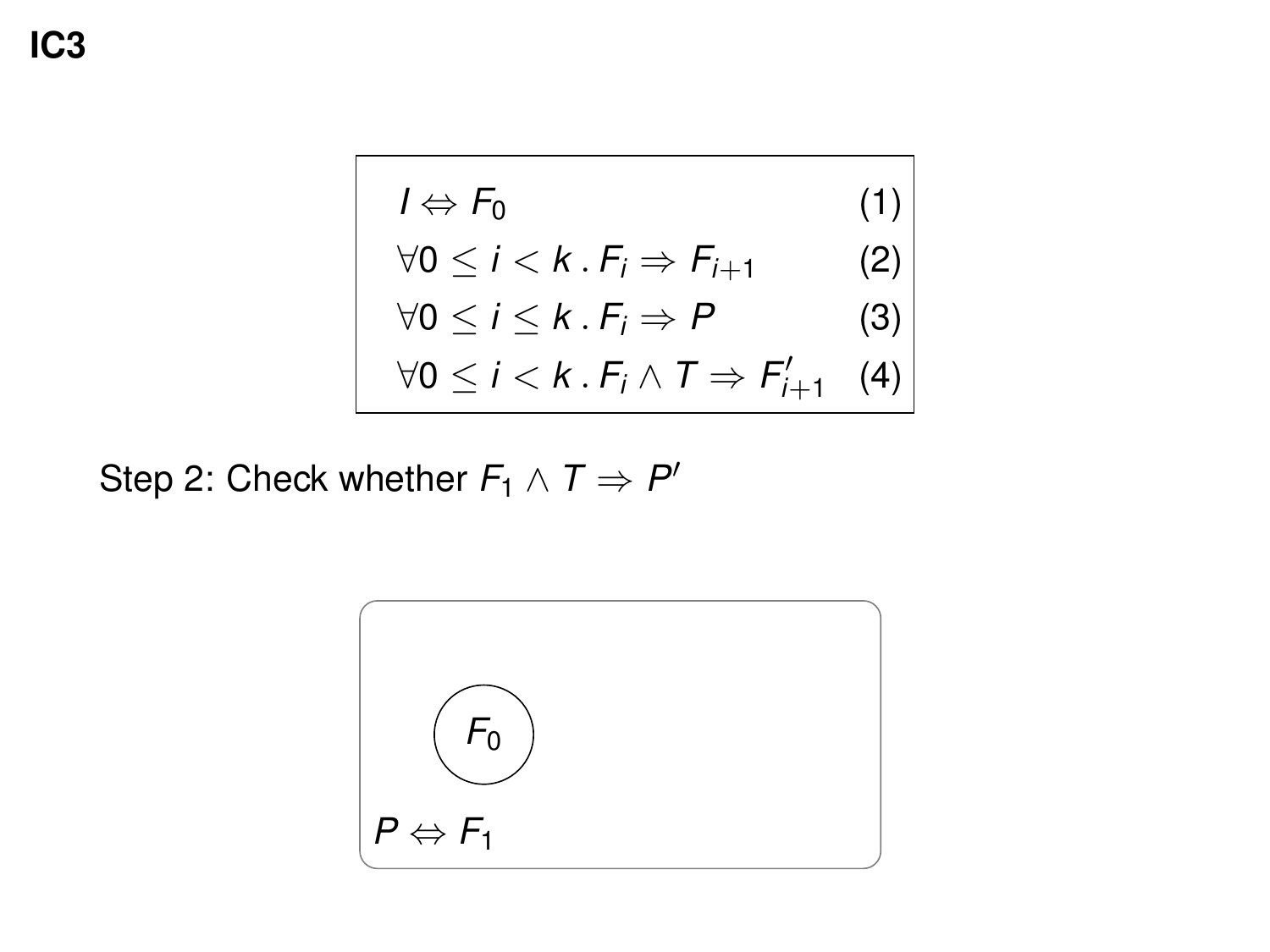$$
I \Leftrightarrow F_0 \tag{1}
$$
  
\n
$$
\forall 0 \le i < k \cdot F_i \Rightarrow F_{i+1} \tag{2}
$$
  
\n
$$
\forall 0 \le i \le k \cdot F_i \Rightarrow P \tag{3}
$$
  
\n
$$
\forall 0 \le i < k \cdot F_i \land T \Rightarrow F'_{i+1} \tag{4}
$$

Step 2: Check whether  $F_1 \wedge T \Rightarrow P'$ 

**∕** There's a state *s* such that  $F_1 \wedge s \wedge T \wedge \neg P'$ 

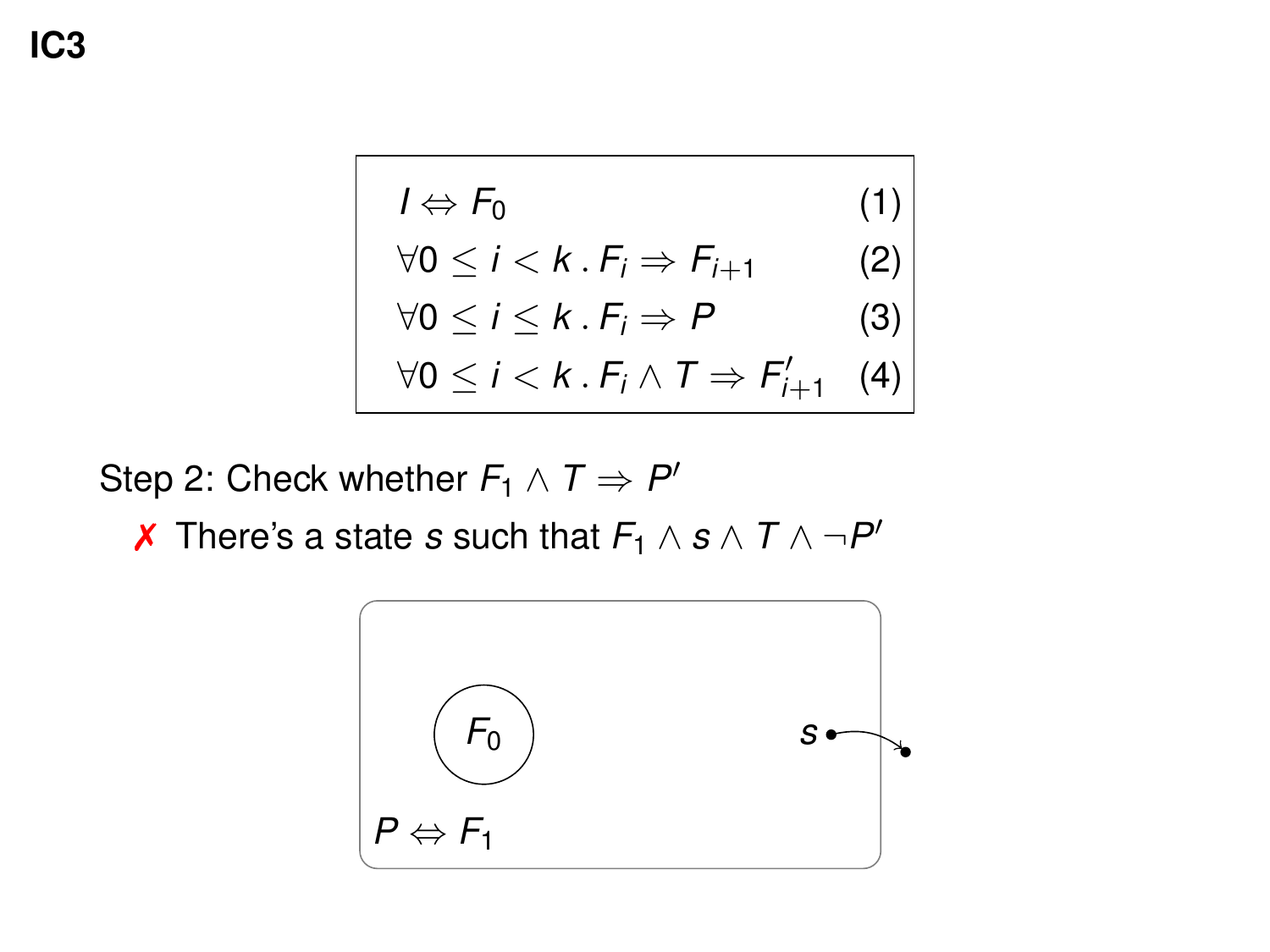What do we know about *s*?

► *s*  $\notin$  *F*<sub>0</sub>, otherwise would have discovered *s* earlier

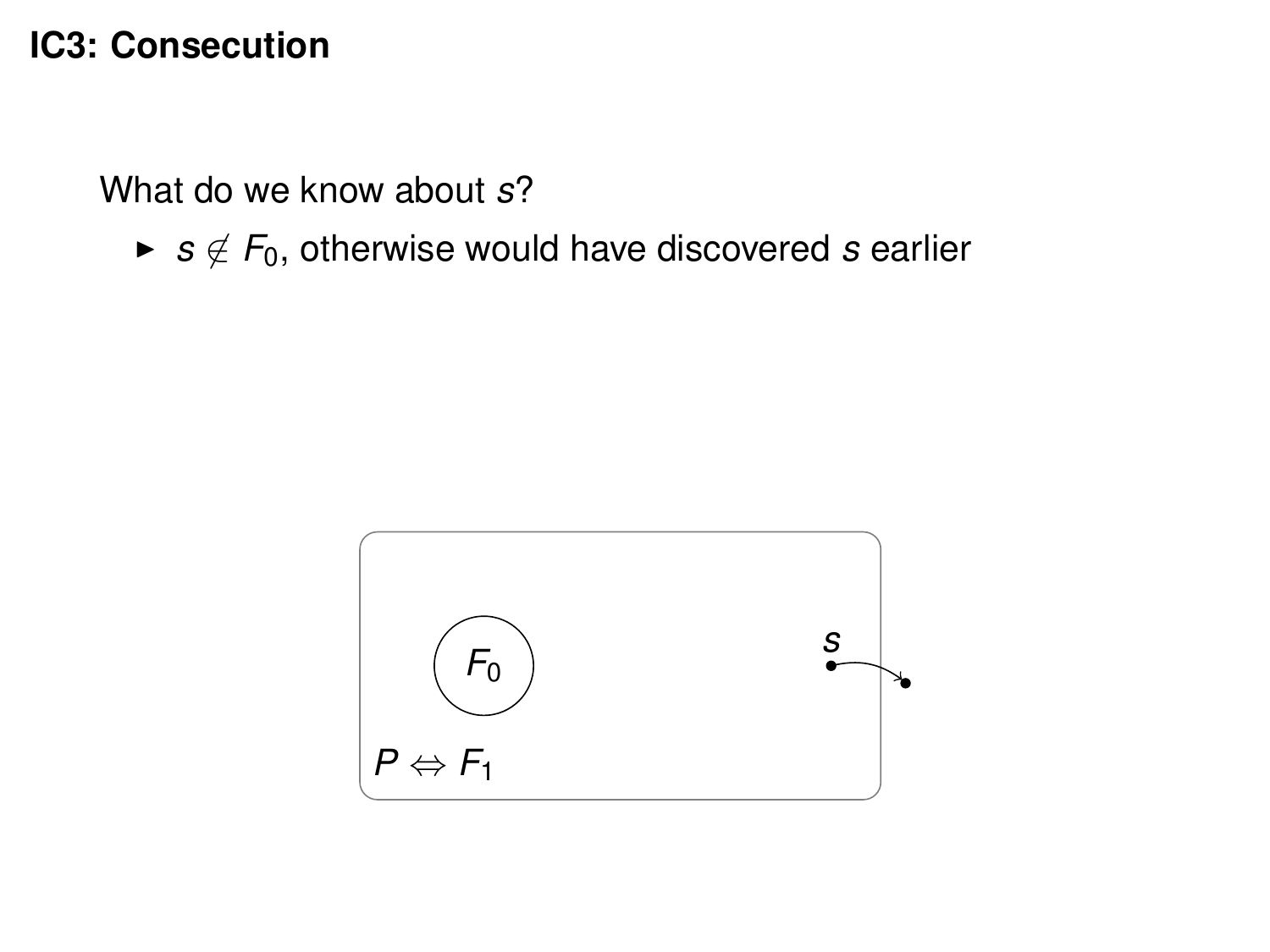What do we know about *s*?

► *s*  $\notin$  *F*<sub>0</sub>, otherwise would have discovered *s* earlier

Try to show that *s* is unreachable from  $F_0$ :

$$
\triangleright \underbrace{F_0 \land \neg s \land T \Rightarrow \neg s'}_{\text{consection check}}
$$

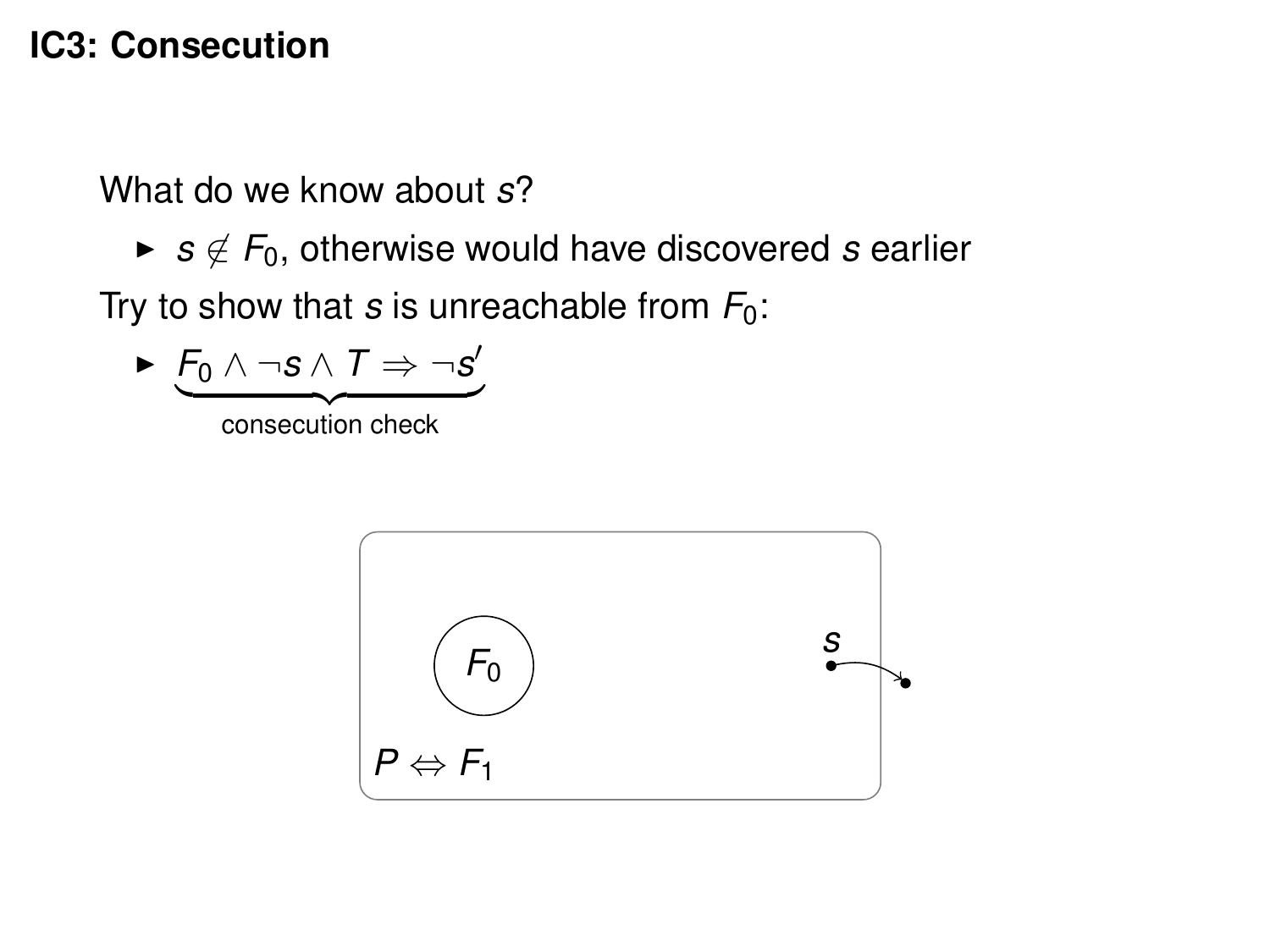What do we know about *s*?

► *s*  $\notin$  *F*<sub>0</sub>, otherwise would have discovered *s* earlier

Try to show that *s* is unreachable from  $F_0$ :

$$
\blacktriangleright \underbrace{F_0 \land \neg s \land T \Rightarrow \neg s'}_{\text{consection check}}
$$

If this doesn't hold, *s* has a predecessor in  $F_0 \notin$ 

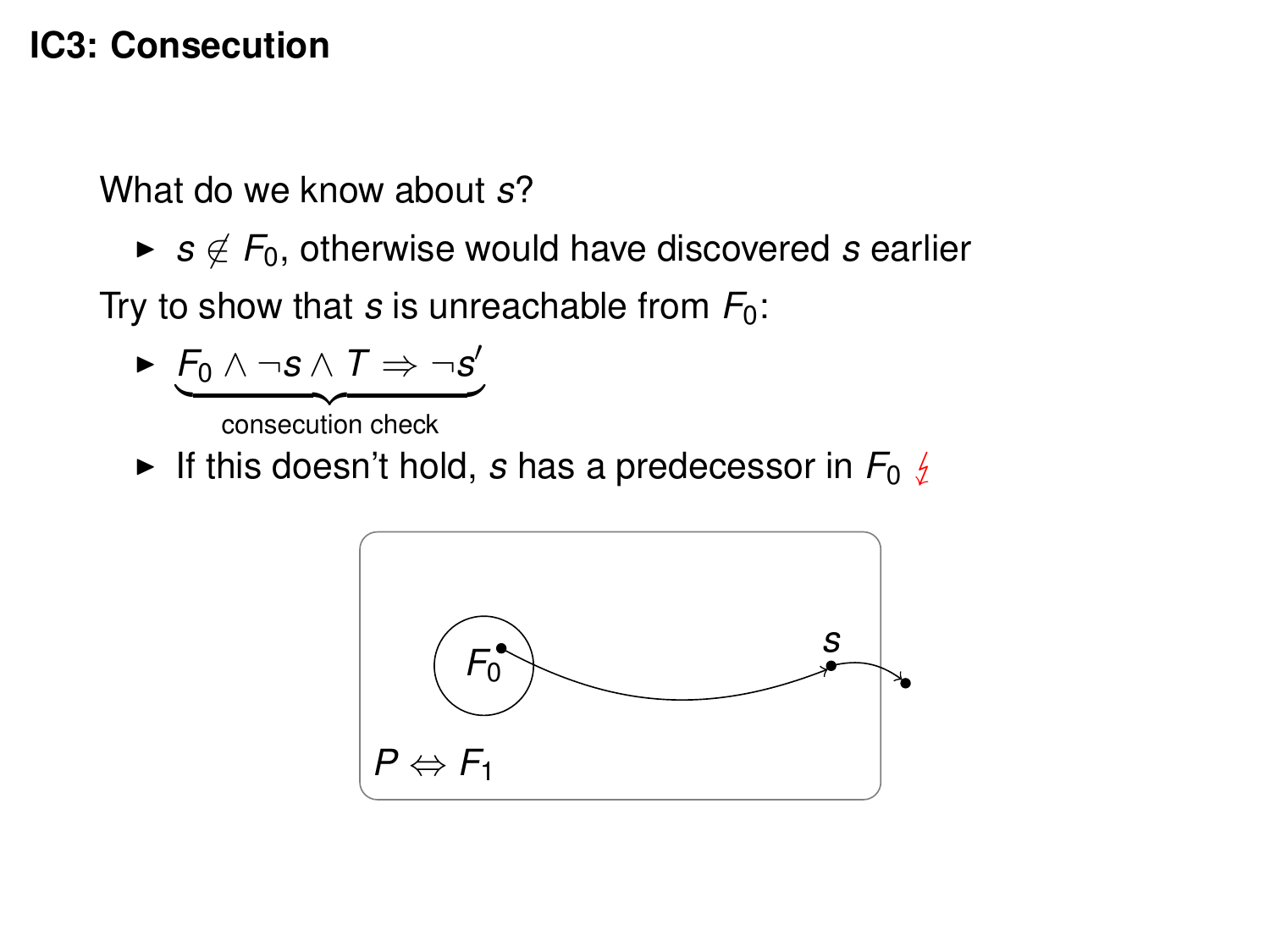What do we know about *s*?

► *s*  $\notin$  *F*<sub>0</sub>, otherwise would have discovered *s* earlier

Try to show that *s* is unreachable from  $F_0$ :

$$
\qquad \qquad \overbrace{\qquad \qquad \text{consection check}}^{\qquad \qquad \overbrace{\qquad \qquad \text{consection check}}^{\qquad \qquad \overbrace{\qquad \qquad \text{consection check}}^{\qquad \qquad \overbrace{\qquad \qquad \text{consection check}}^{\qquad \qquad \overbrace{\qquad \qquad \text{consection check}}^{\qquad \qquad \overbrace{\qquad \qquad \text{consection check}}^{\qquad \qquad \overbrace{\qquad \qquad \text{consection check}}^{\qquad \qquad \overbrace{\qquad \qquad \text{consection check}}^{\qquad \qquad \overbrace{\qquad \qquad \text{consection check}}^{\qquad \qquad \overbrace{\qquad \qquad \text{consection check}}^{\qquad \qquad \overbrace{\qquad \qquad \text{consection check}}^{\qquad \qquad \overbrace{\qquad \qquad \text{consection check}}^{\qquad \qquad \overbrace{\qquad \qquad \text{consection check}}^{\qquad \qquad \overbrace{\qquad \qquad \text{consection.}}^{\qquad \qquad \overbrace{\qquad \qquad \text{consection.}}^{\qquad \qquad \overbrace{\qquad \qquad \text{consection.}}^{\qquad \qquad \overbrace{\qquad \qquad \text{consection.}}^{\qquad \qquad \overbrace{\qquad \qquad \text{consection.}}^{\qquad \qquad \overbrace{\qquad \qquad \text{consection.}}^{\qquad \qquad \overbrace{\qquad \qquad \text{consection.}}^{\qquad \qquad \overbrace{\qquad \qquad \text{consection.}}^{\qquad \qquad \overbrace{\qquad \qquad \text{consection.}}^{\qquad \qquad \overbrace{\qquad \qquad \text{consection.}}^{\qquad \qquad \overbrace{\qquad \qquad \text{consection.}}^{\qquad \qquad \overbrace{\qquad \qquad \text{consection.}}^{\qquad \qquad \overbrace{\qquad \qquad \text{consection.}}^{\qquad \qquad \overbrace{\qquad \qquad \text{consection.}}^{\qquad \qquad \overbrace{\qquad \qquad \text{consection.}}^{\qquad \qquad \overbrace{\qquad \qquad \text{consection.}}^{\qquad \qquad \overbrace{\qquad \qquad \text{consection.}}^{\qquad \qquad \overbrace{\qquad \qquad \text{consection.}}^{\qquad \qquad \overbrace{\qquad \qquad \text{consection.}}^{\qquad \qquad \overbrace{\qquad \qquad \text{consection.}}^{\
$$

If this holds, *s* is *inductive relative to*  $F_0$ 

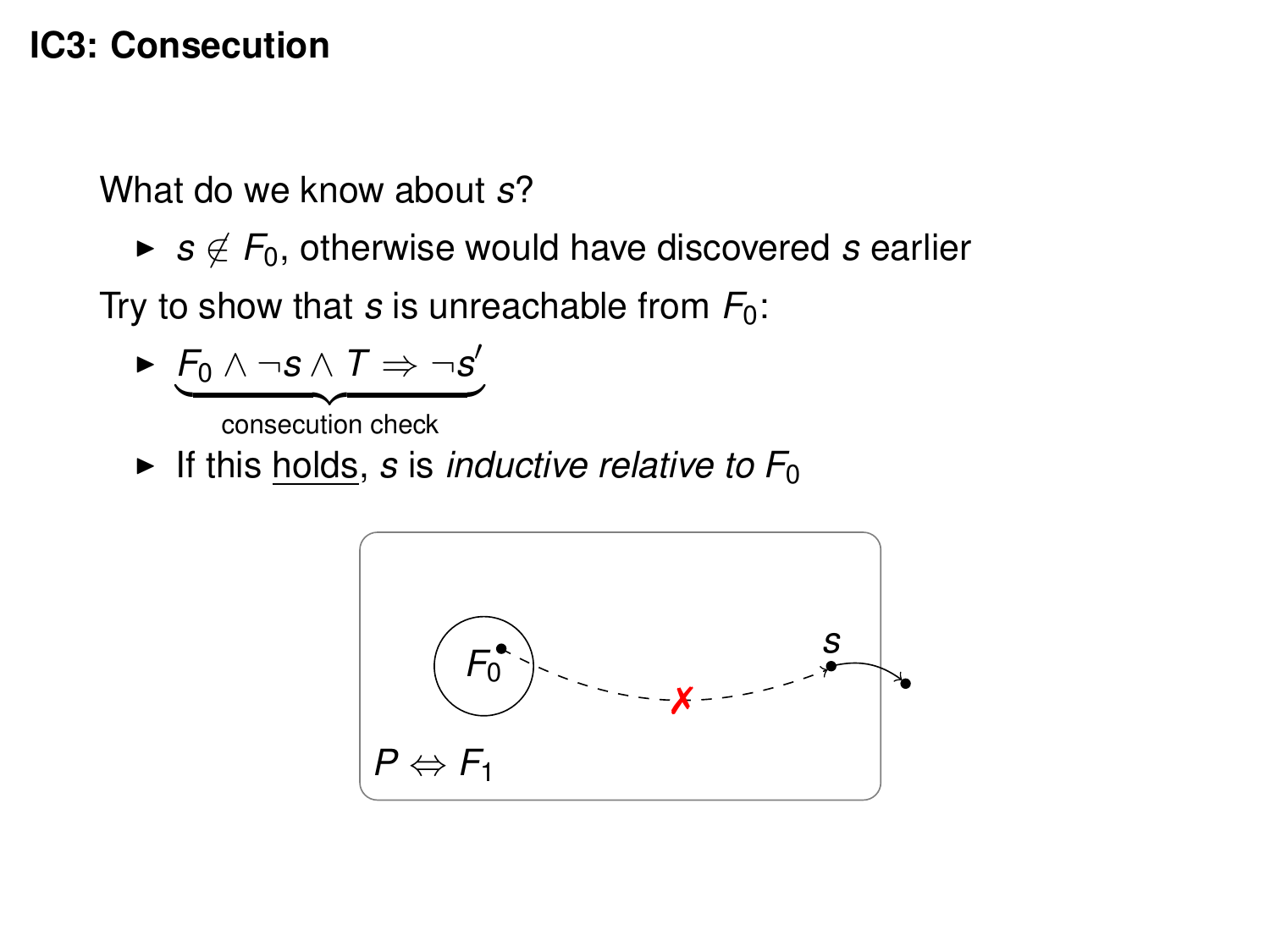## **IC3: Relative Inductiveness**

$$
\textit{F}_0 \wedge \neg s \wedge \textit{T} \Rightarrow \neg s'
$$

 $\triangleright$  We can replace  $F_1$  with  $F_1 \wedge \neg s$ 

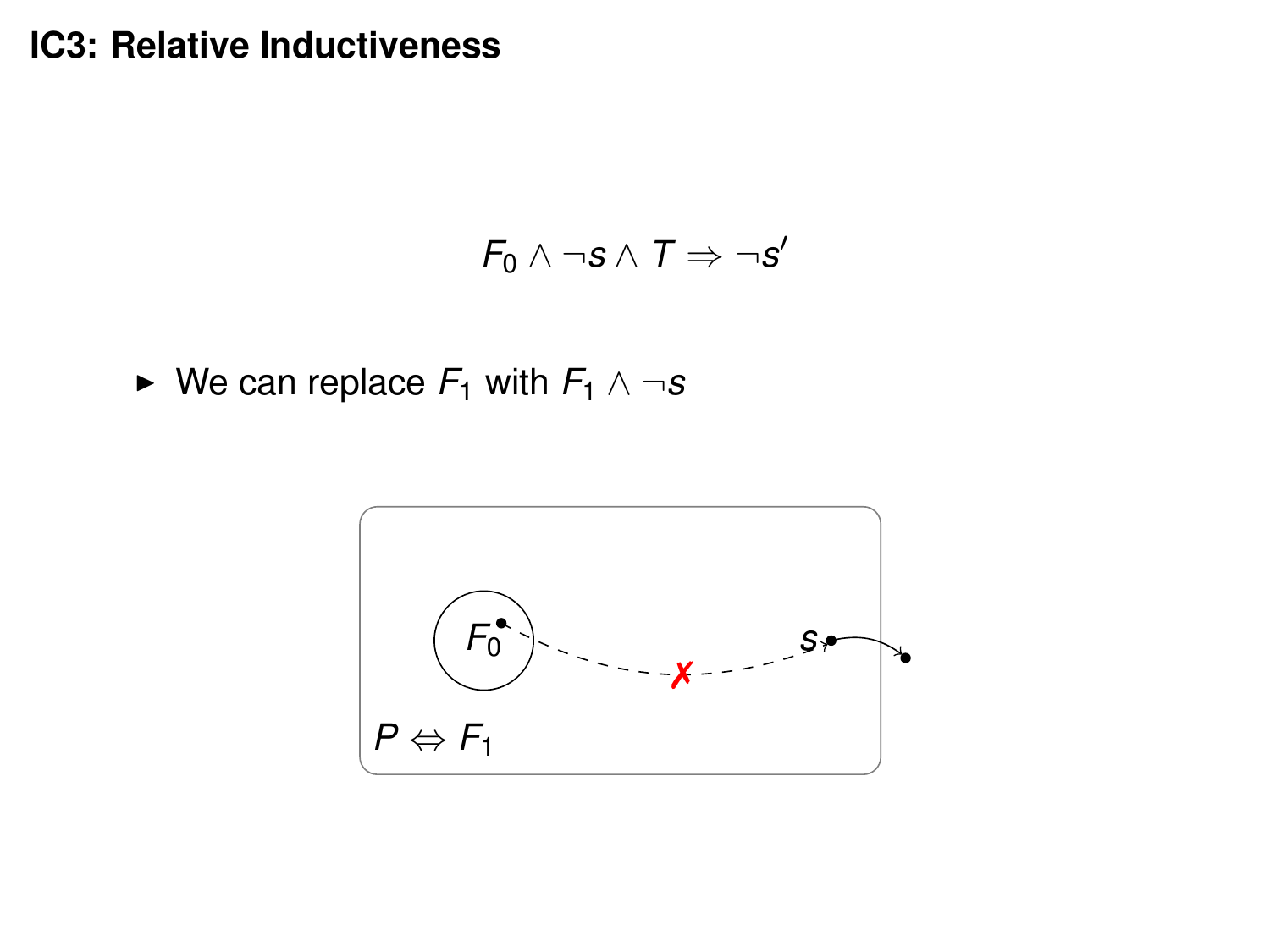#### **IC3: Relative Inductiveness**

$$
F_0 \wedge \neg s \wedge T \Rightarrow \neg s'
$$

- $\triangleright$  We can replace  $F_1$  with  $F_1 \wedge \neg s$
- $\blacktriangleright$  But that would only eliminate one state!

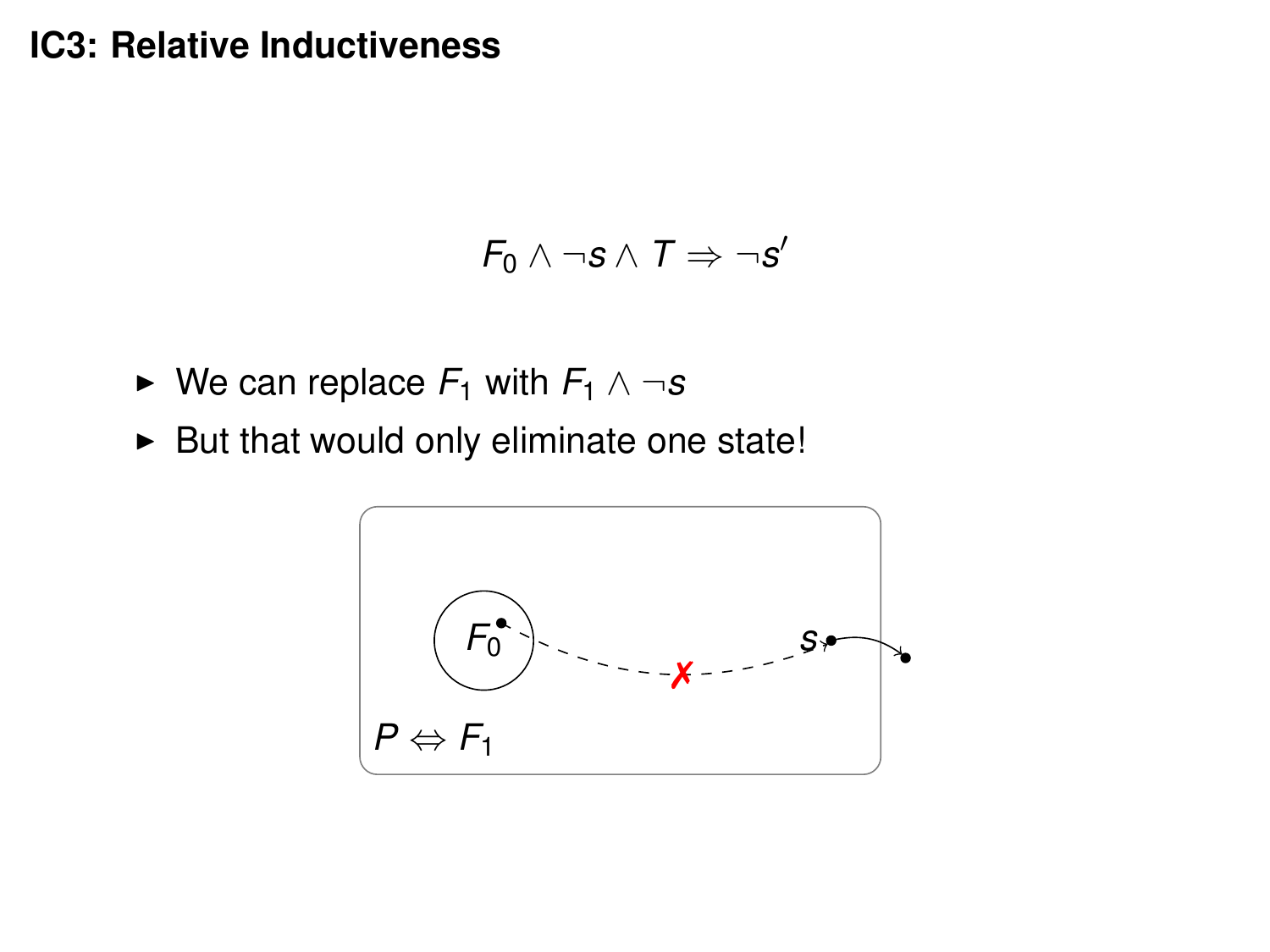## **IC3: Generalization**

Could eliminate *s* from *F*1. But we can do better!

- ► Try to generalize *s*:
	- ✓ *F*<sup>0</sup> ∧ ¬*s* ∧ *T* ⇒ ¬*s* 0
	- $\blacktriangleright$  Find  $c \subseteq \neg s$  such that  $F_0 \land c \land T \Rightarrow c'$ (consider subsets of clause ¬*s*)

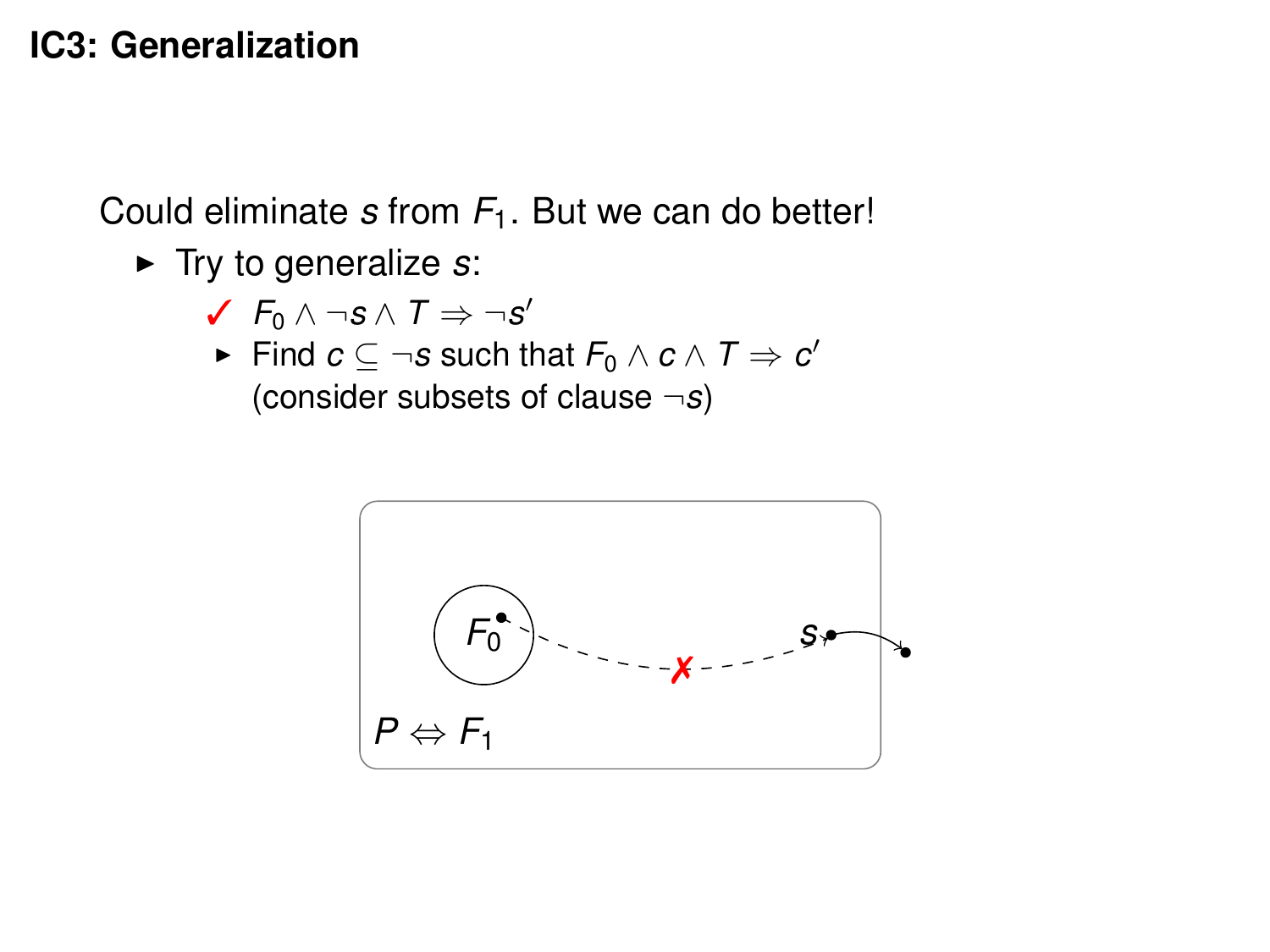# **IC3: Generalization**

Could eliminate *s* from *F*1. But we can do better!

 $\blacktriangleright$  Try to generalize  $s$ :

$$
\checkmark \ \mathit{F}_0 \land \neg s \land \mathit{T} \Rightarrow \neg s'
$$

 $\blacktriangleright$  Find  $c \subseteq \neg s$  such that  $F_0 \land c \land T \Rightarrow c'$ (consider subsets of clause ¬*s*)

$$
\blacktriangleright \ \ F_1 := F_1 \wedge c
$$

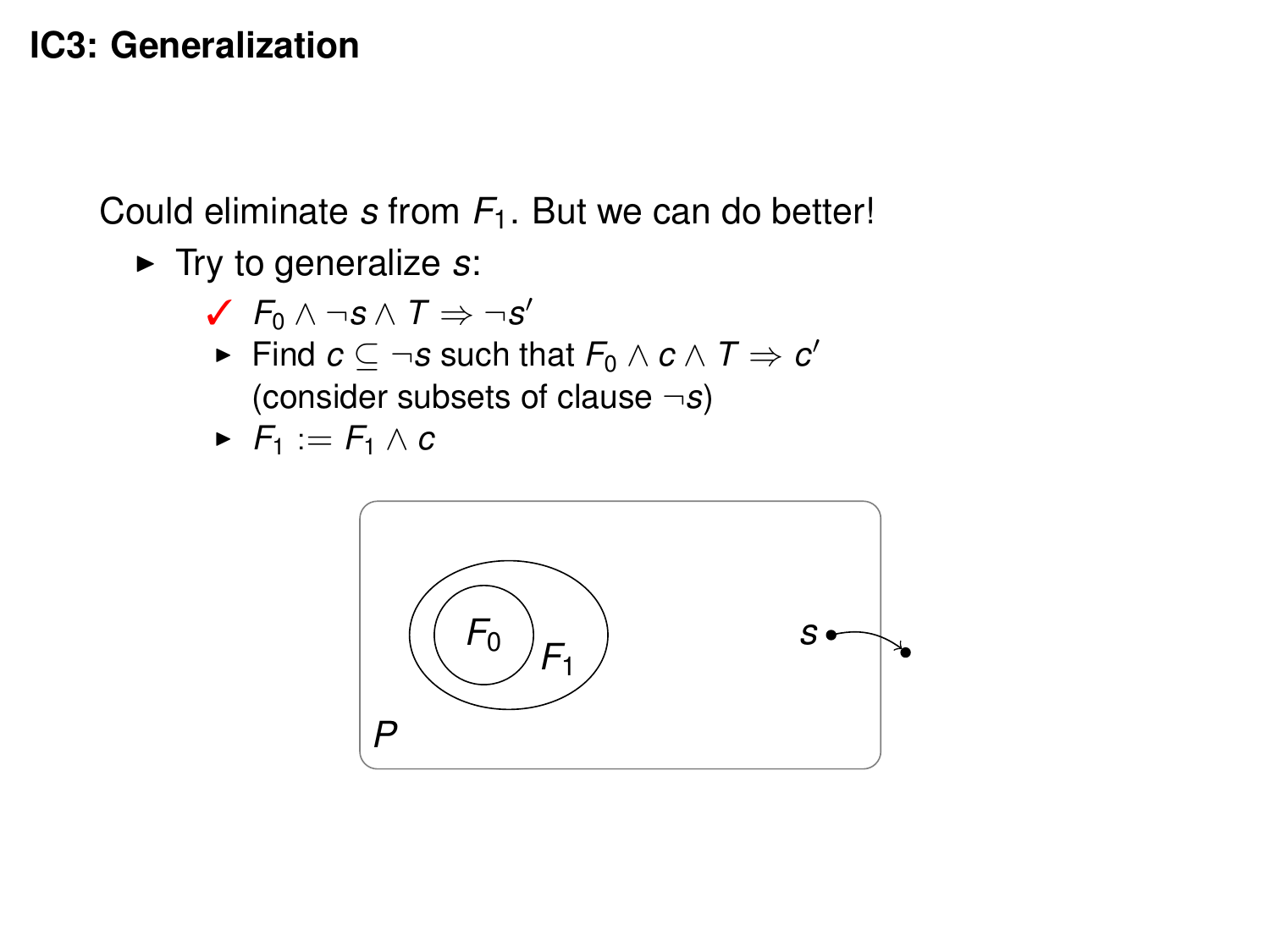$$
I \Leftrightarrow F_0
$$
(1)  
\n
$$
\forall 0 \le i < k . F_i \Rightarrow F_{i+1}
$$
(2)  
\n
$$
\forall 0 \le i \le k . F_i \Rightarrow P
$$
(3)  
\n
$$
\forall 0 \le i < k . F_i \land T \Rightarrow F'_{i+1}
$$
(4)

Once no more bad states reachable from *F*1, *expand. . .*

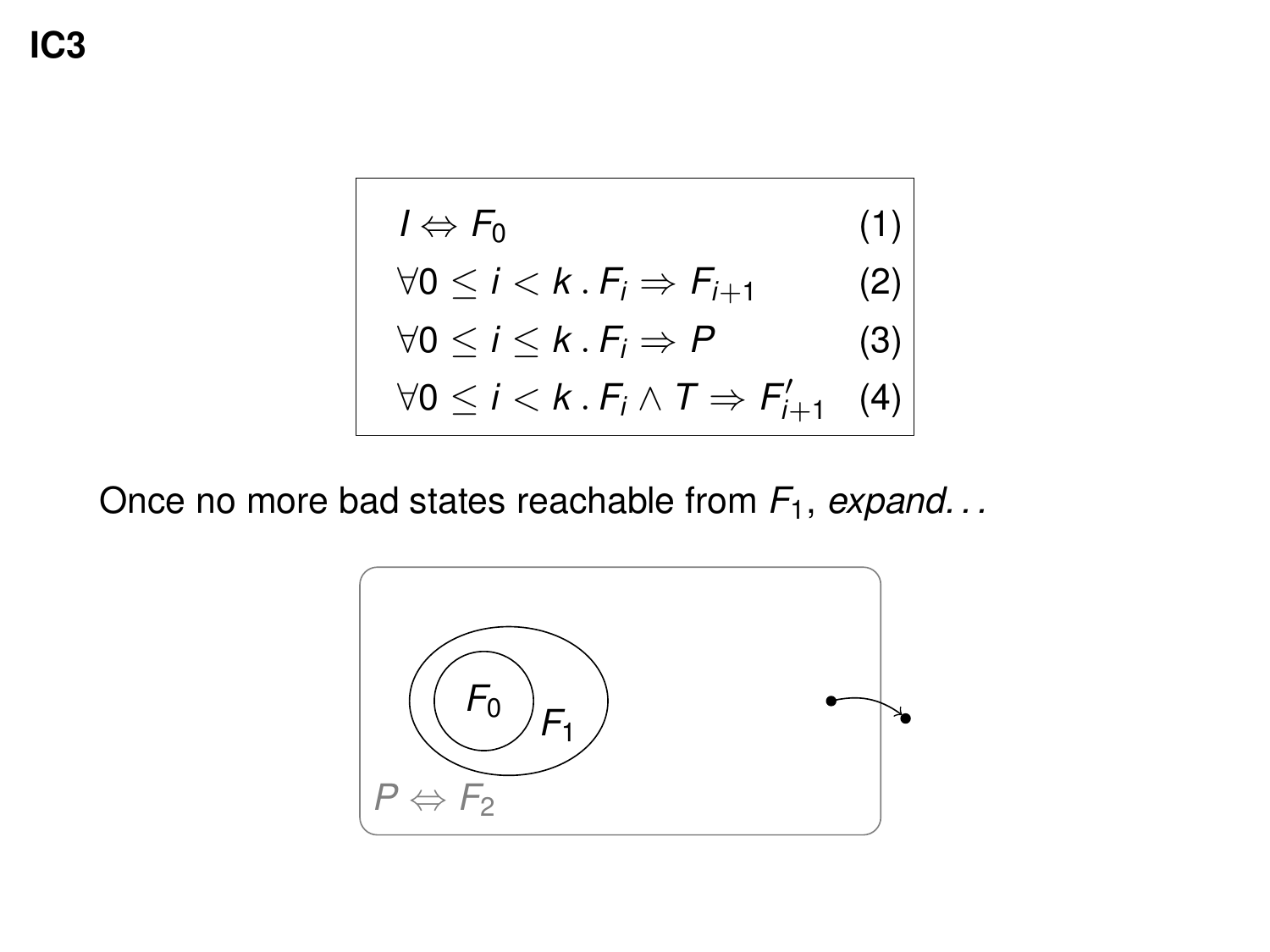| $I \Leftrightarrow F_0$                                       | (1) |
|---------------------------------------------------------------|-----|
| $\forall 0 \leq i < k \cdot F_i \Rightarrow F_{i+1}$          | (2) |
| $\forall 0 \leq i \leq k \cdot F_i \Rightarrow P$             | (3) |
| $\forall 0 \leq i < k \cdot F_i \land T \Rightarrow F'_{i+1}$ | (4) |

Once no more bad states reachable from *F*2, *expand. . .*

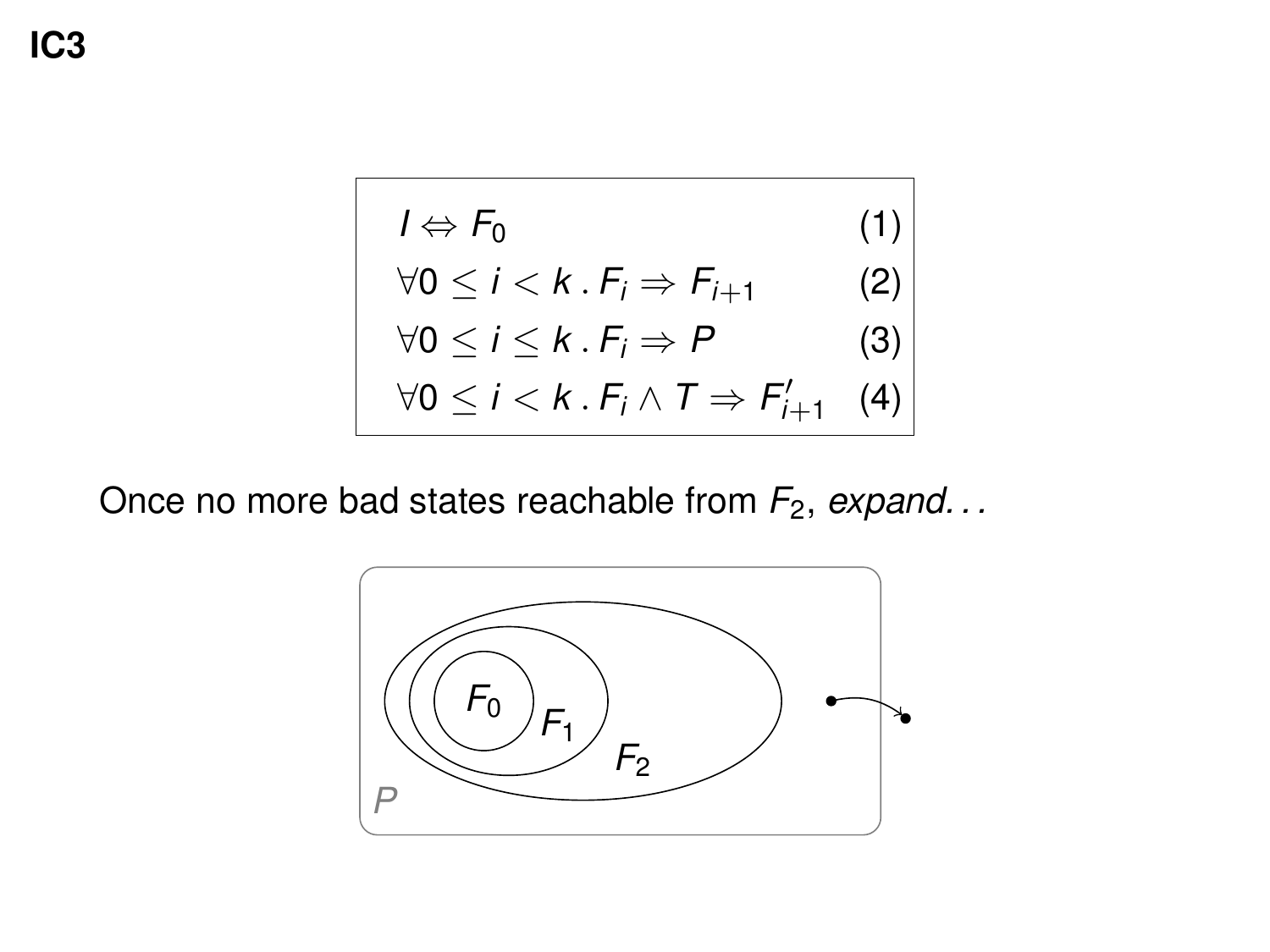$$
I \Leftrightarrow F_0
$$
(1)  
\n
$$
\forall 0 \le i < k . F_i \Rightarrow F_{i+1}
$$
(2)  
\n
$$
\forall 0 \le i \le k . F_i \Rightarrow P
$$
(3)  
\n
$$
\forall 0 \le i < k . F_i \land T \Rightarrow F'_{i+1}
$$
(4)

Once no more bad states reachable from *F*2, *expand. . .*

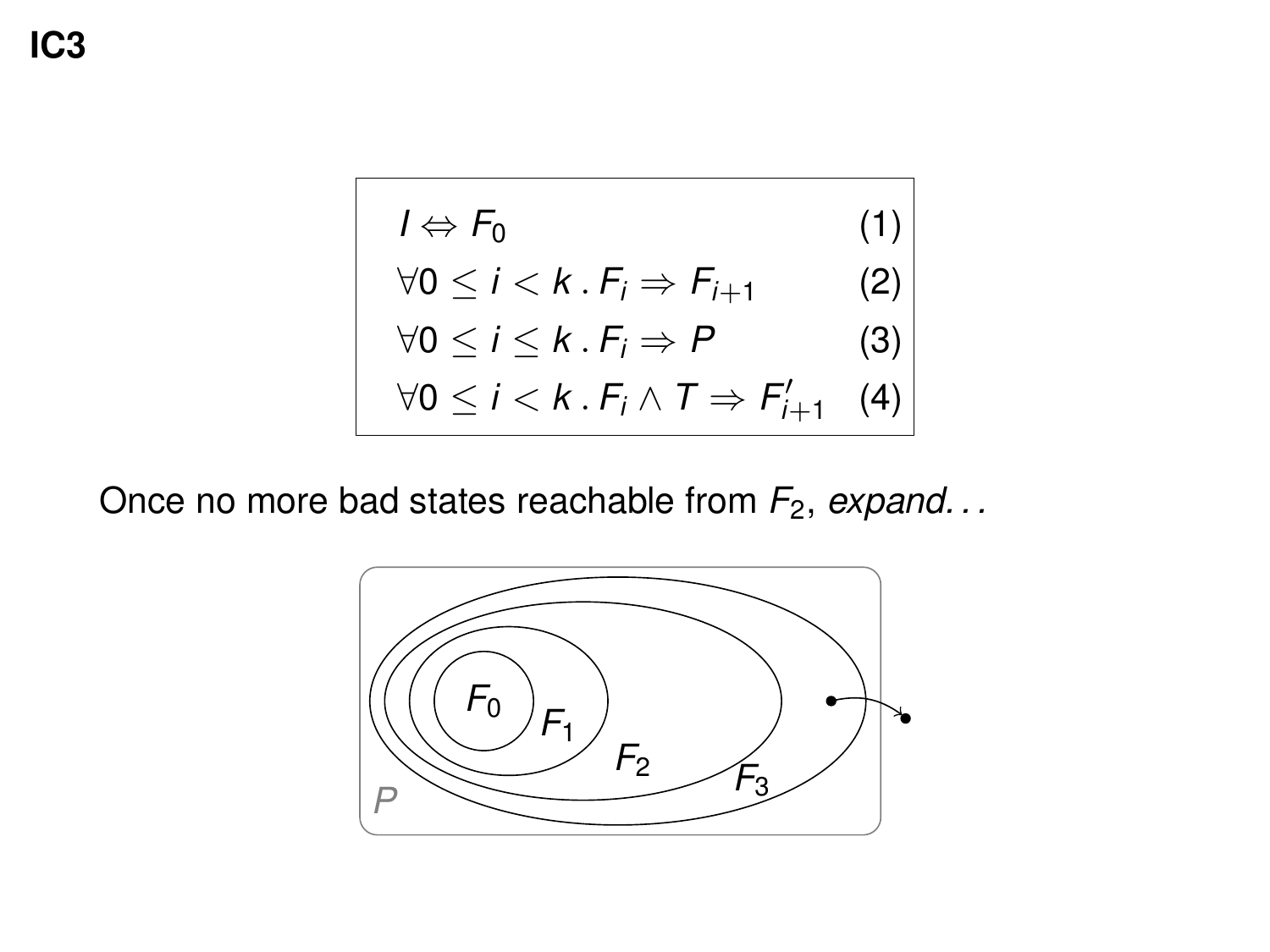$$
I \Leftrightarrow F_0
$$
(1)  
\n
$$
\forall 0 \le i < k . F_i \Rightarrow F_{i+1}
$$
(2)  
\n
$$
\forall 0 \le i \le k . F_i \Rightarrow P
$$
(3)  
\n
$$
\forall 0 \le i < k . F_i \land T \Rightarrow F'_{i+1}
$$
(4)

Until we eventually reach a fixed point.

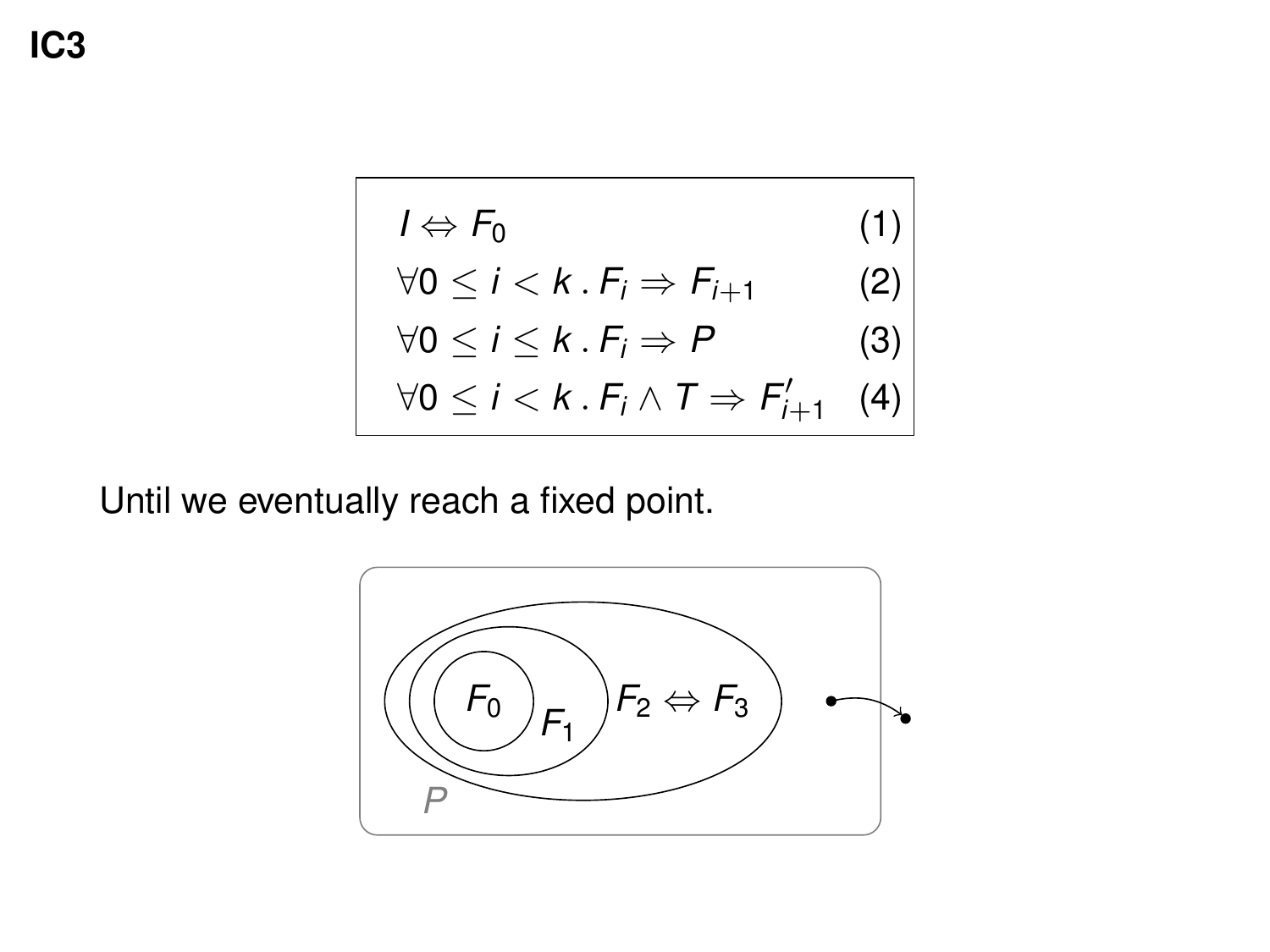Does this work for software?

Yes; simply replace SAT solver with SMT solver, but:

- $\triangleright$  State space much larger or infinite
- $\triangleright$  Will painstakingly eliminate single/small sets of states
- $\blacktriangleright$  High risk of divergence

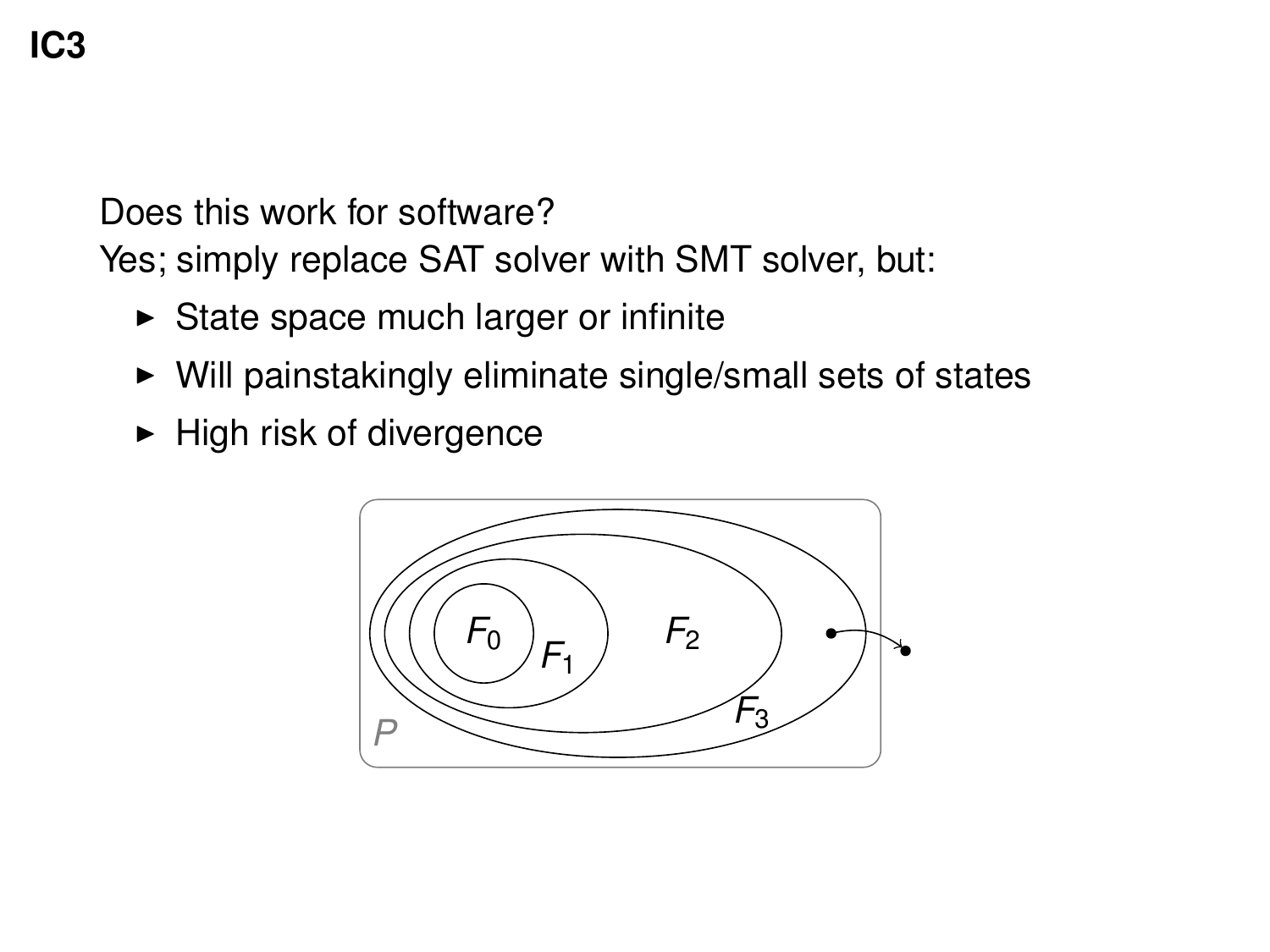#### **Part II: Predicate Abstraction**

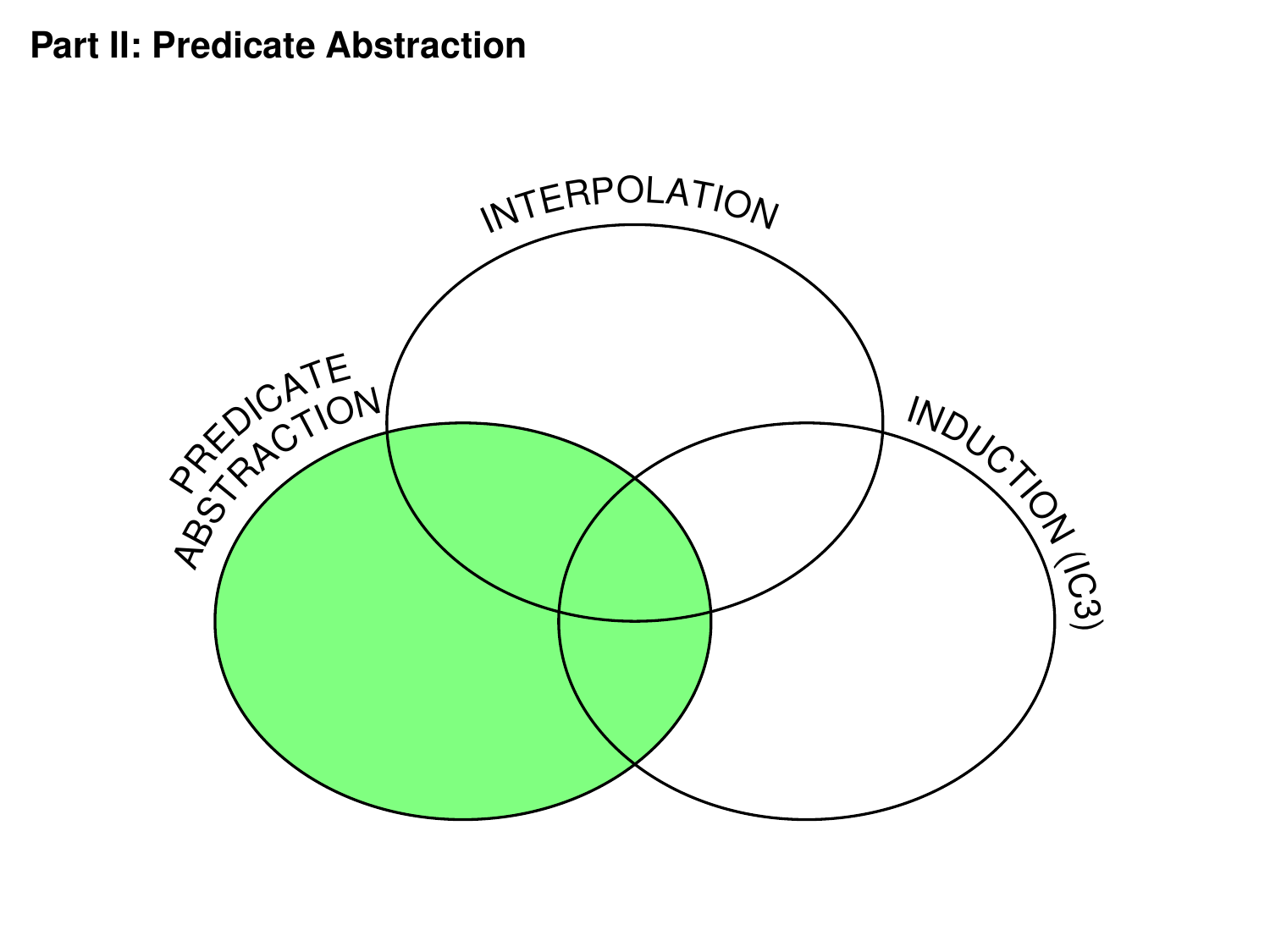## **Predicate Abstraction: A Form of Abstract Interpretation**

- $\blacktriangleright$  Map concrete states to abstract states
- $\blacktriangleright$  Reduce size of state space
	- $\triangleright$  Obtain finite representation

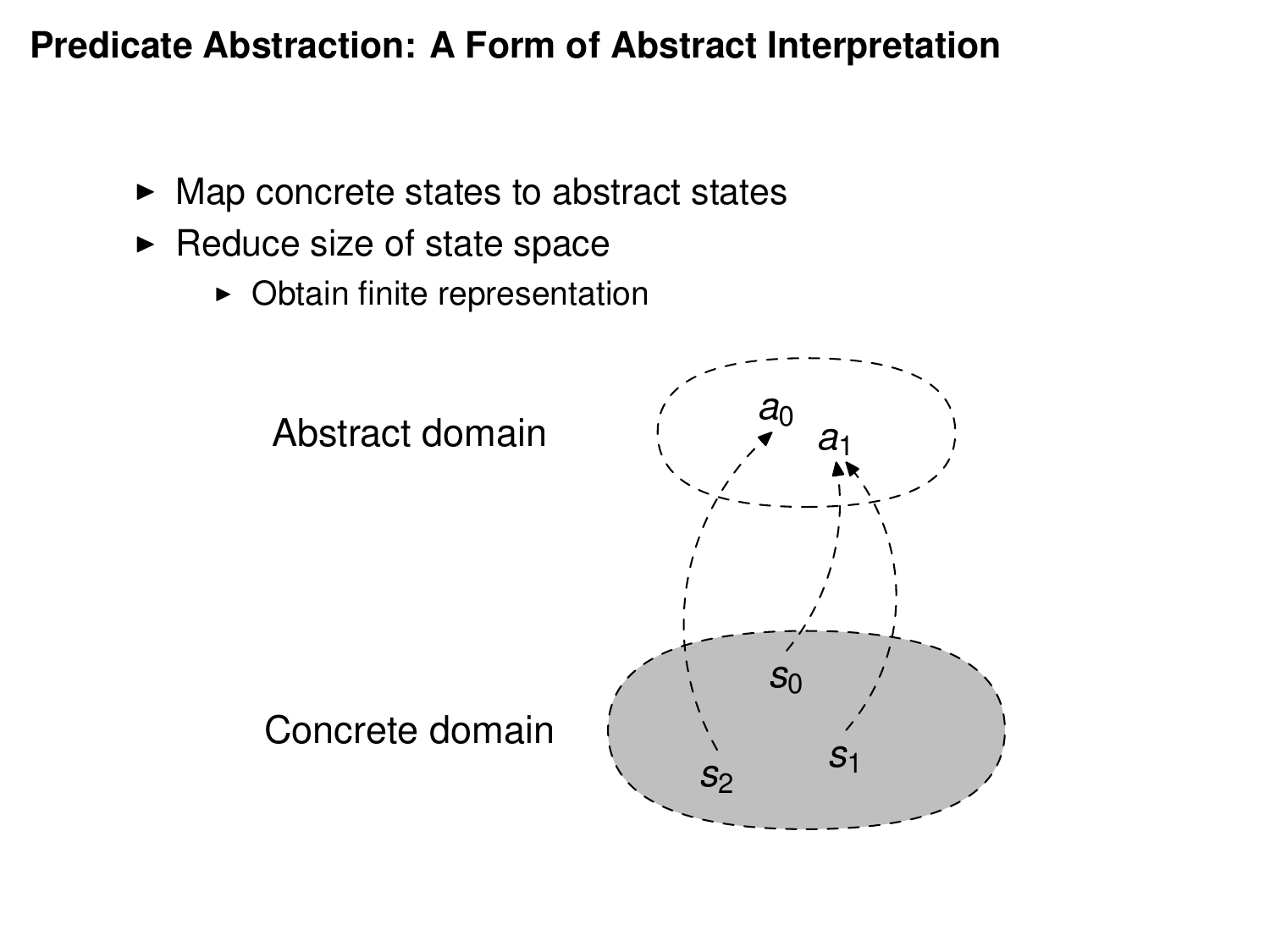#### **Abstract Domain: Set of Predicates**

Map concrete states to abstract states by evaluating predicates:

- $\triangleright$  Concrete variable: i
- Predicates:  $b_1 \equiv (i \neq 0)$  and  $b_2 \equiv (i \leq 10)$

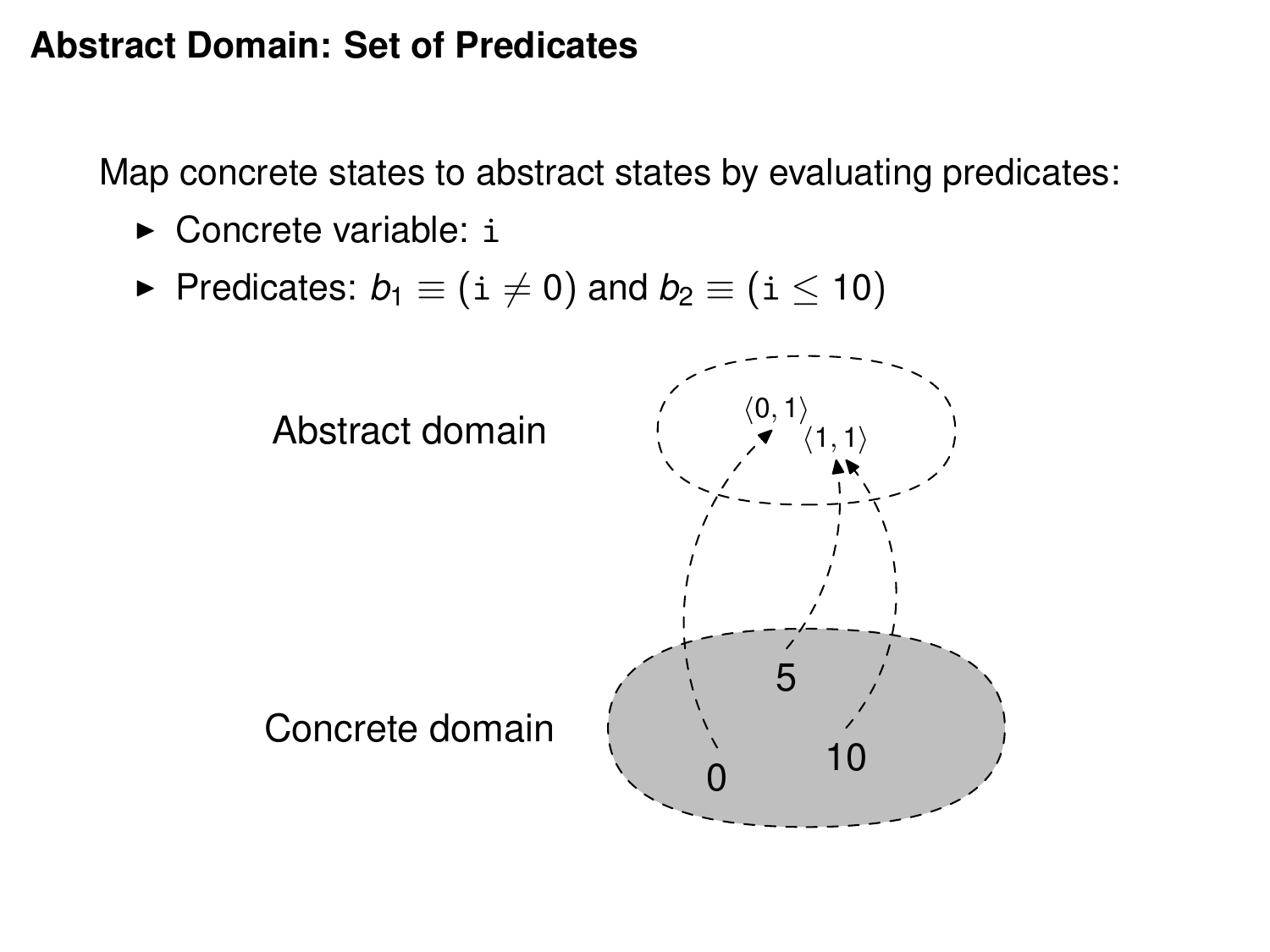#### **Predicate Abstraction: Explicit Abstract Transition Relation**

Example: Abstraction of  $i++$  and  $b_1 \hat{=} (i \neq 0)$ 

 $\triangleright$  We have to account for all possibilities!

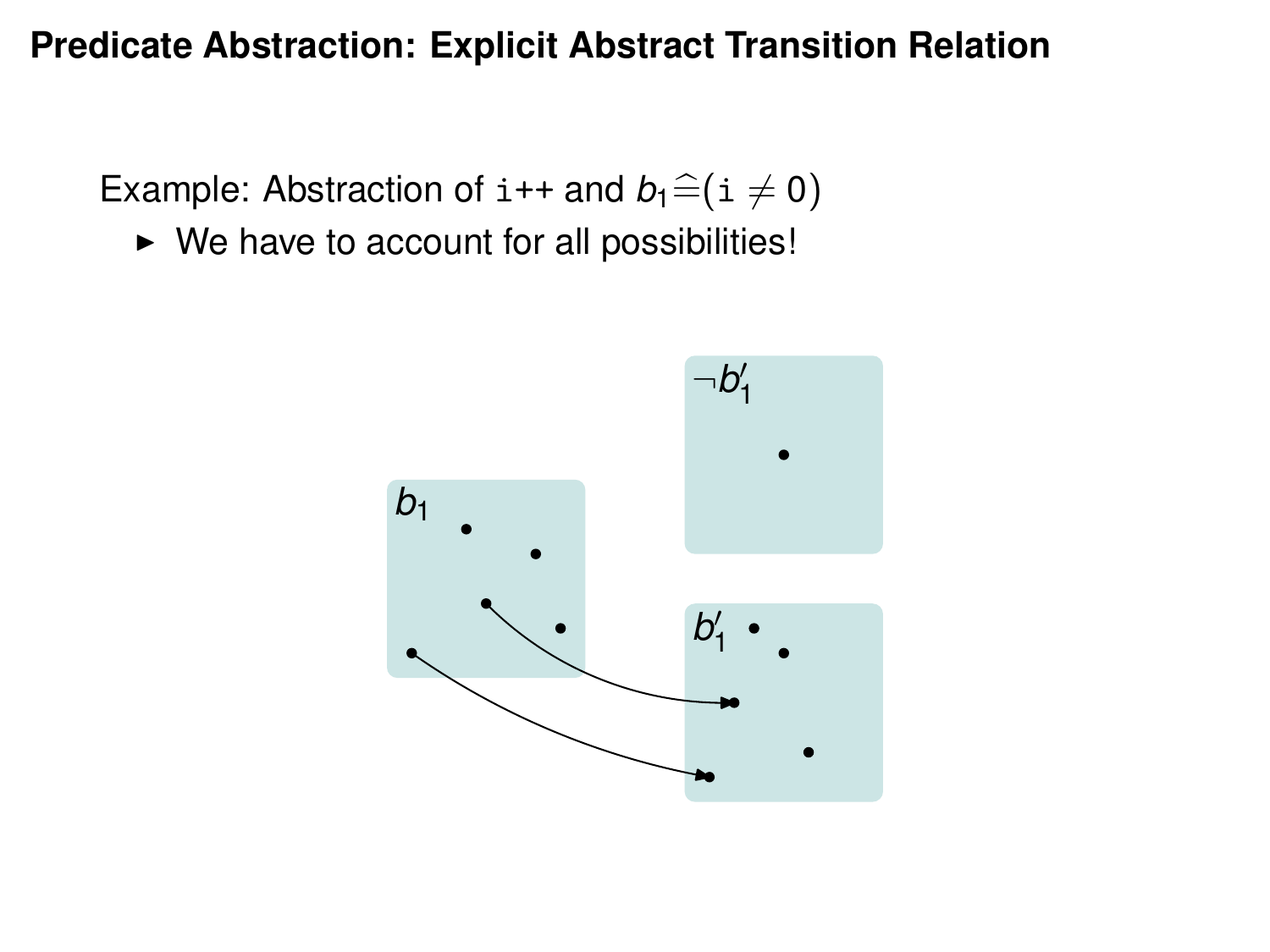#### **Predicate Abstraction: Explicit Abstract Transition Relation**

Example: Abstraction of  $i++$  and  $b_1 \hat{=} (i \neq 0)$ 

- $\triangleright$  We have to account for all possibilities!
	- Even if there is just a single transition from  $i \neq 0$  to  $i = 0$ !

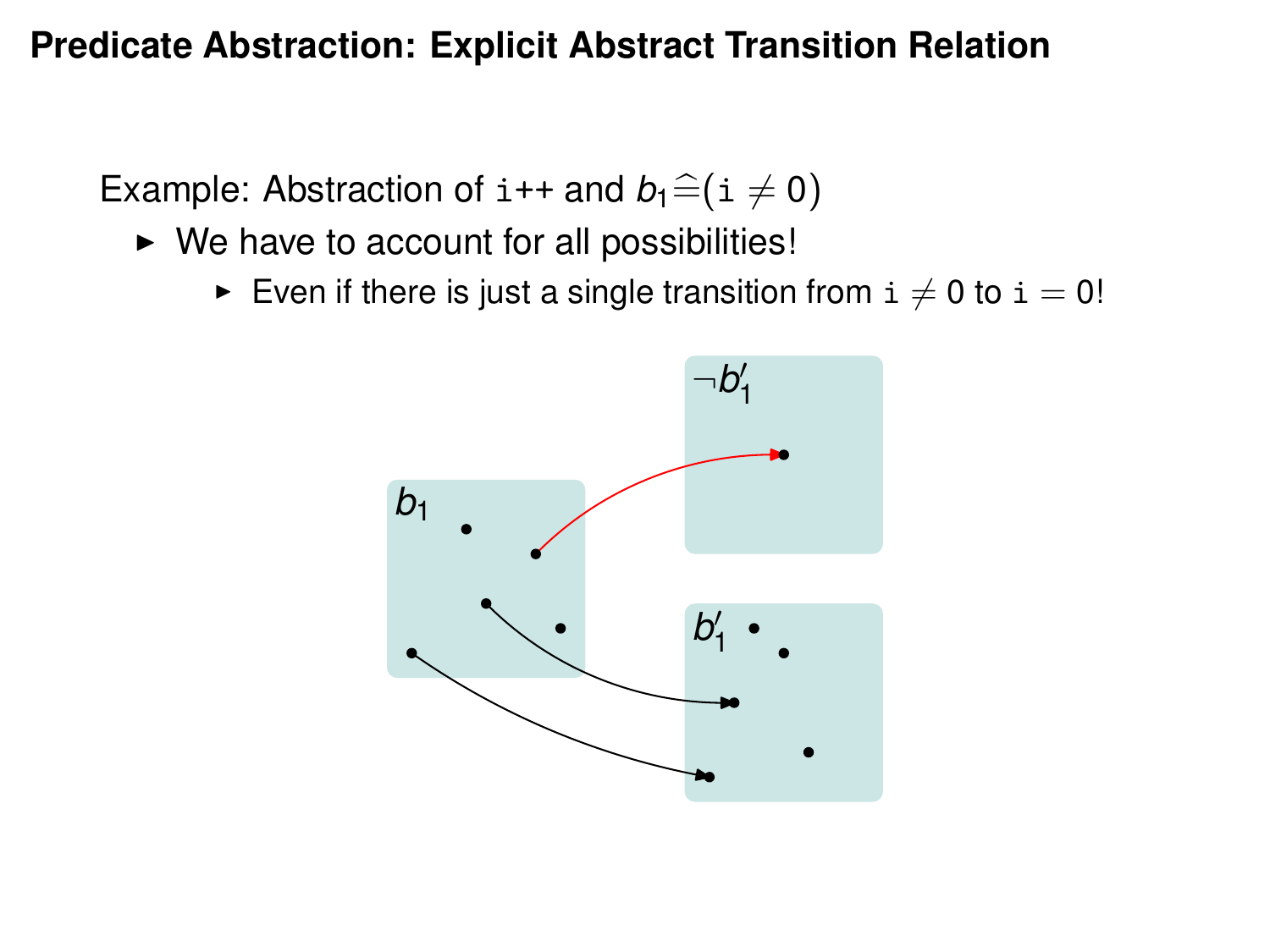Construction of explicit abstract transition relation

- $\blacktriangleright$  requires many calls to SMT solver
- $\blacktriangleright$  is computationally expensive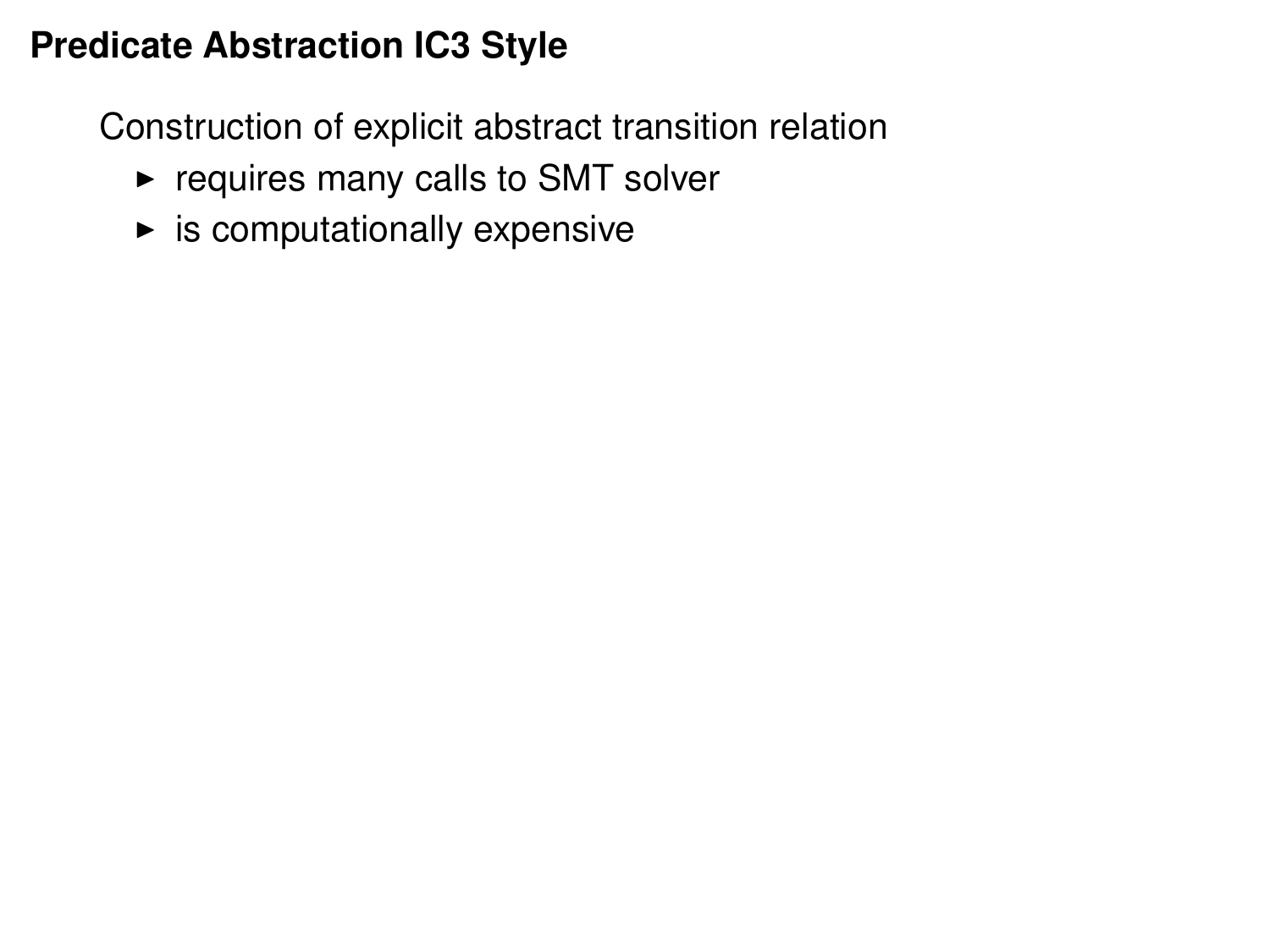Construction of explicit abstract transition relation

- $\triangleright$  requires many calls to SMT solver
- $\blacktriangleright$  is computationally expensive
- $\triangleright$  contrary to the spirit of IC3 (focus on single states)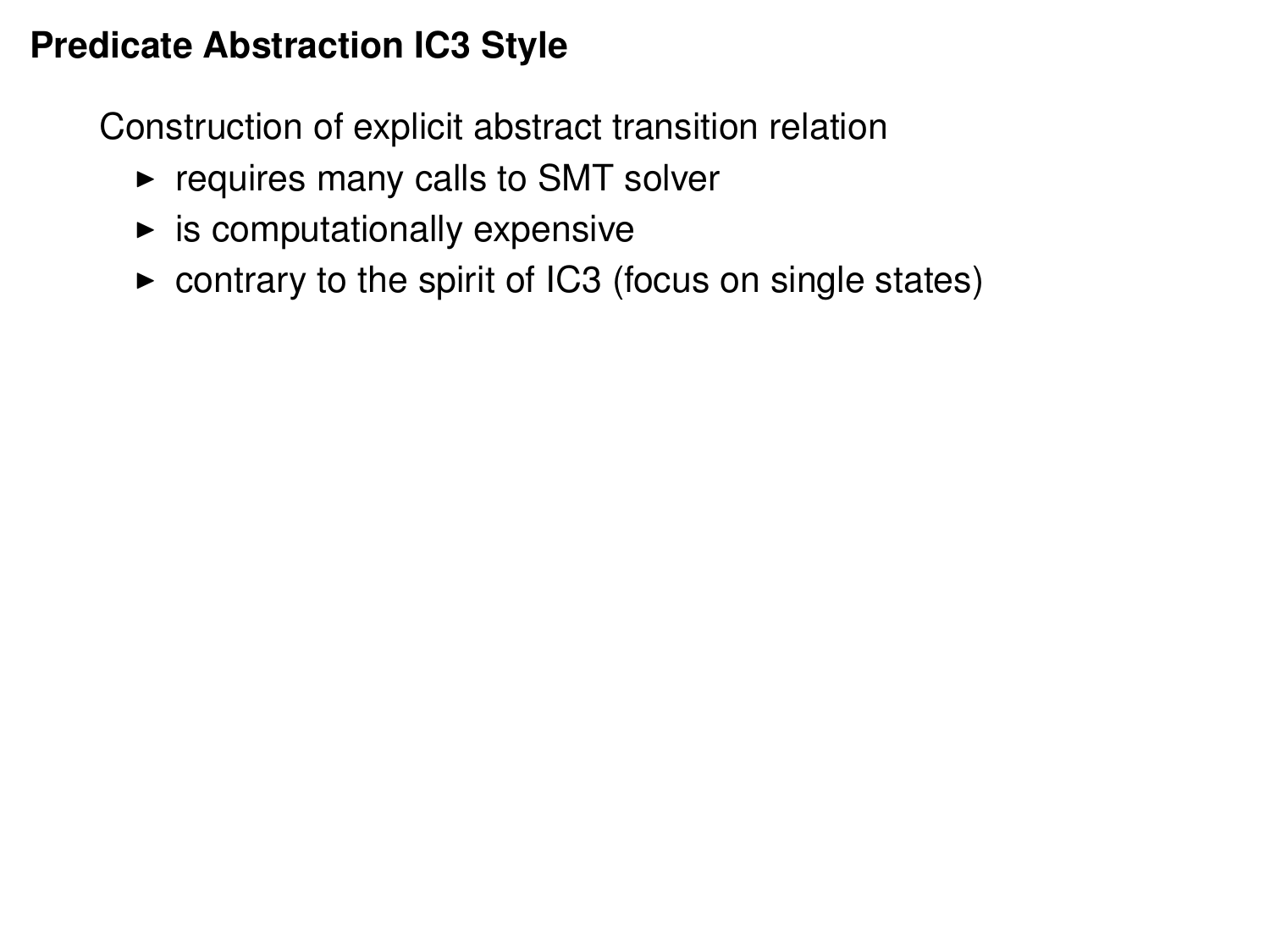Construction of explicit abstract transition relation

- $\triangleright$  requires many calls to SMT solver
- $\blacktriangleright$  is computationally expensive
- $\triangleright$  contrary to the spirit of IC3 (focus on single states)

Abstraction of single states is computationally cheap!

Predicates:  $b_1 \equiv (i \neq 0), b_2 \equiv (i \leq 10)$ 

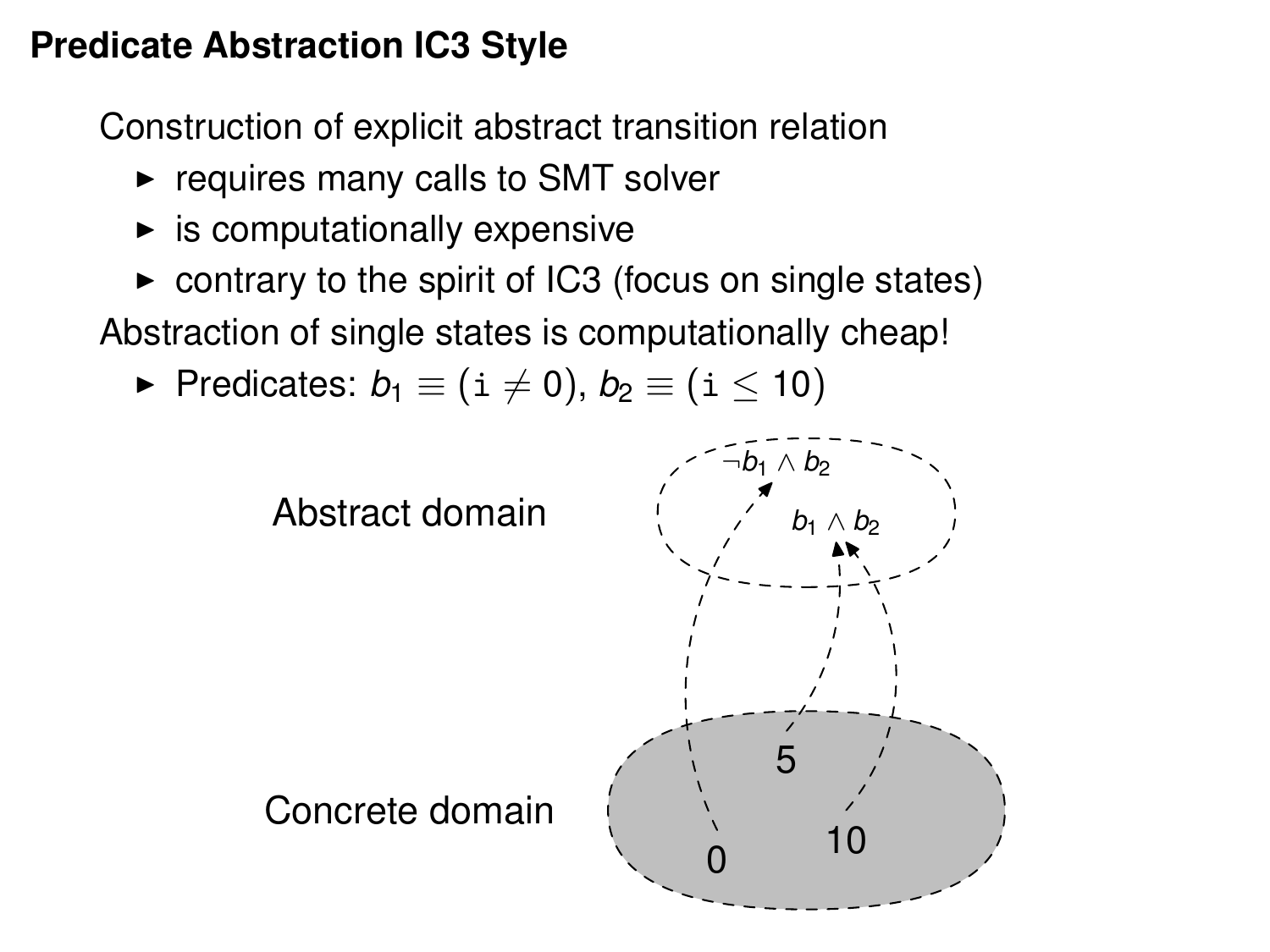- $\blacktriangleright$  *F*<sub>0</sub>, *F*<sub>1</sub>, ... *F*<sub>*k*</sub>: CNF over *predicates*
- $\triangleright$  Transition relation *T*: program as SMT formula

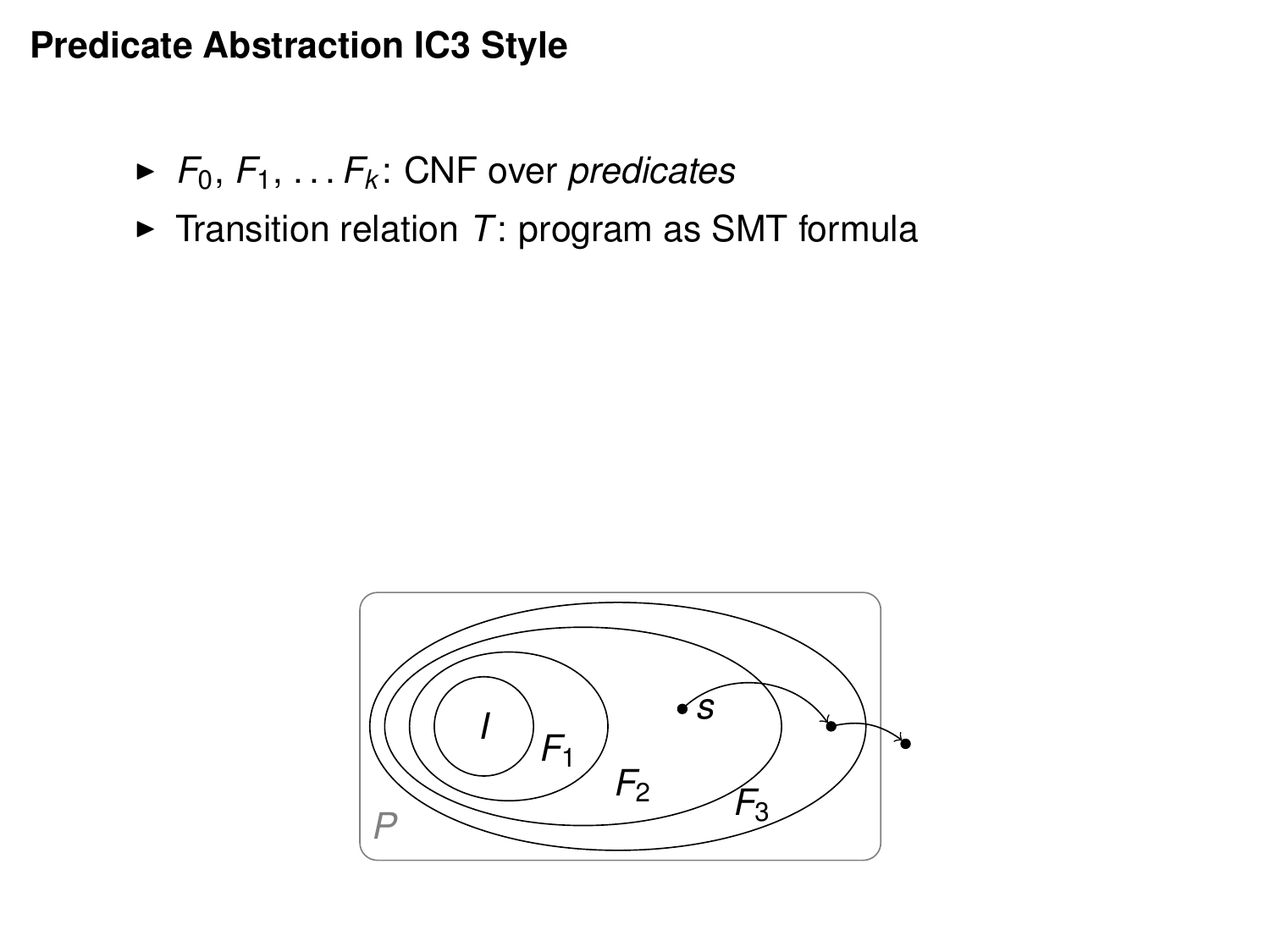- $\blacktriangleright$  *F*<sub>0</sub>, *F*<sub>1</sub>, ... *F*<sub>*k*</sub>: CNF over *predicates*
- $\triangleright$  Transition relation *T*: program as SMT formula
- ► state *s*: *concrete* predecessor of bad state

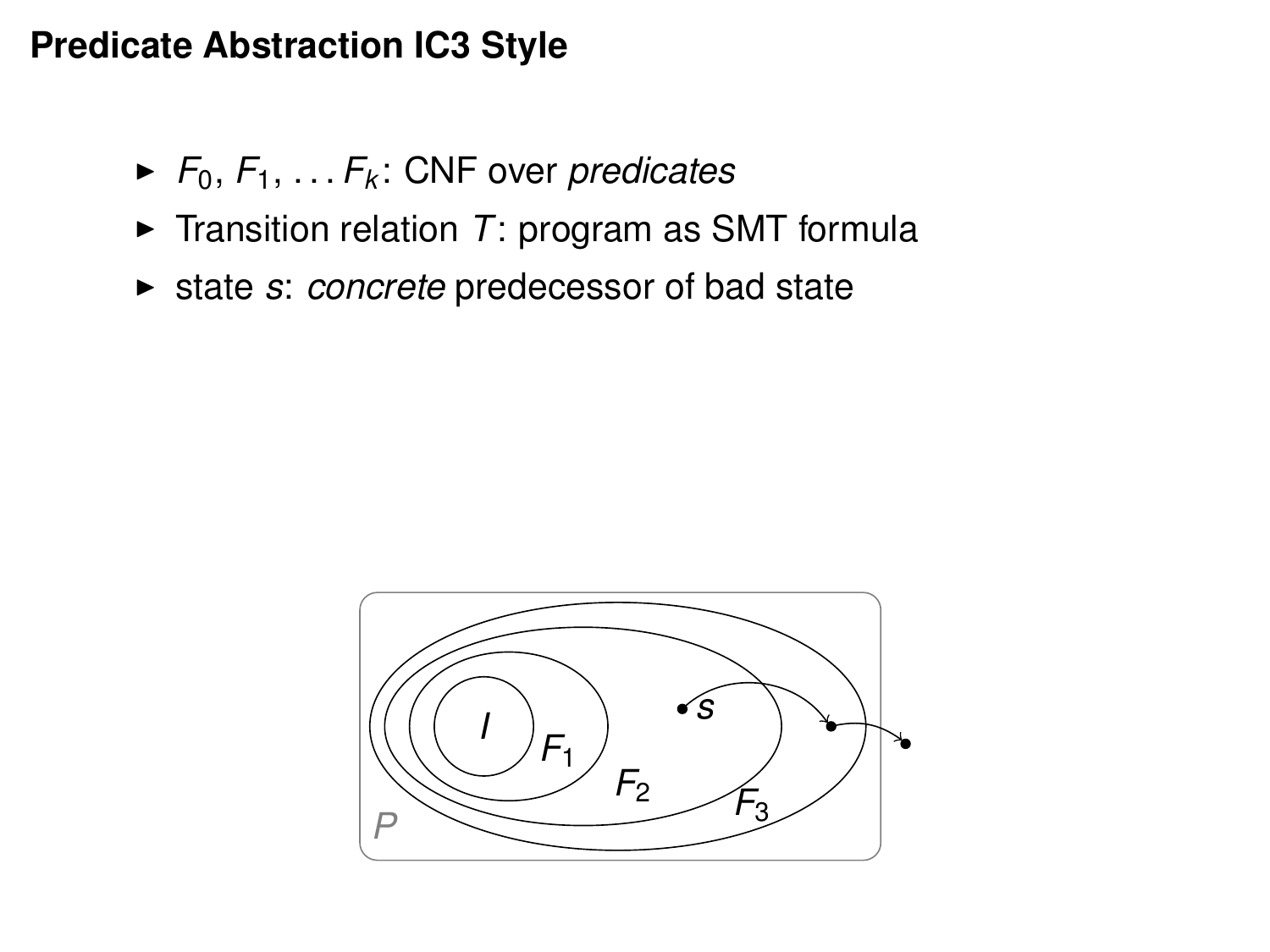- $\blacktriangleright$  *F*<sub>0</sub>, *F*<sub>1</sub>, . . . *F<sub>k</sub>*: CNF over *predicates*
- $\triangleright$  Transition relation *T*: program as SMT formula
- ► state *s*: *concrete* predecessor of bad state

Check consecution for *s*:

$$
\mathit{F}_1 \wedge \neg s \wedge \mathit{T} \Rightarrow \neg s'
$$

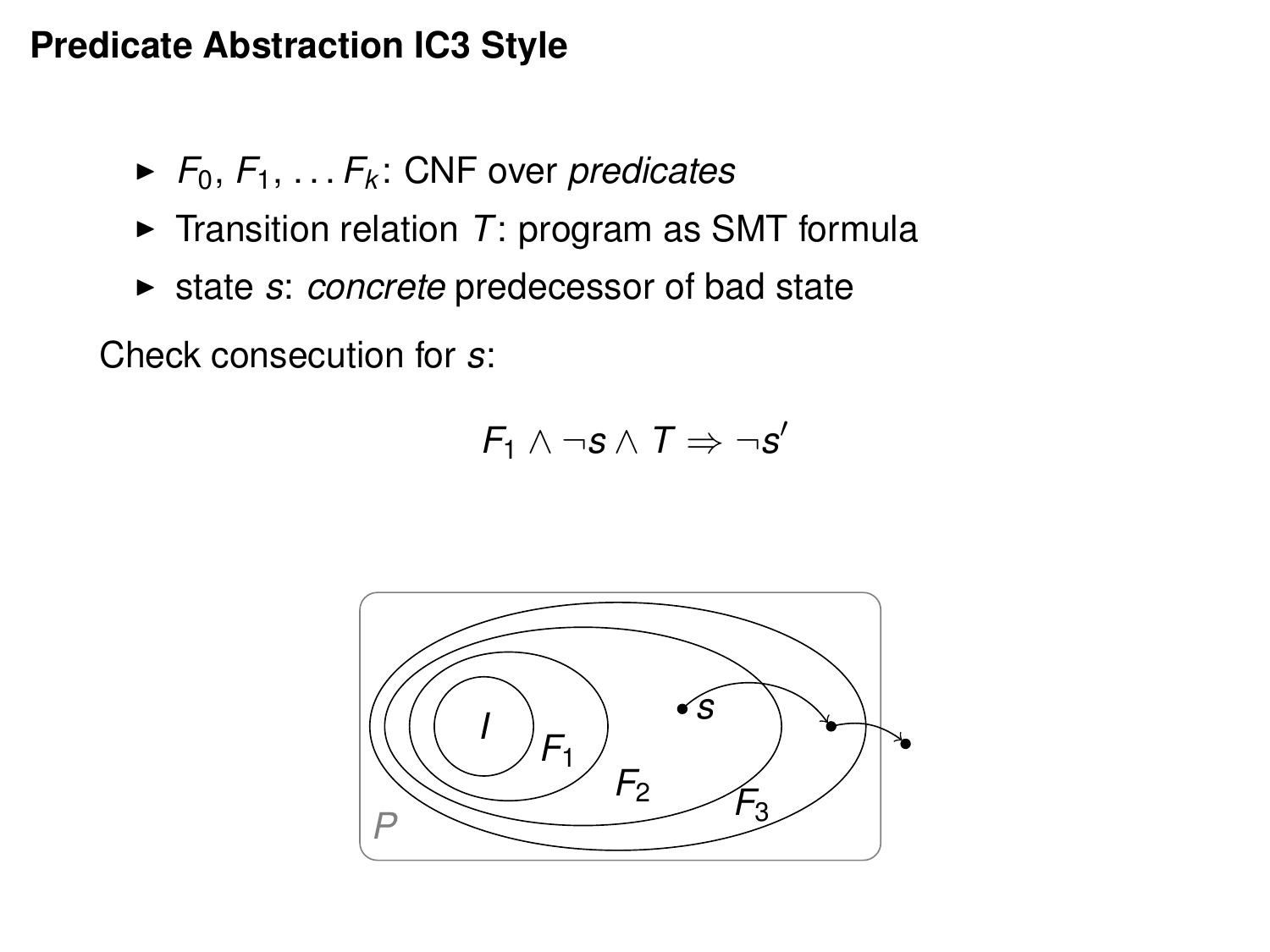- $\blacktriangleright$  *F*<sub>0</sub>, *F*<sub>1</sub>, ... *F*<sub>*k*</sub>: CNF over *predicates*
- $\triangleright$  Transition relation *T*: program as SMT formula
- ► state *s*: *concrete* predecessor of bad state

Check consecution for *s*:

$$
\mathit{F}_1 \wedge \neg s \wedge \mathit{T} \Rightarrow \neg s'
$$

If *s not* relative inductive, proceed with predecessor *t*

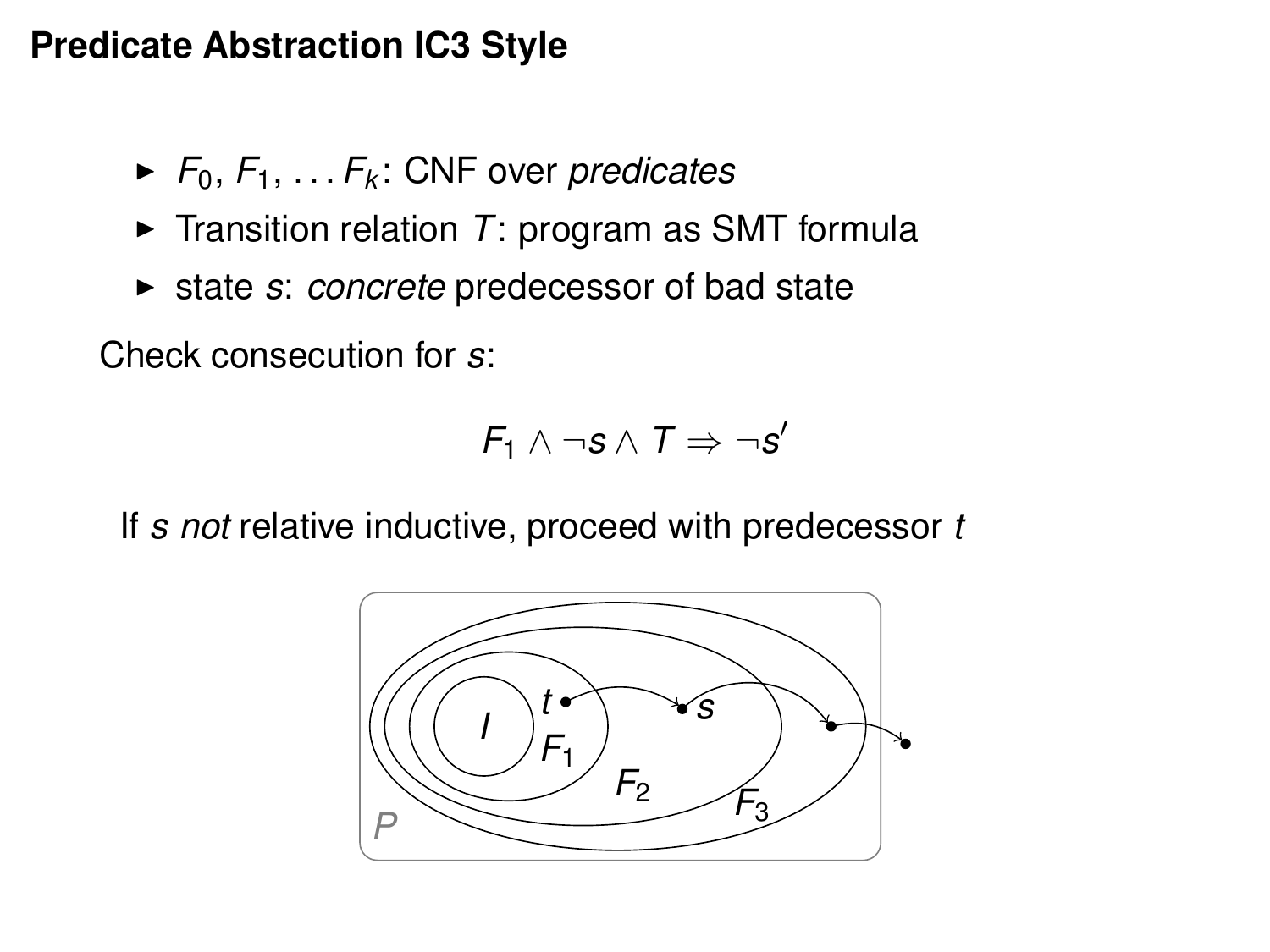- $\blacktriangleright$  *F*<sub>0</sub>, *F*<sub>1</sub>, ... *F<sub>k</sub>*: CNF over *predicates*
- $\triangleright$  Transition relation *T*: program as SMT formula
- ► state *s*: *concrete* predecessor of bad state

Consecution:

$$
\textit{F}_1 \wedge \neg s \wedge \textit{T} \Rightarrow \neg s'
$$

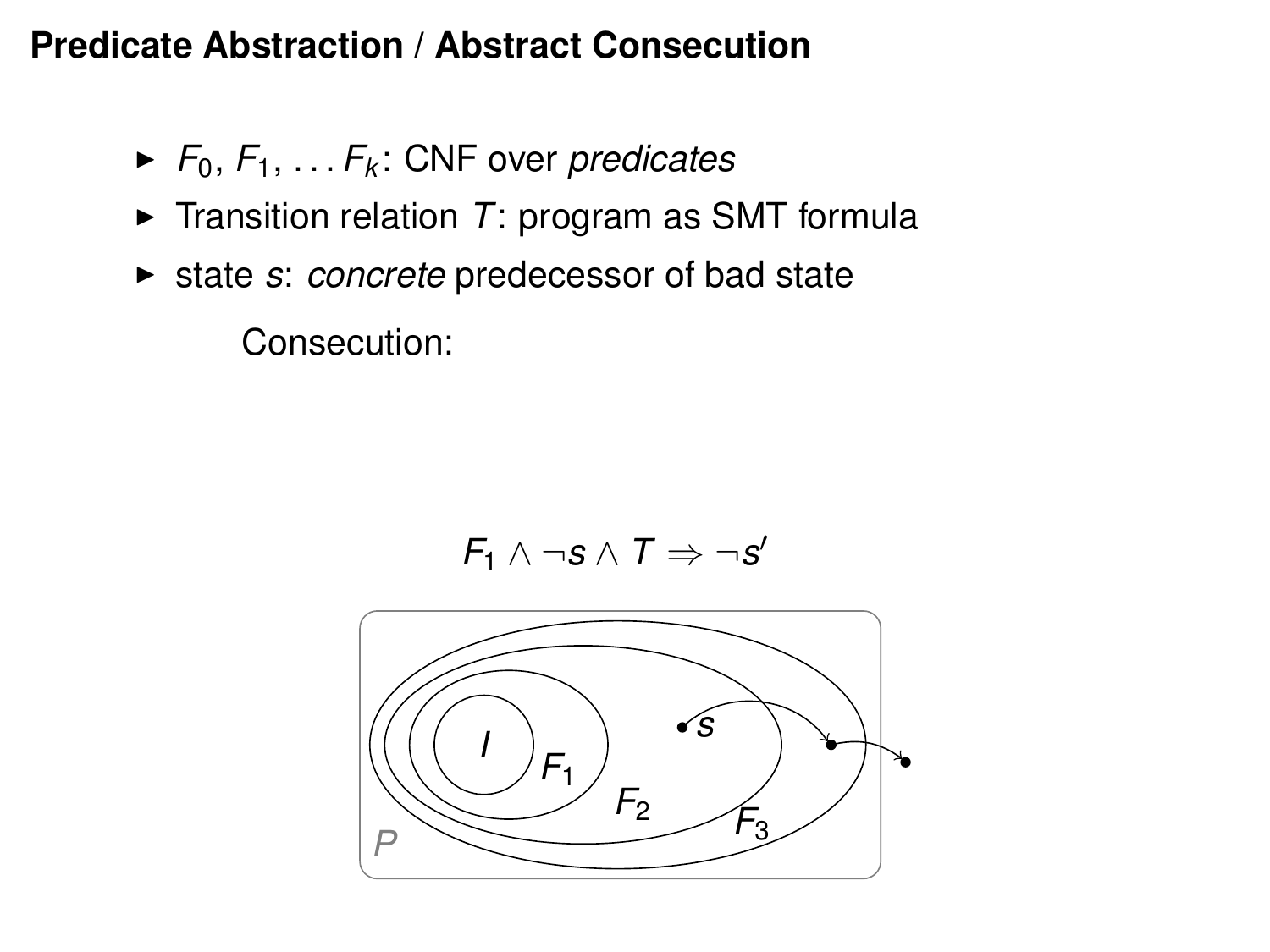- $\blacktriangleright$  *F*<sub>0</sub>, *F*<sub>1</sub>, ... *F*<sub>*k*</sub>: CNF over *predicates*
- $\triangleright$  Transition relation *T*: program as SMT formula
- ► state *s*: *concrete* predecessor of bad state

Abstract Consecution:

$$
F_1 \land \neg \hat{s} \land T \Rightarrow \neg \hat{s}'
$$
\n
$$
\uparrow
$$
\n
$$
F_1 \land \neg s \land T \Rightarrow \neg s'
$$

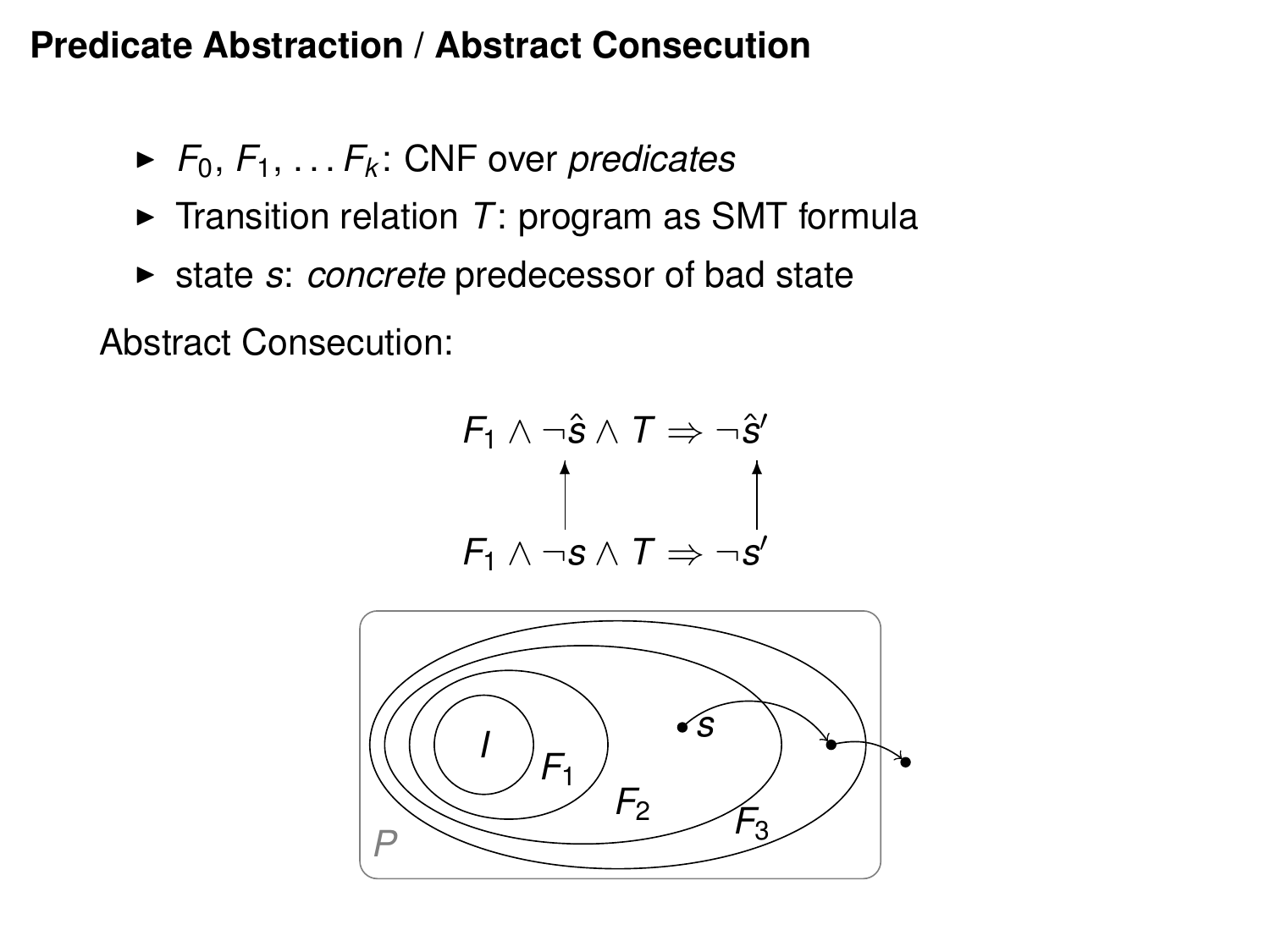- $\blacktriangleright$  *F*<sub>0</sub>, *F*<sub>1</sub>, ... *F*<sub>*k*</sub>: CNF over *predicates*
- $\triangleright$  Transition relation *T*: program as SMT formula
- ► state *s*: *concrete* predecessor of bad state

Abstract Consecution:

$$
F_1 \land \neg \hat{s} \land T \Rightarrow \neg \hat{s}'
$$
\n
$$
\uparrow
$$
\n
$$
F_1 \land \neg s \land T \Rightarrow \neg s'
$$

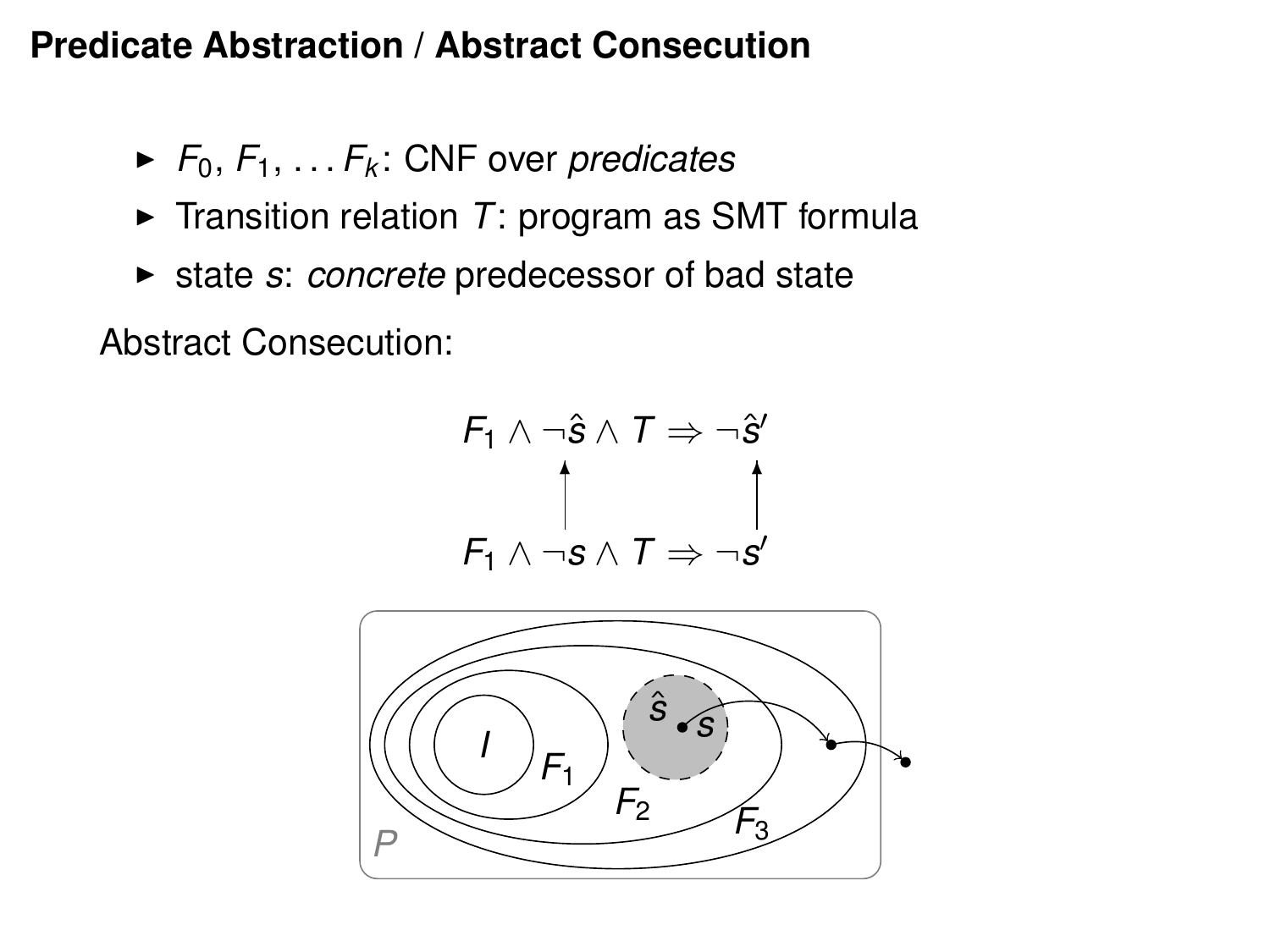- $\blacktriangleright$  *F*<sub>0</sub>, *F*<sub>1</sub>, ... *F*<sub>*k*</sub>: CNF over *predicates*
- $\triangleright$  Transition relation *T*: program as SMT formula
- ► state *s: concrete* predecessor of bad state

Check *abstract* consecution (instead of concrete):

$$
\textit{F}_1 \wedge \neg \hat{s} \wedge \textit{T} \Rightarrow \neg \hat{s}' \quad \textit{}
$$

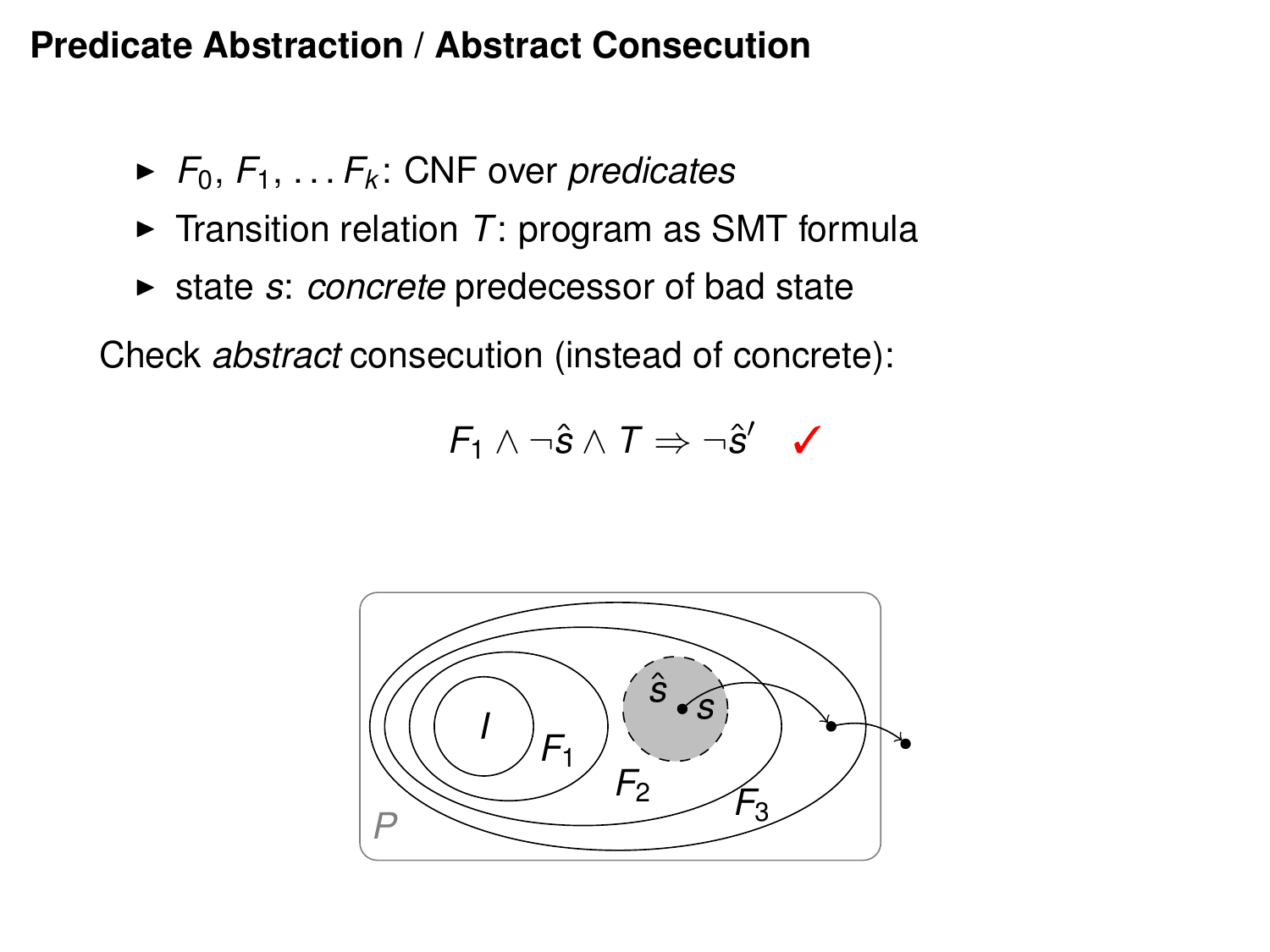- $\blacktriangleright$  *F*<sub>0</sub>, *F*<sub>1</sub>, ... *F*<sub>*k*</sub>: CNF over *predicates*
- $\triangleright$  Transition relation *T*: program as SMT formula
- ► state *s: concrete* predecessor of bad state

Check *abstract* consecution (instead of concrete):

$$
\textit{F}_1 \wedge \neg \hat{s} \wedge \textit{T} \Rightarrow \neg \hat{s}' \quad \textit{}
$$

Replace  $F_2$  with  $F_2 \wedge c$ , where clause  $c \subseteq \neg \hat{s}$ 

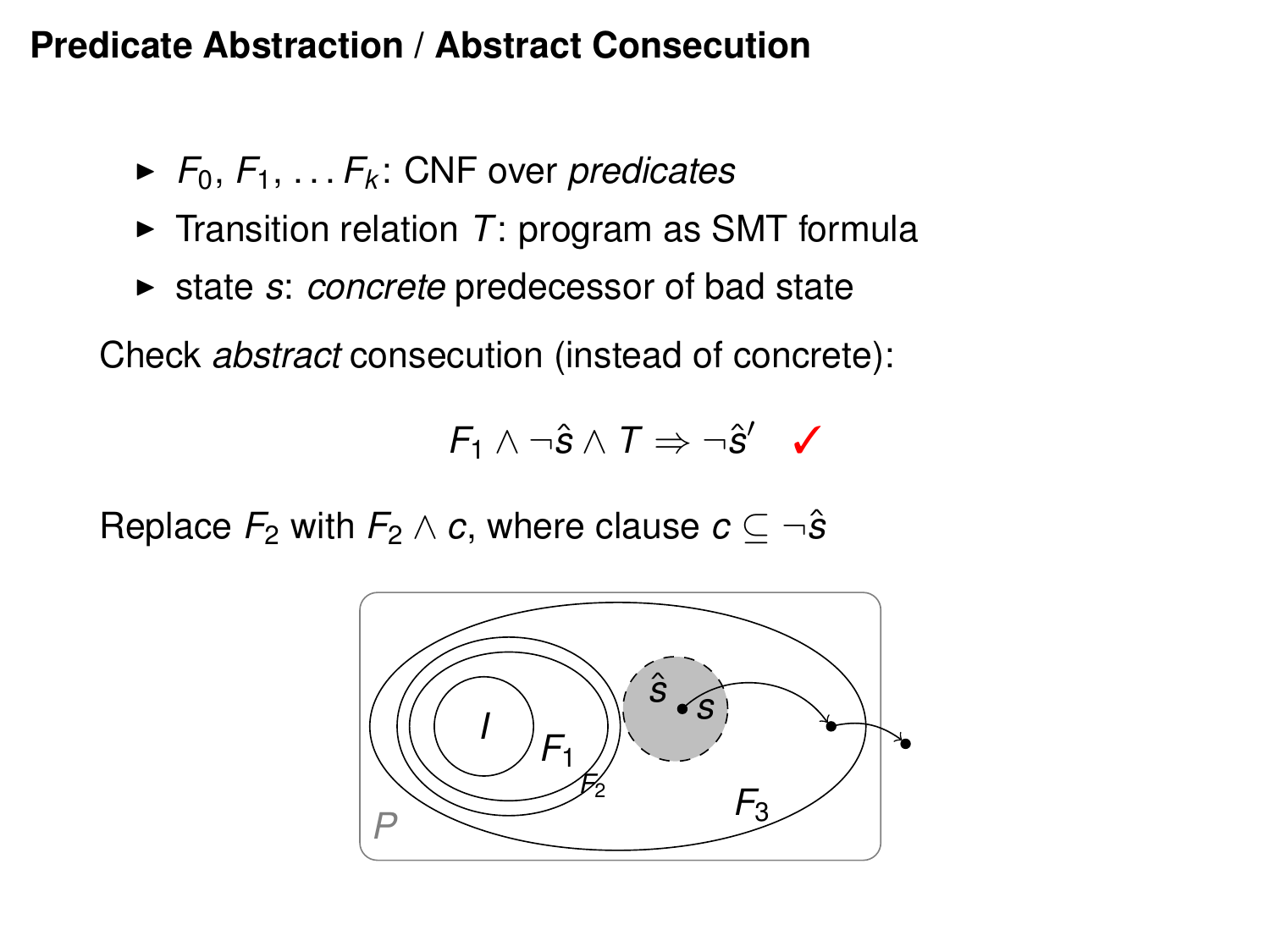## **Abstract Consecution Failure**

- $\blacktriangleright$  *F*<sub>0</sub>, *F*<sub>1</sub>, ... *F*<sub>*k*</sub>: CNF over *predicates*
- $\triangleright$  Transition relation *T*: program as SMT formula
- ► state *s: concrete* predecessor of bad state

Check consecution:

$$
\textit{F}_1 \wedge \neg s \wedge \textit{T} \Rightarrow \neg s' \qquad \textit{X}
$$

But what if *abstract consecution* fails?

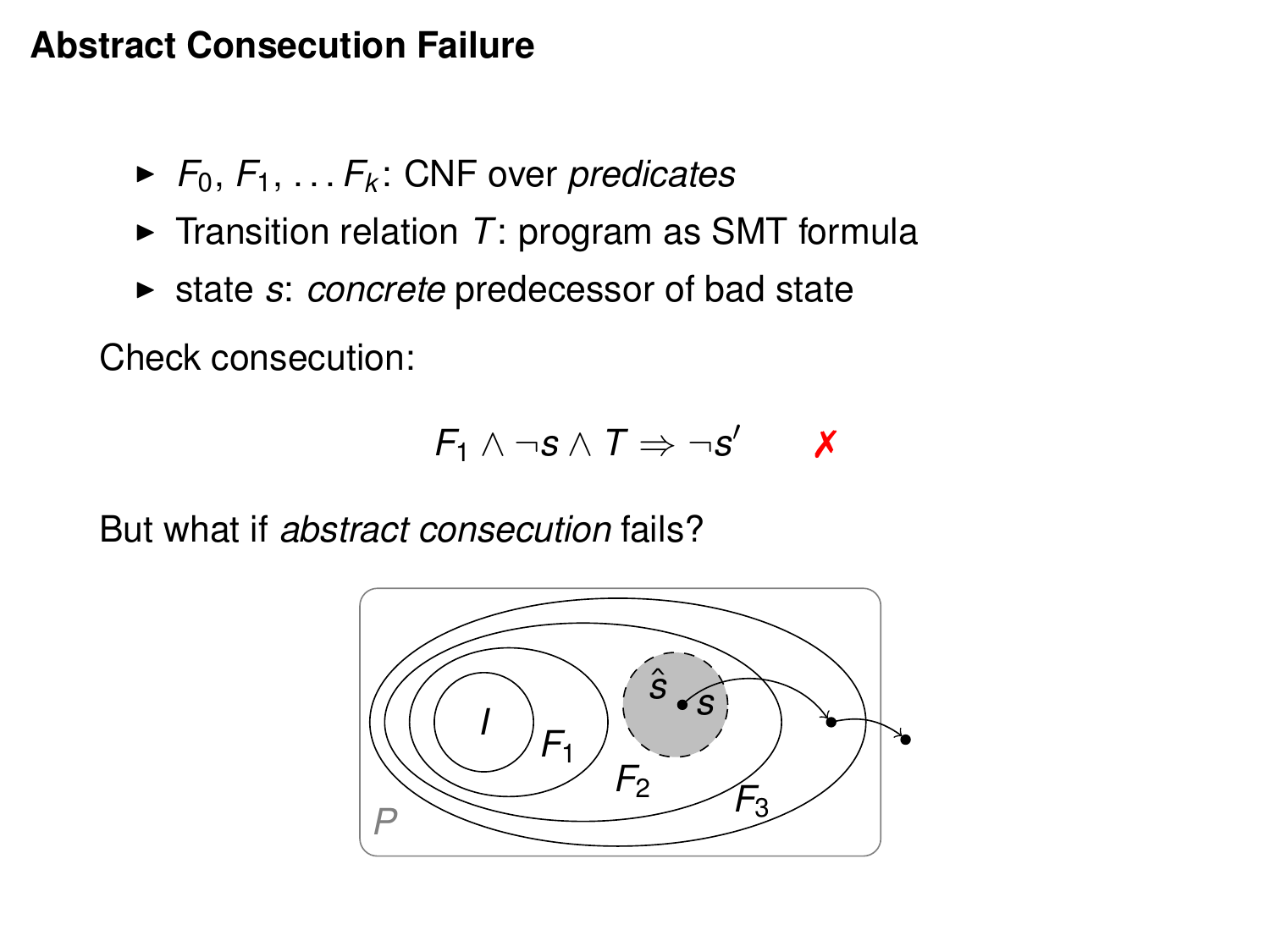#### **Abstract Consecution Failure**

$$
F_1 \land \neg \hat{s} \land T \Rightarrow \neg \hat{s}' \times
$$
  
\n
$$
\uparrow
$$
  
\n
$$
F_1 \land \neg s \land T \Rightarrow \neg s' \lor
$$

Then  $\hat{s}$  has a concrete predecessor  $t \in F_1$  that does not lead to  $s$ in one step.

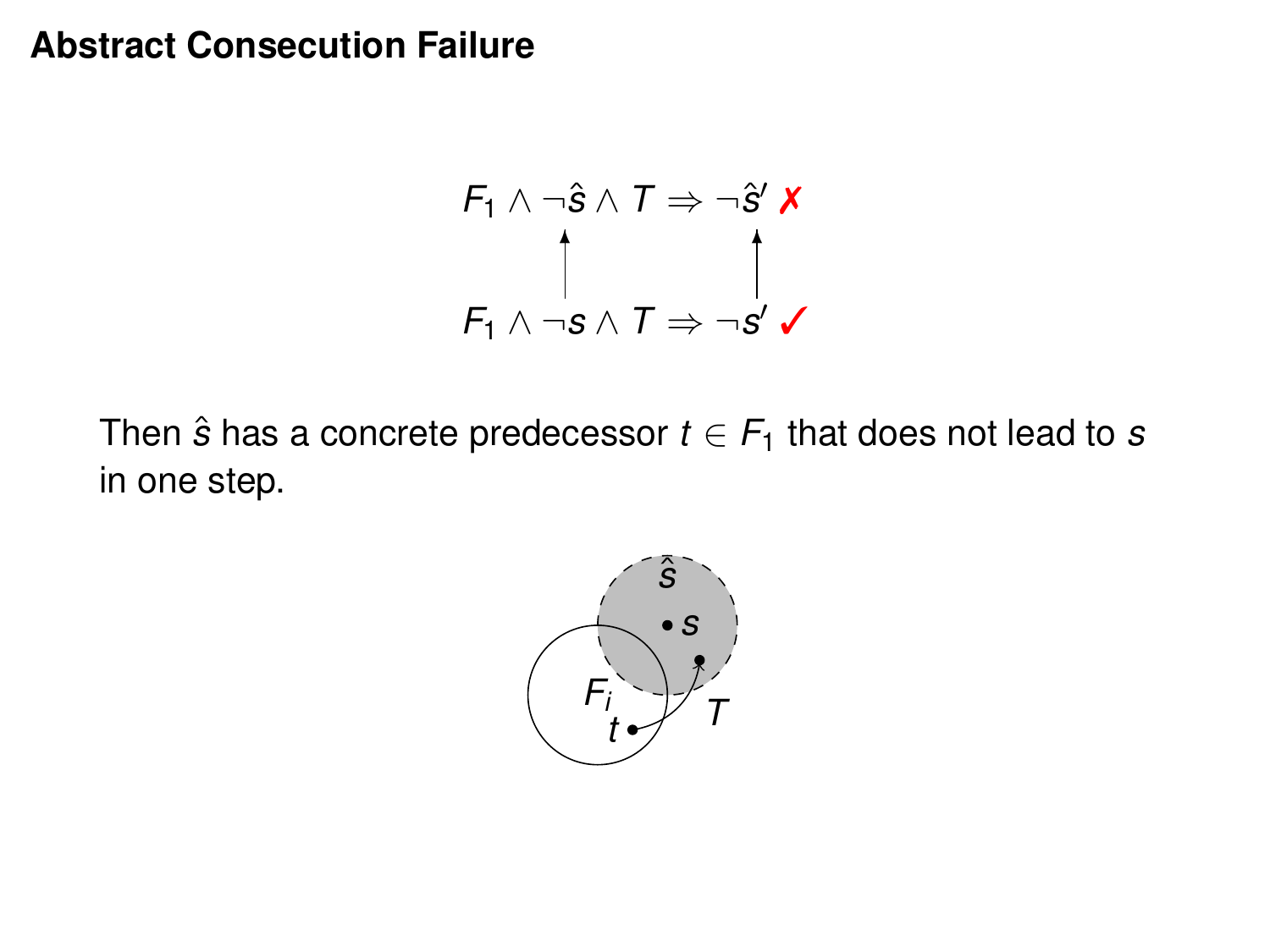#### **Abstract Consecution Failure**

$$
F_1 \land \neg \hat{s} \land T \Rightarrow \neg \hat{s}' \times
$$
  
\n
$$
\uparrow
$$
  
\n
$$
F_1 \land \neg s \land T \Rightarrow \neg s' \lor
$$

Then  $\hat{s}$  has a concrete predecessor  $t \in F_1$  that does not lead to  $s$ in one step.



▶ Our *abstract domain* is too *imprecise*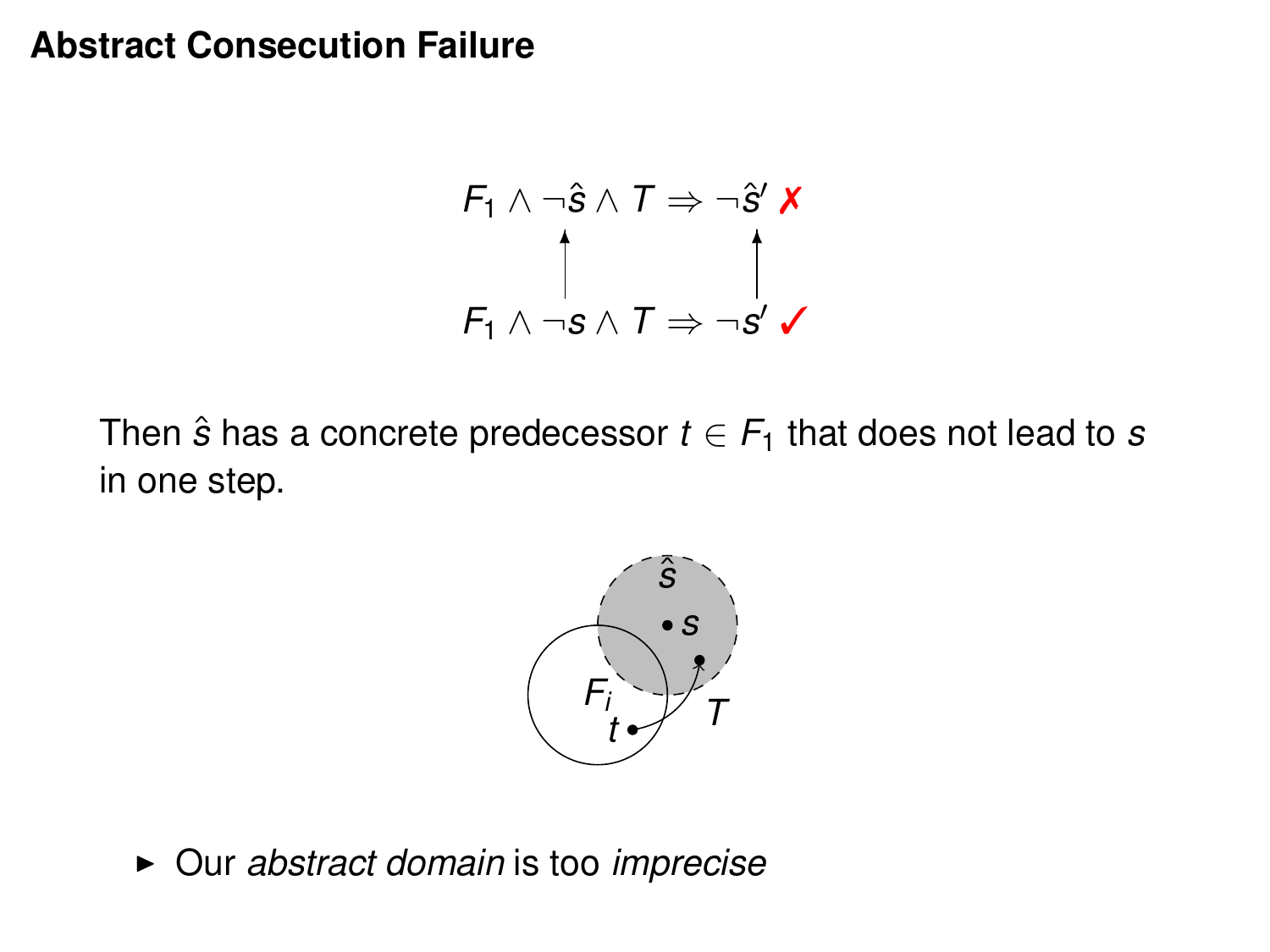# **Part III: Craig Interpolation**

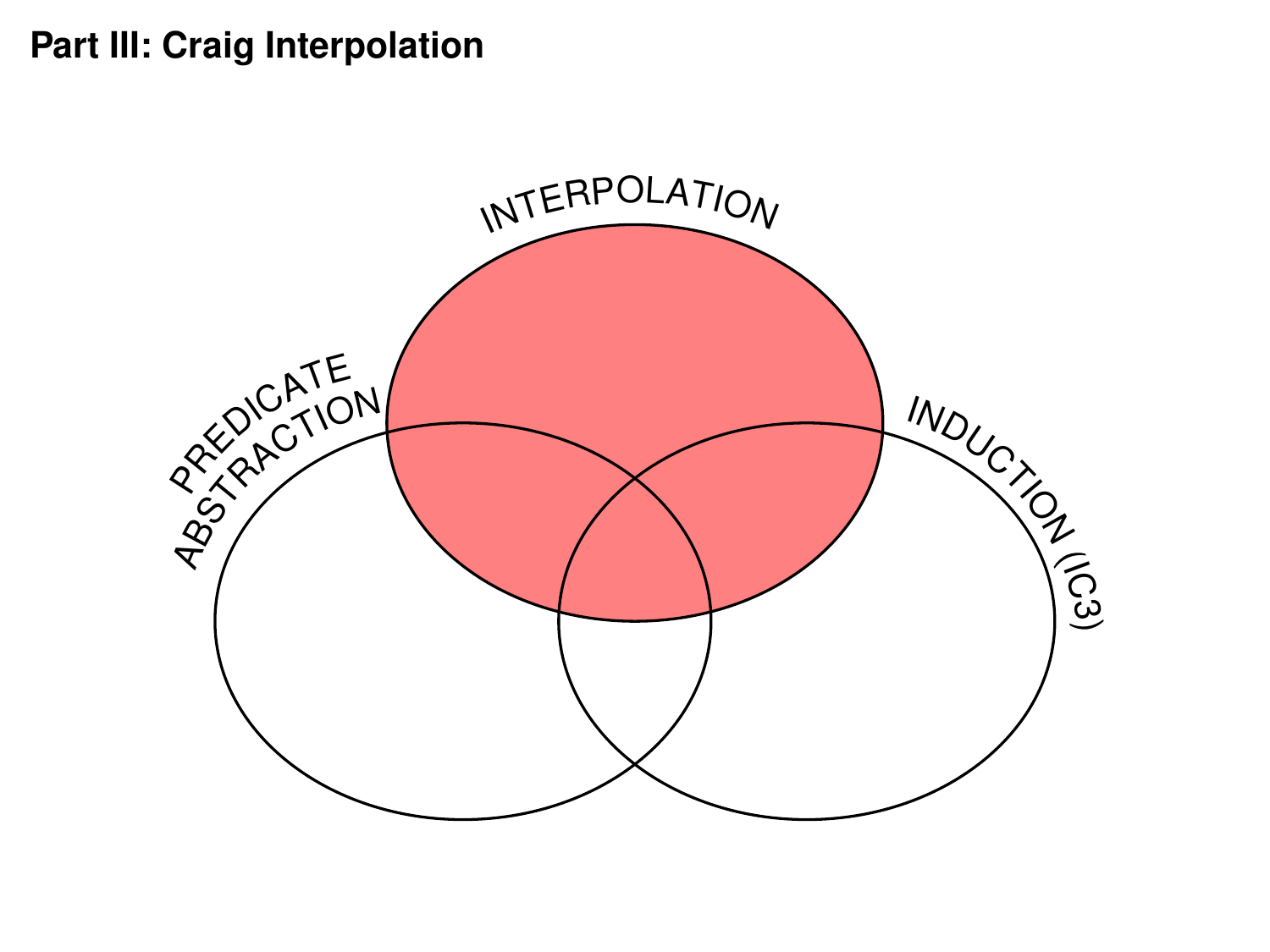## **What is a Craig Interpolant?**

*Craig interpolant I* for formula  $A \Rightarrow B$ :

- $\blacktriangleright$  *A*  $\Rightarrow$  *I* and *I*  $\Rightarrow$  *B*
- $\blacktriangleright$  all non-logical symbols in *I* occur in *A* as well as in *B*

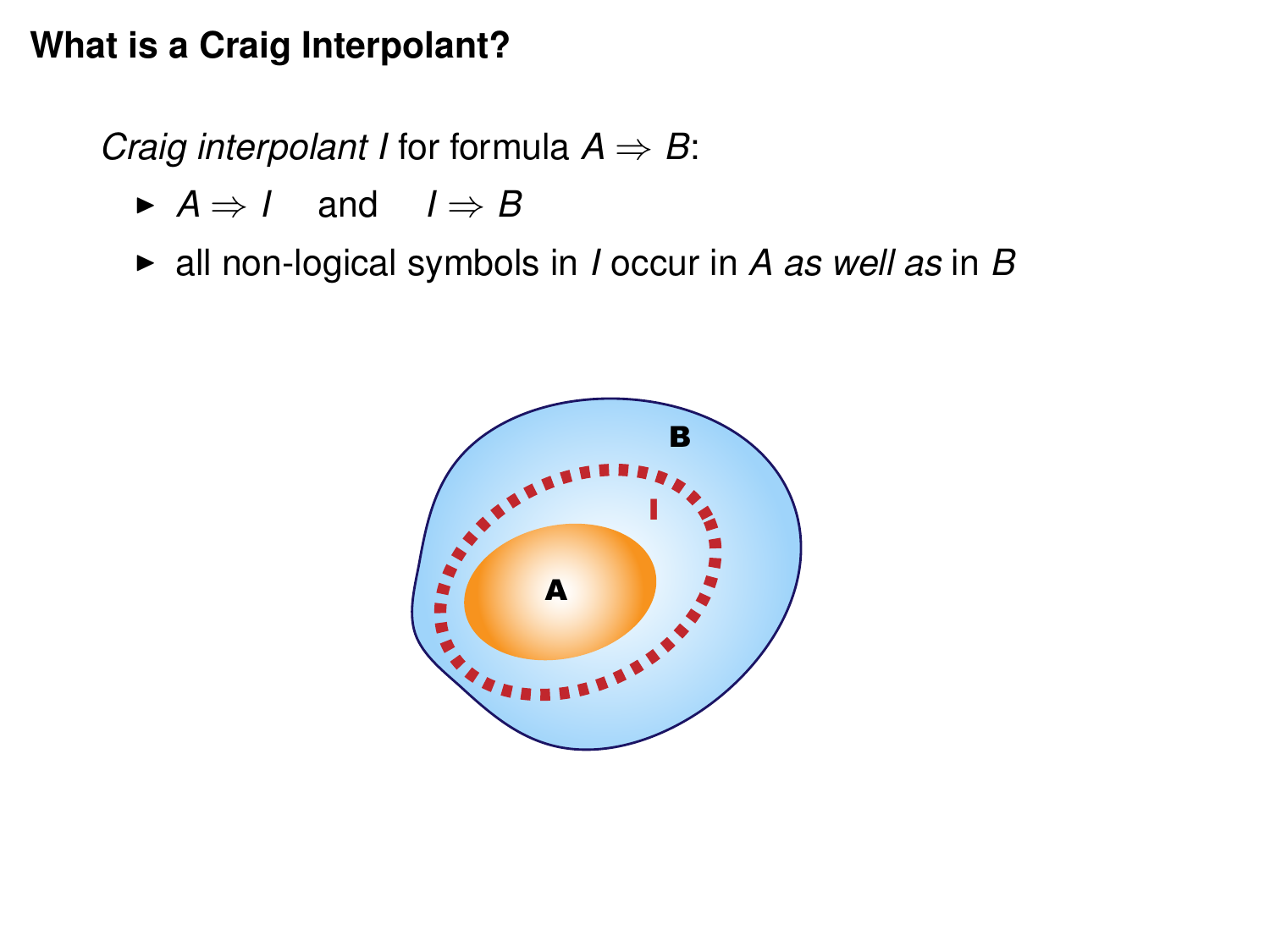## **What is a Craig Interpolant?**

*Craig interpolant I* for formula  $A \Rightarrow B$ :

- $\blacktriangleright$  *A*  $\Rightarrow$  *I* and *I*  $\Rightarrow$  *B*
- $\triangleright$  all non-logical symbols in *I* occur in *A as well as* in *B*



Can be provided by contemporary SMT solvers for many theories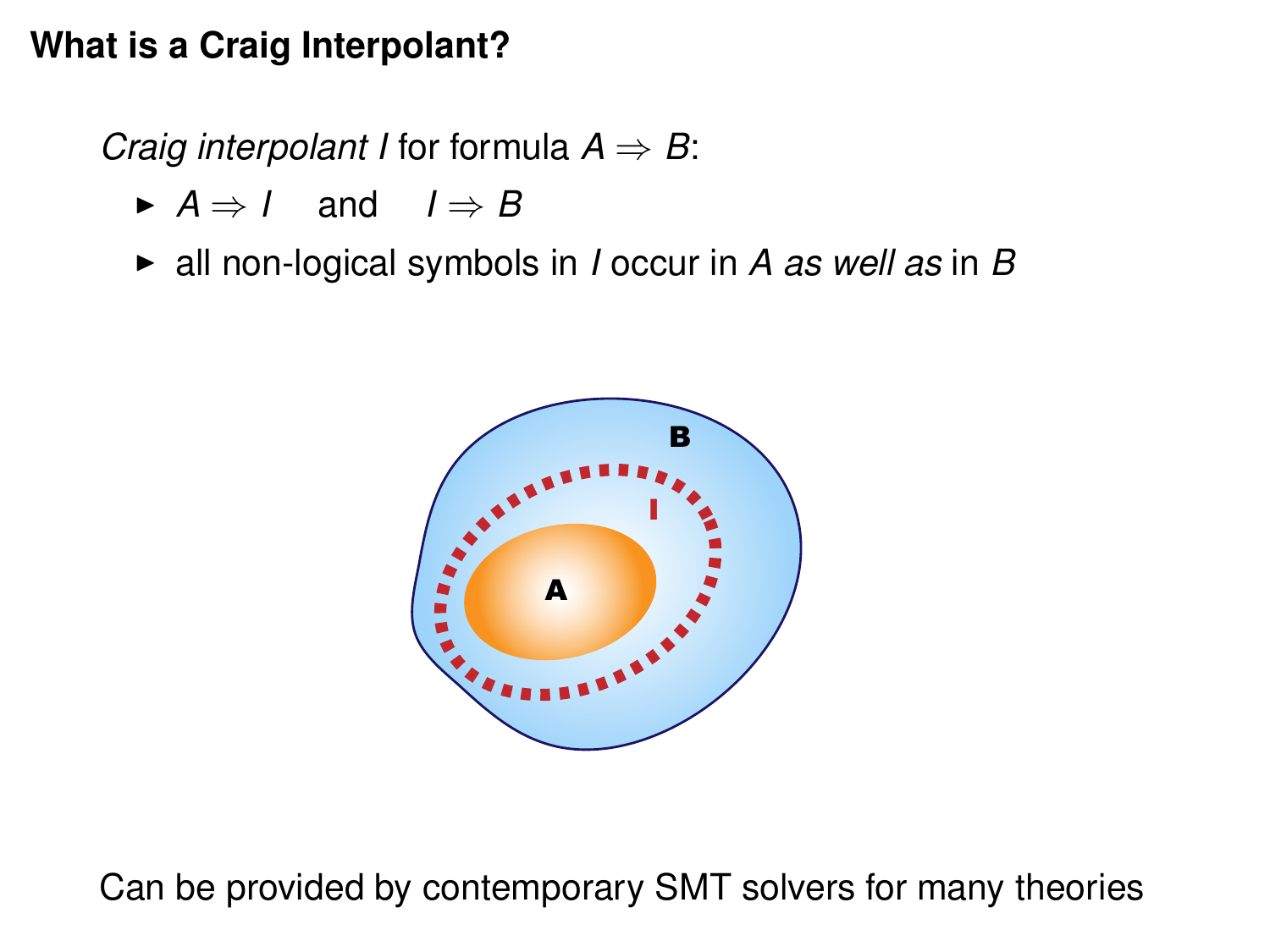$$
F_1 \wedge \neg \hat{s} \wedge T \Rightarrow \neg \hat{s}' \times
$$
  
\n
$$
\uparrow
$$
  
\n
$$
F_1 \wedge \neg s \wedge T \Rightarrow \neg s' \checkmark
$$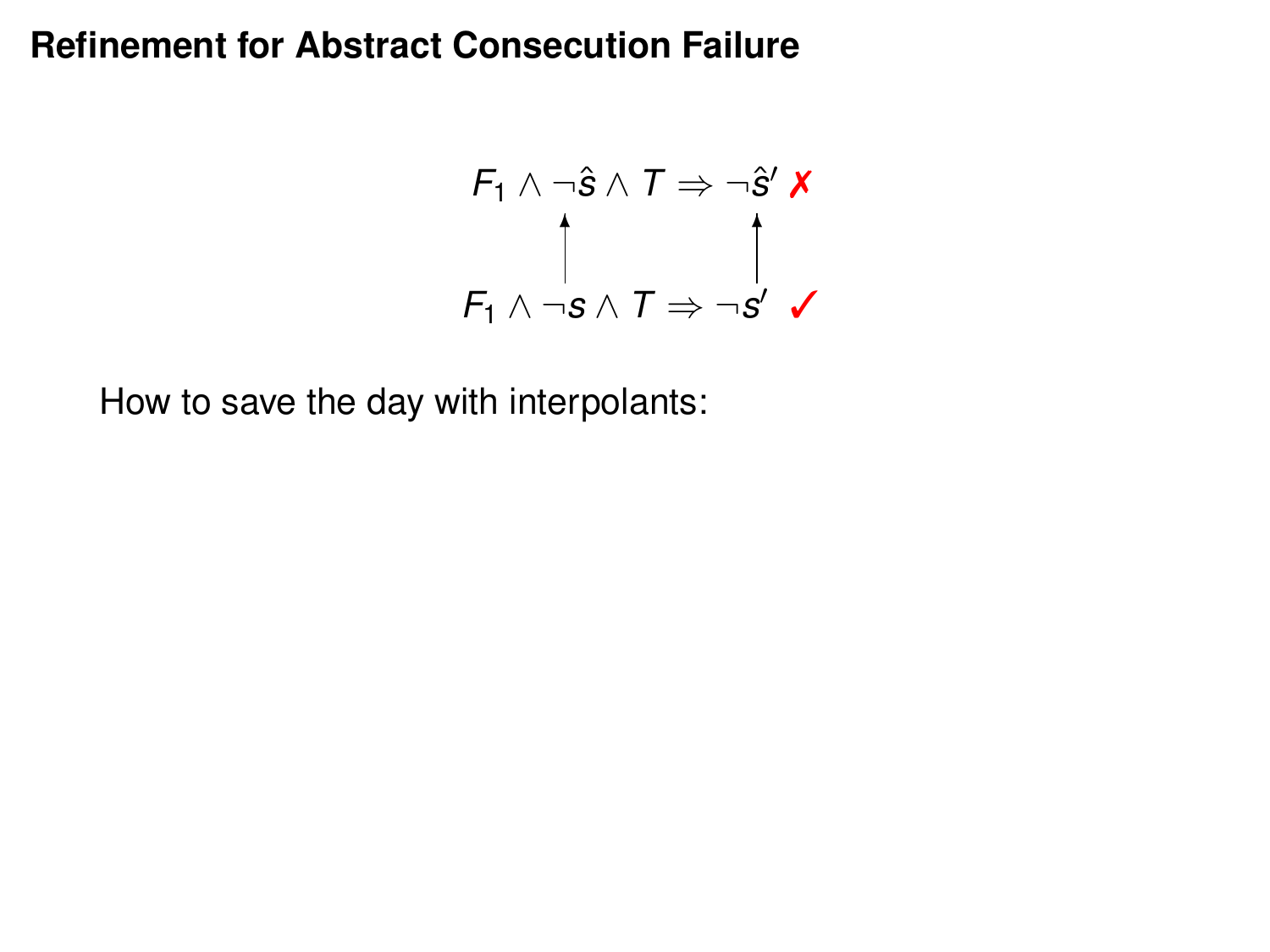$$
F_1 \wedge \neg \hat{s} \wedge T \Rightarrow \neg \hat{s}' \mathbf{X}
$$
\n
$$
\uparrow
$$
\n
$$
F_1 \wedge \neg s \wedge T \Rightarrow \neg \underline{s}' \mathbf{X}
$$
\n
$$
\xrightarrow{A} B
$$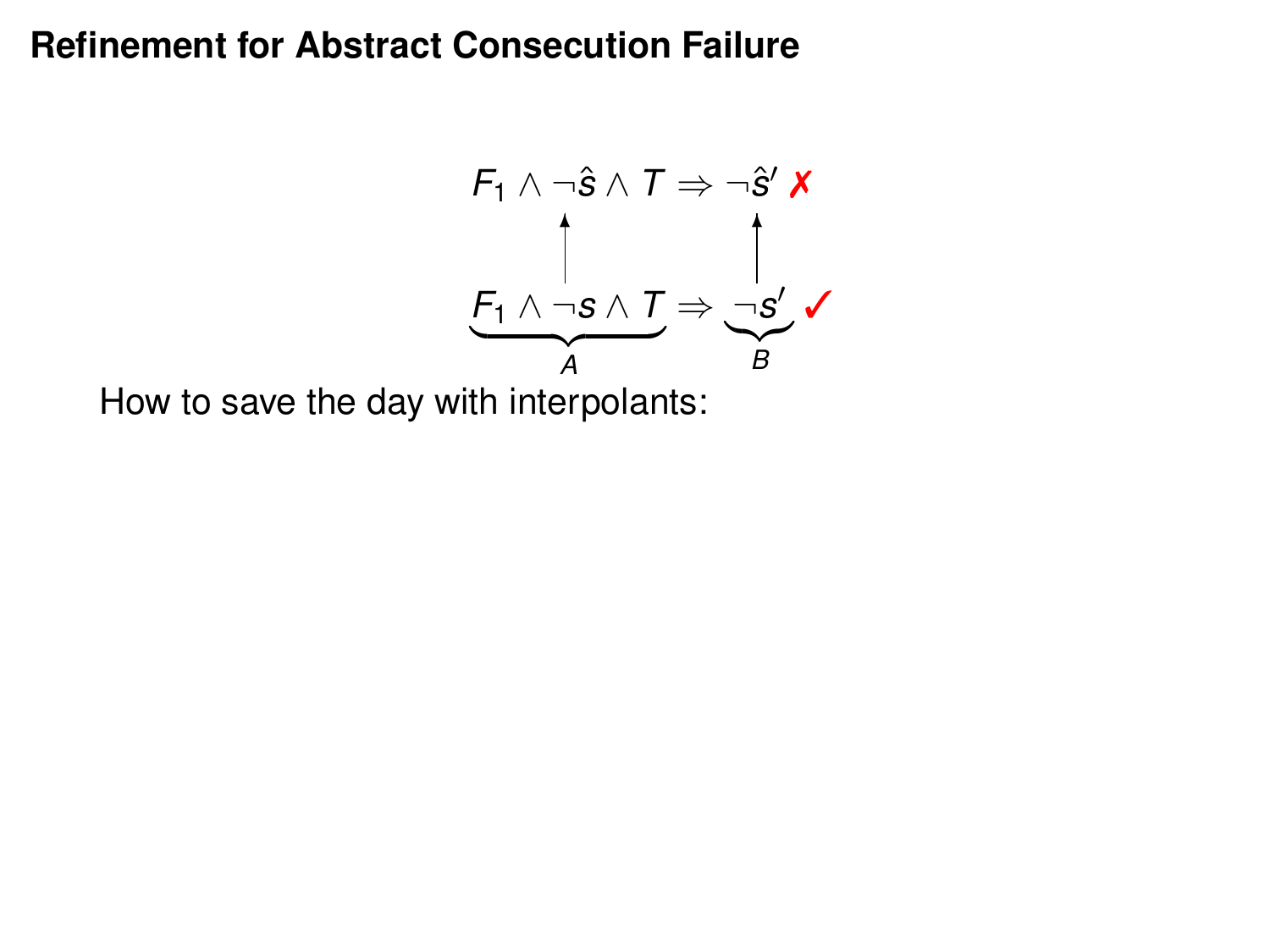$$
F_1 \wedge \neg \hat{s} \wedge T \Rightarrow \neg \hat{s}' \mathbf{X}
$$
\n
$$
\uparrow
$$
\n
$$
F_1 \wedge \neg s \wedge T \Rightarrow \neg s' \mathbf{X}
$$
\n
$$
A \qquad B
$$

- 1. Compute interpolant *R* 0
	- $\blacktriangleright$  *F*<sub>1</sub> ∧ ¬*s* ∧ *T*  $\Rightarrow$  *R*<sup> $\prime$ </sup>

$$
\vdash R' \Rightarrow \neg s'
$$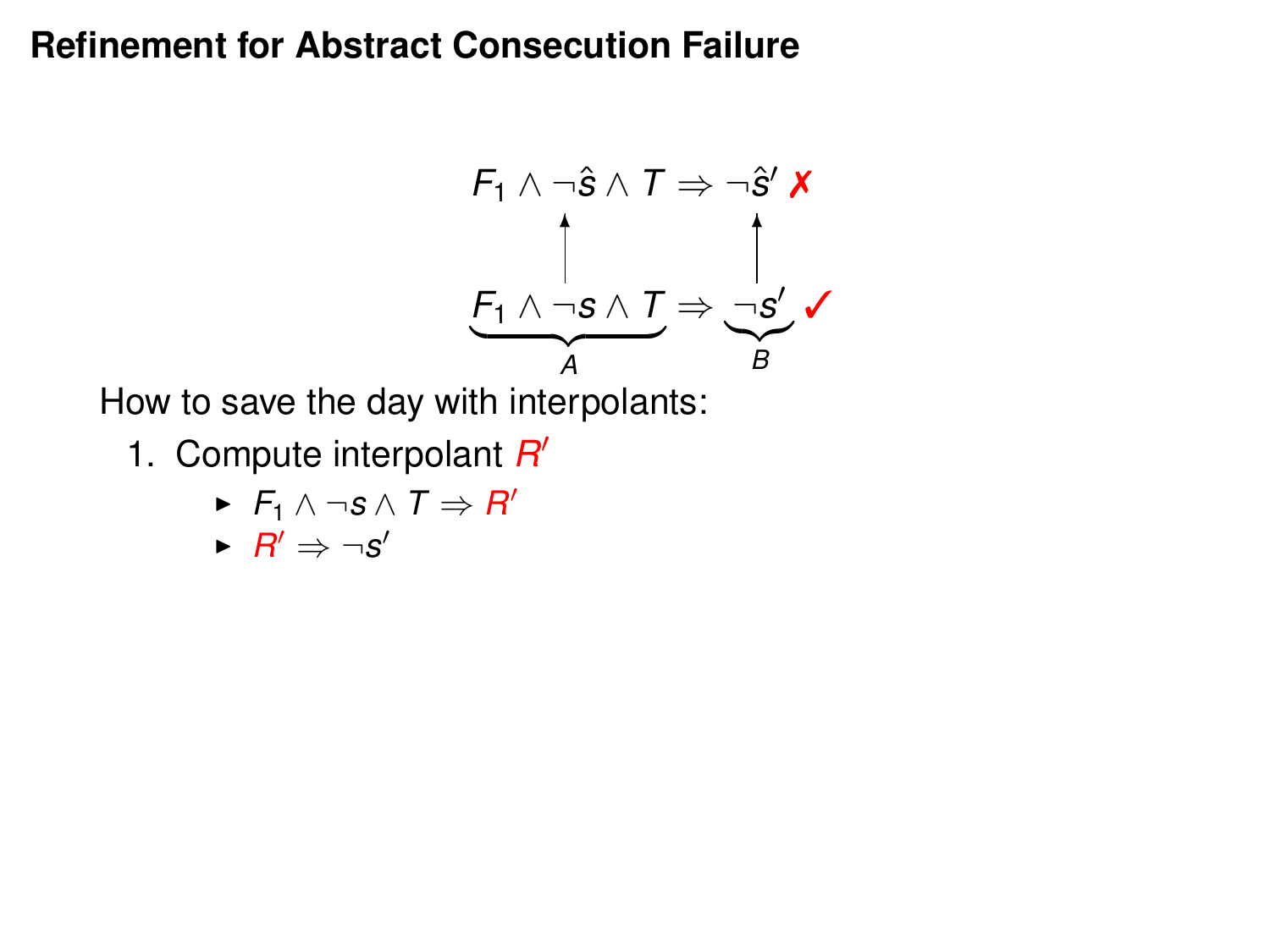$$
F_1 \wedge \neg \hat{s} \wedge T \Rightarrow \neg \hat{s}' \mathbf{X}
$$
\n
$$
\uparrow
$$
\n
$$
F_1 \wedge \neg s \wedge T \Rightarrow \neg s' \mathbf{X}
$$
\n
$$
A \qquad B
$$

- 1. Compute interpolant *R* 0
	- $\blacktriangleright$  *F*<sub>1</sub> ∧ ¬*s* ∧ *T*  $\Rightarrow$  *R*<sup> $\prime$ </sup>
	- $\blacktriangleright$   $R' \Rightarrow \neg s'$
- 2. Add  $\neg B$  to the abstract domain
	- <sup>I</sup> Note: *s* ⇒ ¬*R*, therefore *s*ˆ ∧ ¬*R* is new abstraction of *s*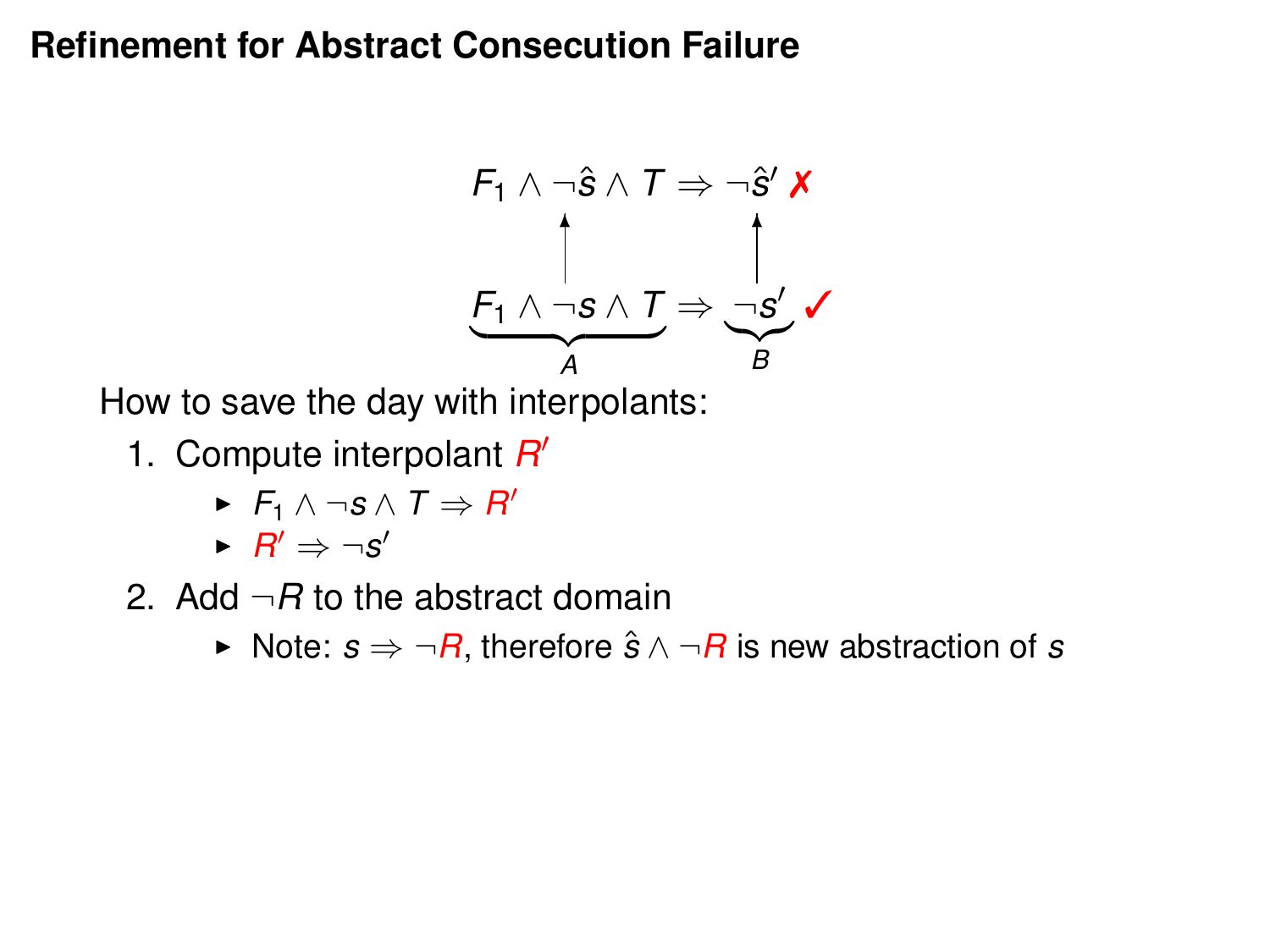$$
F_1 \wedge \neg \hat{s} \wedge T \Rightarrow \neg \hat{s}' \mathbf{X}
$$
\n
$$
\uparrow
$$
\n
$$
F_1 \wedge \neg s \wedge T \Rightarrow \neg s' \mathbf{X}
$$
\n
$$
A \qquad B
$$

- 1. Compute interpolant *R* 0
	- $\blacktriangleright$  *F*<sub>1</sub> ∧ ¬*s* ∧ *T*  $\Rightarrow$  *R*<sup> $\prime$ </sup>
	- $\blacktriangleright$   $R' \Rightarrow \neg s'$
- 2. Add  $\neg B$  to the abstract domain
	- <sup>I</sup> Note: *s* ⇒ ¬*R*, therefore *s*ˆ ∧ ¬*R* is new abstraction of *s*

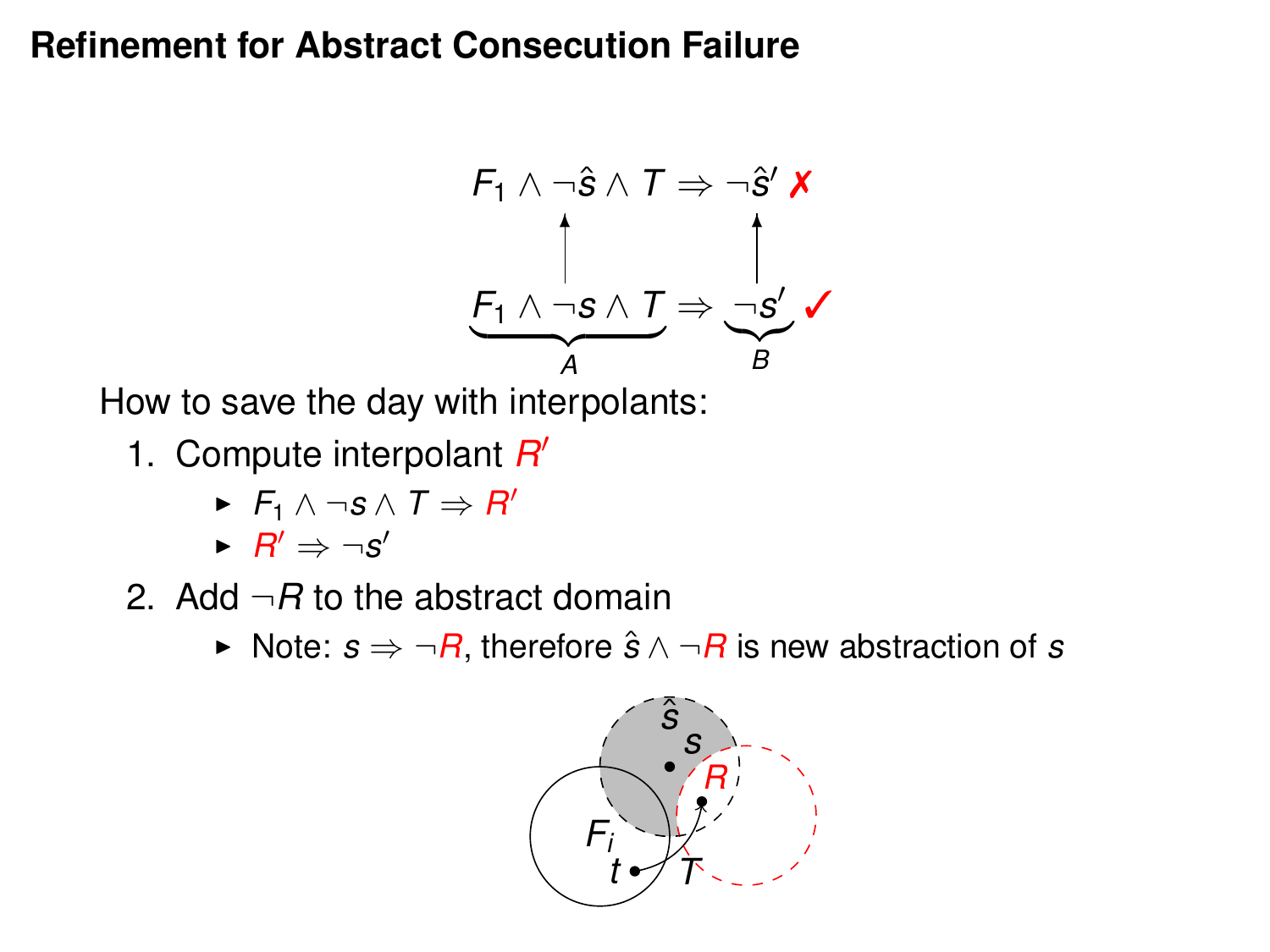

- 1. Compute interpolant *R* 0
	- $\blacktriangleright$  *F*<sub>1</sub> ∧ ¬*s* ∧ *T*  $\Rightarrow$  *R*<sup> $\prime$ </sup>
	- $\blacktriangleright$   $R' \Rightarrow \neg s'$
- 2. Add  $\neg B$  to the abstract domain
	- <sup>I</sup> Note: *s* ⇒ ¬*R*, therefore *s*ˆ ∧ ¬*R* is new abstraction of *s*

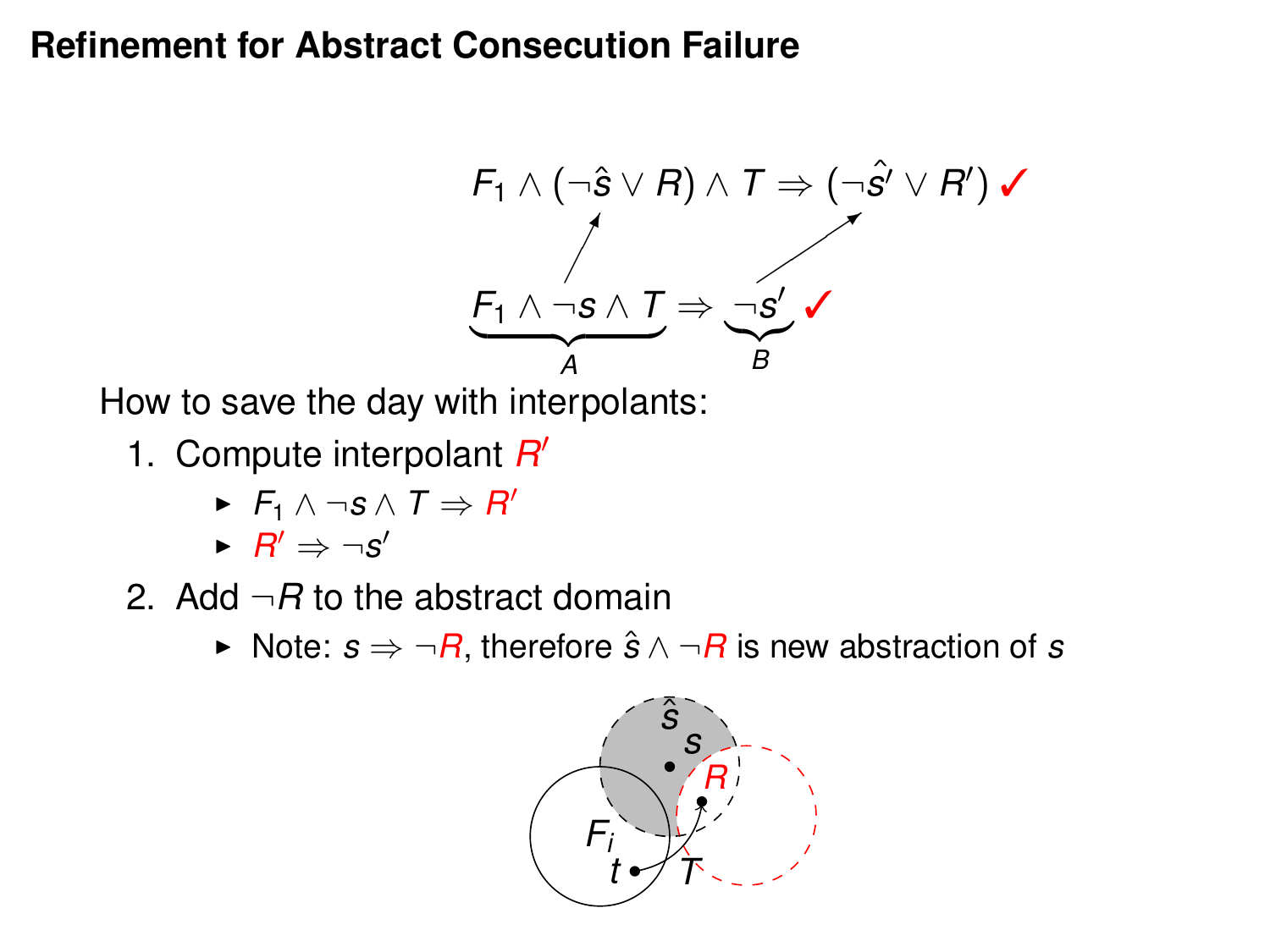# **Refinement IC3 Style**

Refinement via Craig Interpolation

- $\triangleright$  without unrolling! (unlike most other SMC approaches)
- $\blacktriangleright$  therefore extremely light-weight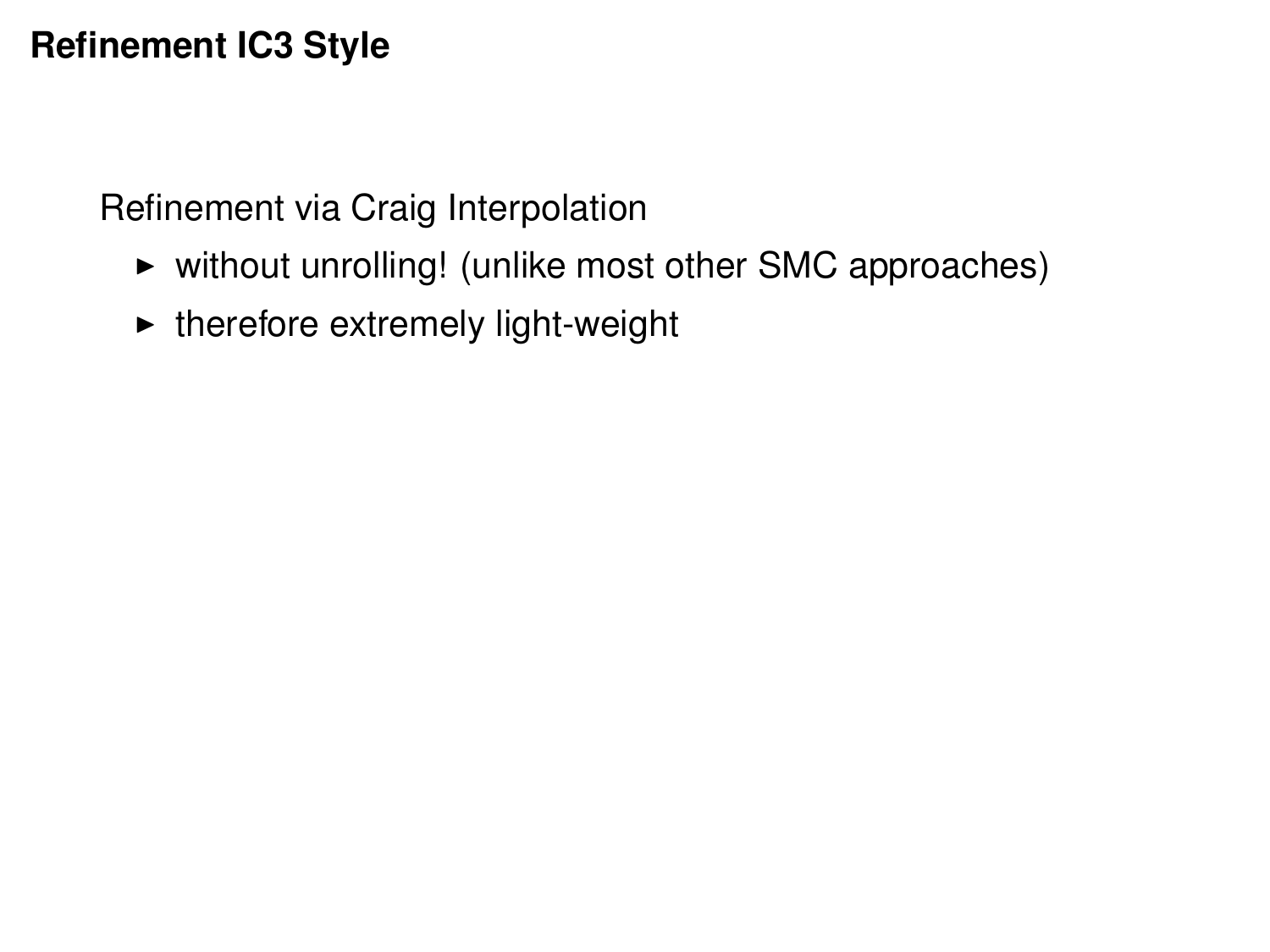# **Refinement IC3 Style**

Refinement via Craig Interpolation

- $\triangleright$  without unrolling! (unlike most other SMC approaches)
- $\blacktriangleright$  therefore extremely light-weight

Also: Refinement can be *delayed*!

 $\triangleright$  Spurious state may be eliminated later without refinement

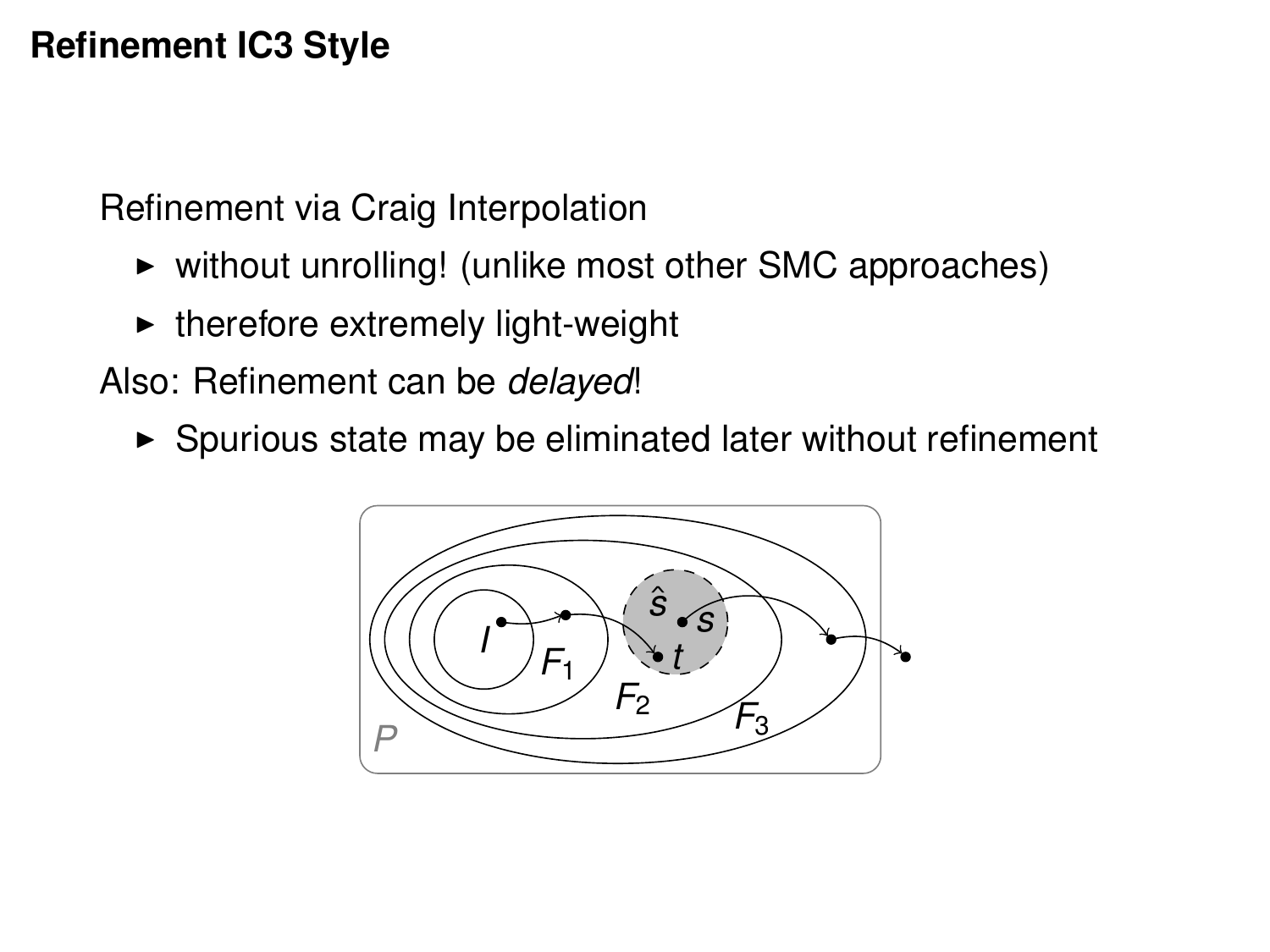## **Conclusion: IC3 + Predicate Abstraction + Interpolation**

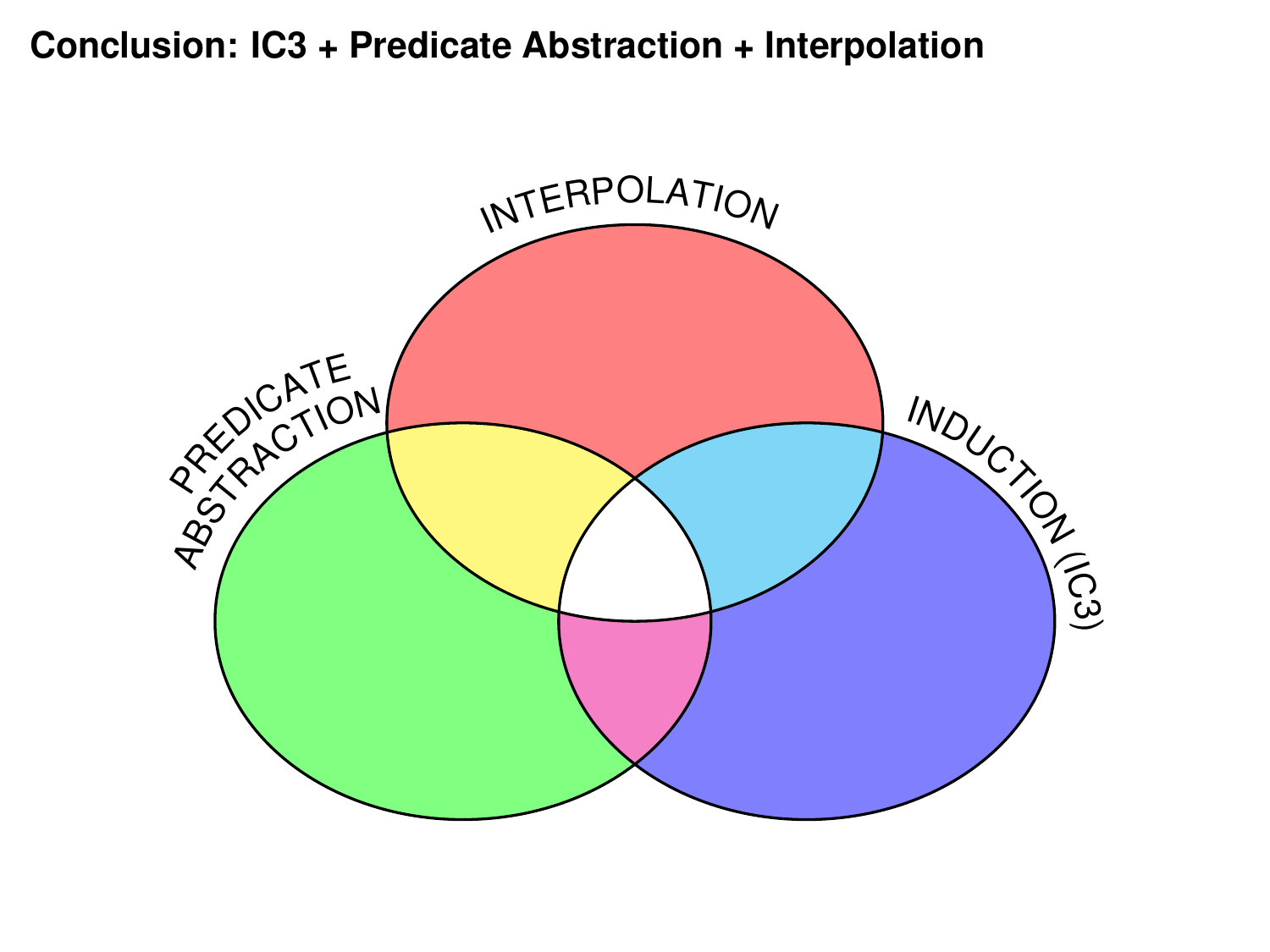# **Conclusion: IC3 + Predicate Abstraction + Interpolation**

Evaluation of prototype implementation:

- ▶ on INVGEN, DAGGER, "Beautiful Interpolants" benchmarks
	- $\blacktriangleright$  using mostly linear arithmetic
- $\triangleright$  solve substantially more problems than CPAChecker
	- $\blacktriangleright$  details in our CAV'14 paper!
- $\triangleright$  delaying refinement pays off (evaluated several strategies)